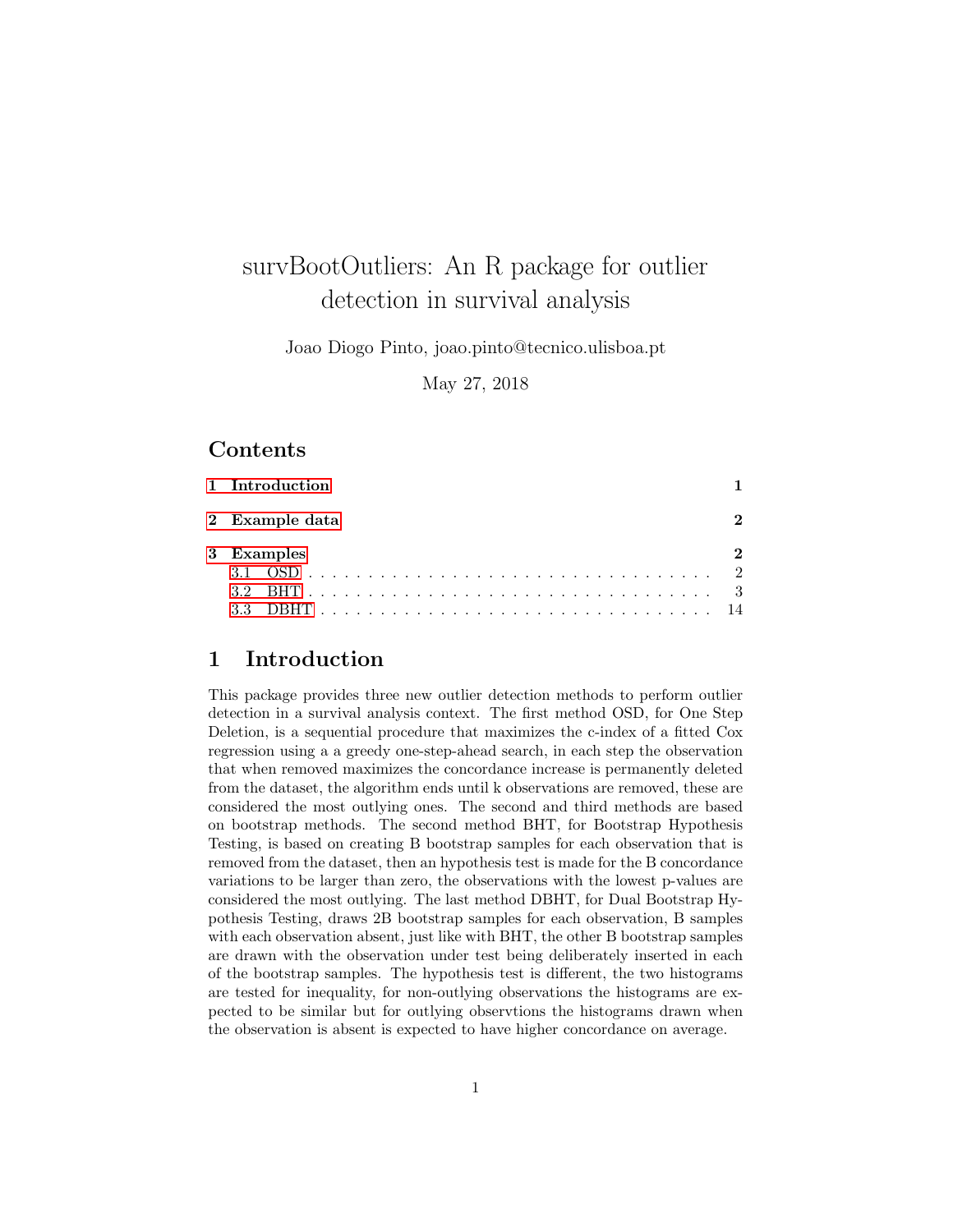The package still provides three other methods considered more traditional based on Martingale-based residuals, Deviancre resiudals and Cox likelihood displacement.

These methods are based on the Master Thesis at Instituto Superior T<U+00E9>cnico, named "Outlier detection in survival analysis" evaluated in May 2015. The link for the full text is left here for more detail: [.](https://fenix.tecnico.ulisboa.pt/downloadFile/844820067124612/dissertacao.pdf)

# <span id="page-1-0"></span>2 Example data

The well-known Worcester Heart Attack Study data is given as example and provided within the package;

```
> library(survBootOutliers)
> whas100_data <- get.whas100.dataset()
> summary(whas100_data)
```

| X                            | los                        |                   | age gender        |
|------------------------------|----------------------------|-------------------|-------------------|
| Min. : 1.00                  | Min. : 1.00                | $Min.$ :32.00     | $Min.$ : 0.00     |
| 1st Qu.: 25.75 1st Qu.: 4.00 |                            | 1st Qu.:59.75     | 1st $Qu. : 0.00$  |
| Median : 50.50               | Median : 5.00              | Median :71.00     | Median:0.00       |
| Mean : 50.50                 | Mean : 6.84                | Mean : 68.25      | Mean $:0.35$      |
| 3rd Qu.: 75.25               | 3rd Qu.: 7.00              | 3rd Qu.:80.25     | $3rd$ Qu.: $1.00$ |
| $Max.$ : 100.00              | Max. :56.00                | Max. : 92.00      | Max. : 1.00       |
| bmi                          | times status               |                   |                   |
| $Min.$ : 14.92               | $Min.$ : $6$               | Min. : 0.00       |                   |
| 1st Qu.:23.54                | 1st Qu.: 715 1st Qu.: 0.00 |                   |                   |
| Median :27.19                | Median:1878                | Median : 1.00     |                   |
| Mean : 27.04                 | Mean :1505                 | Mean $:0.51$      |                   |
| 3rd Qu.:30.35                | 3rd Qu.:2076               | $3rd$ Qu.: $1.00$ |                   |
| Max. : 39.94                 | Max. : 2719                | Max. : 1.00       |                   |

# <span id="page-1-1"></span>3 Examples

# <span id="page-1-2"></span>3.1 OSD

```
> whass <- get.whas100.dataset()
> outliers_osd <- survBootOutliers(
+ surv.object=survival::Surv(time = whass$times,event = whass$status ),
+ covariate.data = \text{whass}[0, 2:5], sod.method = "osd",+ max.outliers = 10)
[1] "BiocParallel detected"
```
> print(outliers\_osd)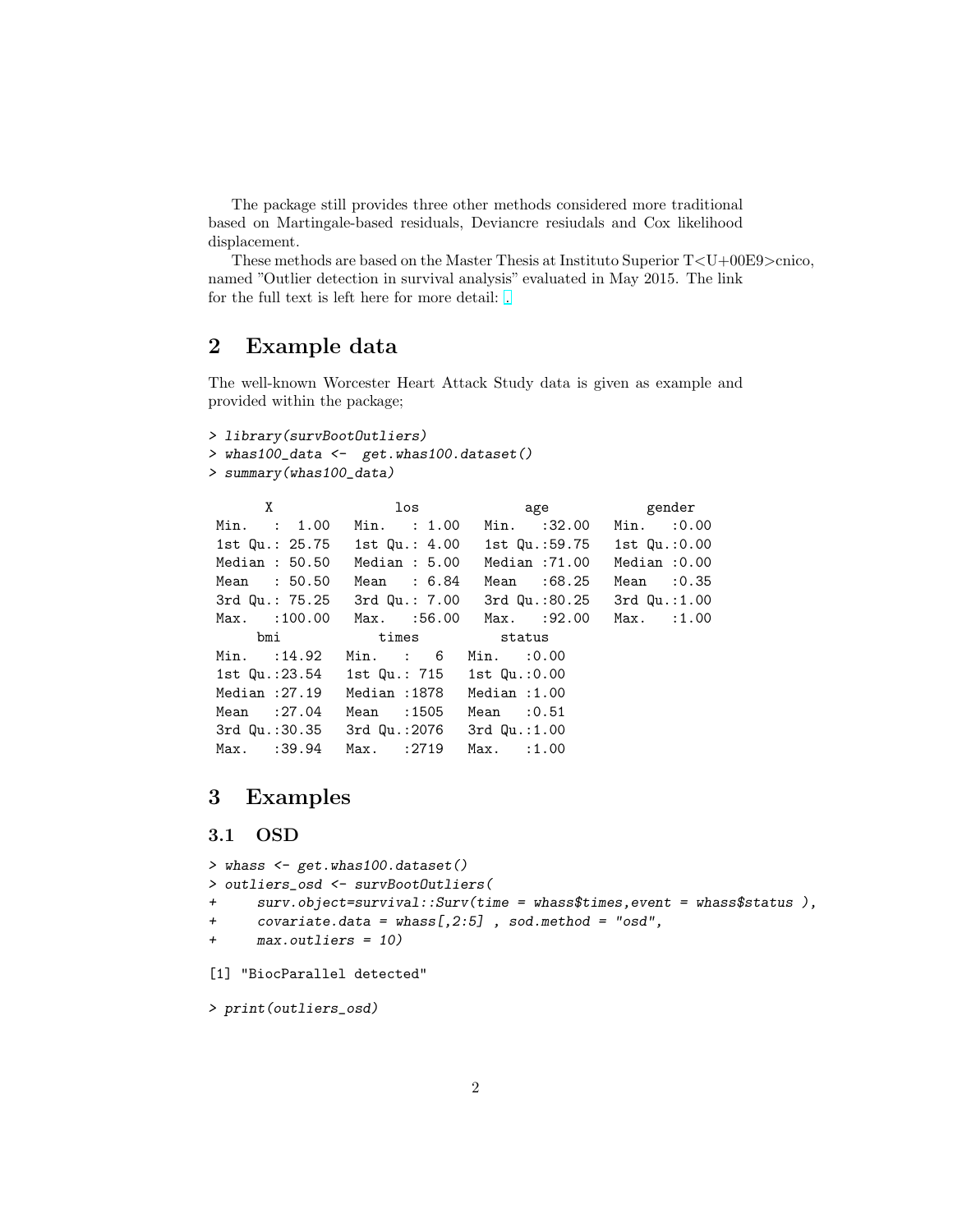|    | removed_indexes |
|----|-----------------|
| 1  | 1               |
| 2  | 67              |
| 3  | 97              |
| 4  | 51              |
| 5  | 23              |
| 6  | 31              |
| 7  | 93              |
| 8  | 52              |
| 9  | 56              |
| 10 | 57              |

# <span id="page-2-0"></span>3.2 BHT

```
> whas <- get.whas100.dataset()
> outliers_bht <- survBootOutliers(
+ surv.object=survival::Surv(time = whas$times,event = whas$status ),
+ covariate.data = \text{whas}[0, 2:5],+ sod.method = "bht",
+ B = 10,
+ B.N = 100[1] "BiocParallel detected"
> print(outliers_bht)
$outlier_set
     obs_id avg_delta max_delta pvalue
 [1,] 1 0.0228882665 0.06713828 0.2
 [2,] 10 0.0151567649 0.05082190 0.2
 [3,] 25 0.0367989099 0.06596956 0.2
 [4,] 31 0.0384871611 0.07973449 0.2
 [5,] 37 0.0240461856 0.05075686 0.2
 [6,] 45 0.0262288471 0.06293951 0.2
 [7,] 57 0.0234731413 0.06142603 0.2
 [8,] 58 0.0218413167 0.06683253 0.2
 [9,] 80 0.0319311629 0.08493756 0.2
[10,] 90 0.0119627961 0.05339804 0.2
[11,] 2 0.0287497394 0.08883801 0.3
[12,] 13 0.0139773374 0.07022296 0.3
[13,] 22 0.0252606565 0.07240813 0.3
[14,] 40 0.0228250738 0.07309210 0.3
[15,] 43 0.0122705571 0.04567416 0.3
[16,] 44 0.0155225179 0.04967062 0.3
[17,] 56 0.0282742146 0.06769422 0.3
[18,] 67 0.0362065684 0.10510587 0.3
[19,] 73 0.0210088388 0.06595285 0.3
```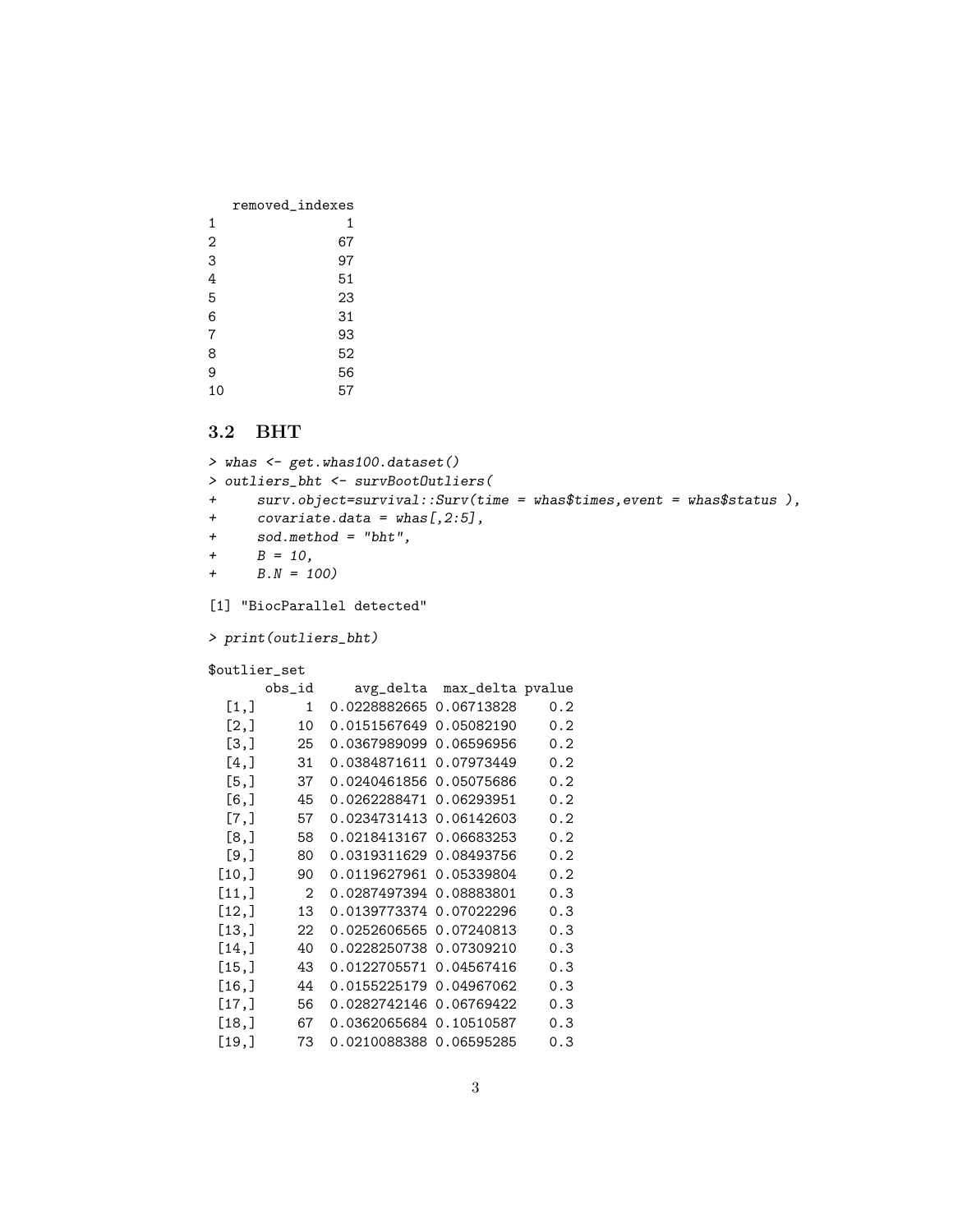| [20,]  | 92             | 0.0225493535            | 0.08233639 | 0.3 |
|--------|----------------|-------------------------|------------|-----|
| [21,]  | 3              | 0.0240852251            | 0.08094883 | 0.4 |
| [22,]  | 4              | 0.0116104099            | 0.04618208 | 0.4 |
| [23,]  | 5              | 0.0200502754            | 0.06232495 | 0.4 |
| [24,]  | 6              | 0.0118481983            | 0.08182962 | 0.4 |
| [25,]  | $\overline{7}$ | 0.0165037902            | 0.07241954 | 0.4 |
| [26, ] | 8              | 0.0256227938            | 0.08314286 | 0.4 |
| [27,]  | 16             | 0.0145114498            | 0.04757229 | 0.4 |
| [28,]  | 17             | 0.0001923257            | 0.02891952 | 0.4 |
| [29,]  | 28             | 0.0355611941            | 0.11391406 | 0.4 |
| [30,]  | 29             | 0.0198057562            | 0.07341776 | 0.4 |
| [31,]  | 33             | 0.0153880025            | 0.07814124 | 0.4 |
| [32,]  | 34             | 0.0274931984            | 0.08240392 | 0.4 |
| [33,]  | 35             | 0.0142842306            | 0.04912932 | 0.4 |
| [34,]  | 39             | 0.0100925856            | 0.04442768 | 0.4 |
| [35,]  | 41             | 0.0199507291            | 0.07966840 | 0.4 |
| [36,]  | 46             | 0.0162644220            | 0.04473568 | 0.4 |
| [37,]  | 48             | 0.0137918797            | 0.04437974 | 0.4 |
| [38,]  | 52             | 0.0099682917            | 0.07666534 | 0.4 |
| [39,]  | 55             | 0.0229807767            | 0.10386769 | 0.4 |
| [40,]  | 68             | 0.0105553497            | 0.05170491 | 0.4 |
| [41,]  | 69             | 0.0215783818            | 0.06849011 | 0.4 |
| [42,]  | 71             | 0.0032996379            | 0.04928200 | 0.4 |
| [43,]  | 77             | 0.0117751892            | 0.04570803 | 0.4 |
| [44,]  | 78             | 0.0044954795            | 0.05339958 | 0.4 |
| [45,]  | 79             | 0.0109296883            | 0.03893209 | 0.4 |
| [46, ] | 81             | 0.0135689388            | 0.05247424 | 0.4 |
| [47,]  | 82             | 0.0078488894            | 0.05456053 | 0.4 |
| [48,]  | 83             | 0.0221527935            | 0.08748815 | 0.4 |
| [49,]  | 86             | 0.0259461495            | 0.08673299 | 0.4 |
| [50,]  | 87             | 0.0057479616            | 0.09412678 | 0.4 |
| [51,]  | 88             | 0.0279409729            | 0.07797704 | 0.4 |
| [52,]  | 97             | 0.0288924425            | 0.08035391 | 0.4 |
| [53,]  | 98             | 0.0077423285            | 0.04694964 | 0.4 |
| [54,]  | 100            | 0.0165595142            | 0.06410812 | 0.4 |
| [55,]  | 9              | 0.0066869847            | 0.06081395 | 0.5 |
| [56, ] | 11             | 0.0109261753            | 0.09477397 | 0.5 |
| [57,]  | 12             | 0.0082795623 0.05569420 |            | 0.5 |
| [58,]  | 20             | 0.0068920626            | 0.06002420 | 0.5 |
| [59,]  | 26             | 0.0075555839            | 0.04108842 | 0.5 |
| [60,   | 27             | 0.0082433385            | 0.06815612 | 0.5 |
| [61,]  | 36             | 0.0083329981            | 0.04540567 | 0.5 |
| [62,]  | 42             | 0.0049779050            | 0.03874023 | 0.5 |
| [63,]  | 47             | 0.0096794474            | 0.07405648 | 0.5 |
| [64,]  | 53             | -0.0202603727           | 0.06646056 | 0.5 |
| [65,]  | 54             | 0.0082145276            | 0.09377121 | 0.5 |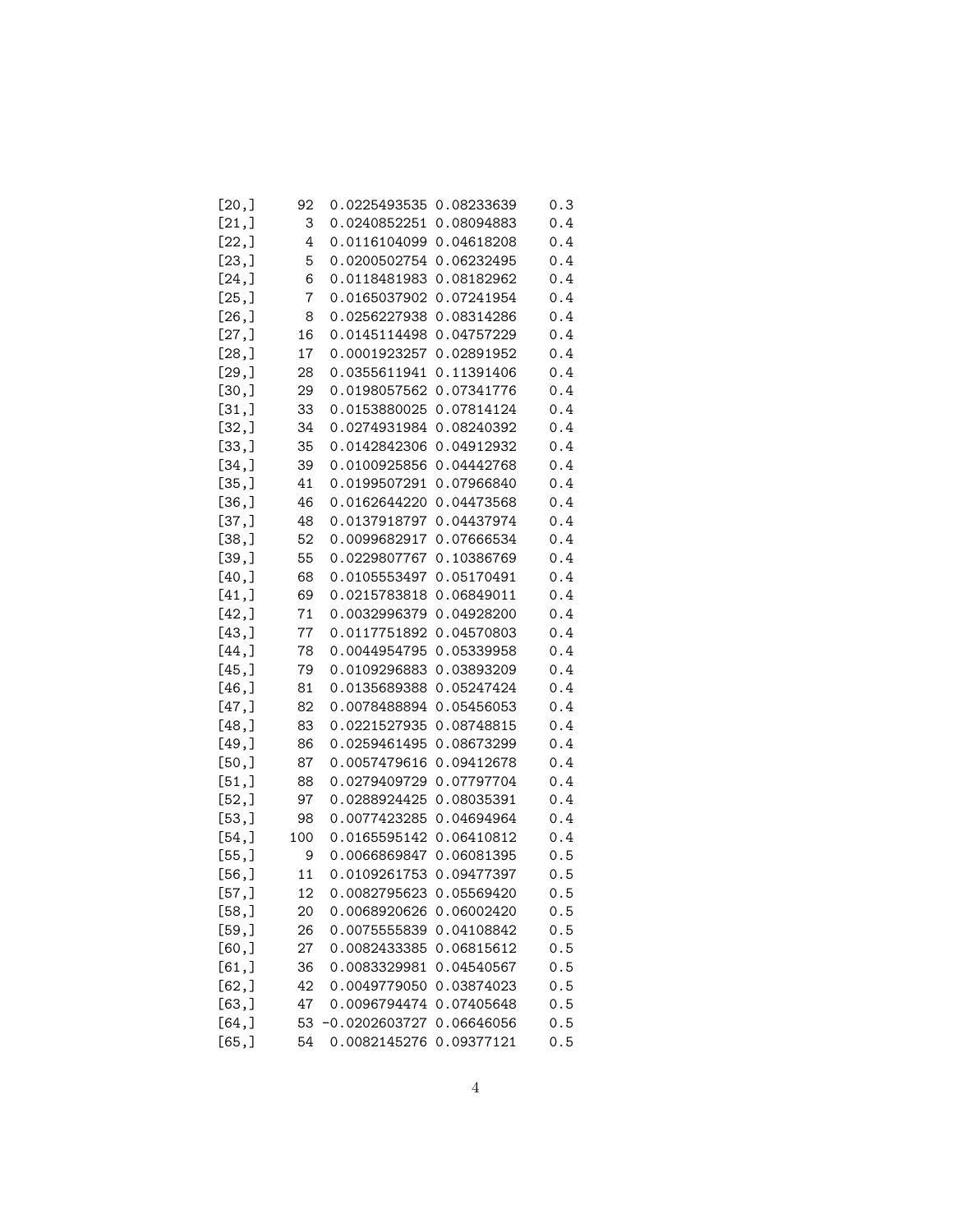| [66,   | 59 | 0.0045334796 0.05638833    |            | 0.5 |
|--------|----|----------------------------|------------|-----|
| [67,]  | 61 | $-0.0016305616$            | 0.03298293 | 0.5 |
| [68, ] | 63 | 0.0074650107               | 0.05073514 | 0.5 |
| [69,]  | 64 | $-0.0004529911$            | 0.03772110 | 0.5 |
| [70,]  | 66 | 0.0125110064 0.08717584    |            | 0.5 |
| [71,]  | 74 | 0.0205229297               | 0.08137046 | 0.5 |
| [72,]  | 75 | 0.0135499565 0.08795050    |            | 0.5 |
| [73,]  | 76 | 0.0020760581               | 0.05226372 | 0.5 |
| [74,]  | 84 | 0.0149024571               | 0.07263230 | 0.5 |
| [75,]  | 85 | 0.0193898860               | 0.05677242 | 0.5 |
| [76,]  | 89 | 0.0130880587               | 0.07185640 | 0.5 |
| [77,]  | 93 | 0.0109015228               | 0.04488910 | 0.5 |
| [78,]  | 14 | 0.0061401529               | 0.09324174 | 0.6 |
| [79,]  | 15 | 0.0019340883               | 0.07667105 | 0.6 |
| [80,]  | 18 | 0.0101873446               | 0.04667603 | 0.6 |
| [81,]  | 21 | 0.0088498740               | 0.07810077 | 0.6 |
| [82,]  | 23 | 0.0095195917               | 0.08513788 | 0.6 |
| [83,]  | 38 | 0.0053664051               | 0.05489936 | 0.6 |
| [84,   | 49 | 0.0161805091               | 0.06450463 | 0.6 |
| [85,]  | 51 | 0.0042641740 0.04714229    |            | 0.6 |
| [86, ] | 65 | 0.0110666554               | 0.12432301 | 0.6 |
| [87,]  | 91 | 0.0014560366               | 0.07602879 | 0.6 |
| [88,]  | 94 | 0.0093001880               | 0.08764973 | 0.6 |
| [89,]  | 95 | 0.0066797075               | 0.05545272 | 0.6 |
| [90,   | 99 | 0.0078397142               | 0.06674801 | 0.6 |
| [91,]  | 24 | 0.0015619710               | 0.06346213 | 0.7 |
| [92,]  | 30 | 0.0039964400               | 0.05656281 | 0.7 |
| [93, ] | 50 | $-0.0001669053$            | 0.04974442 | 0.7 |
| [94,]  | 60 | 0.0076611253               | 0.07784722 | 0.7 |
| [95,]  | 62 | $-0.0063252076$            | 0.03155129 | 0.7 |
| [96, ] | 72 | $-0.0115255131$            | 0.02729684 | 0.7 |
| [97, ] | 19 | $-0.0184322140$            | 0.03124048 | 0.8 |
| [98,]  |    | 32 -0.0087383857           | 0.03497425 | 0.8 |
| [99,]  | 70 | $-0.0121135186 0.03951453$ |            | 0.8 |
| [100,  | 96 | $-0.0131622931$            | 0.03699267 | 0.8 |

### \$histograms

### \$histograms\$histogram

|  | [1] 0.002767301 0.067138277 -0.033301634 0.007368238 0.058805882          |  |
|--|---------------------------------------------------------------------------|--|
|  | [6]   0.037634995   0.008020854   0.017794517   0.022948992   0.039705241 |  |

# \$histograms\$histogram

| $\lceil 1 \rceil$ -0.0304625357 0.0282661712 0.0192327324 -0.0207705762 0.0430489796 |  |  |
|--------------------------------------------------------------------------------------|--|--|
| [6]  0.0597605825  0.0460266363  0.0888380084  0.0530755718  0.0004818238            |  |  |

\$histograms\$histogram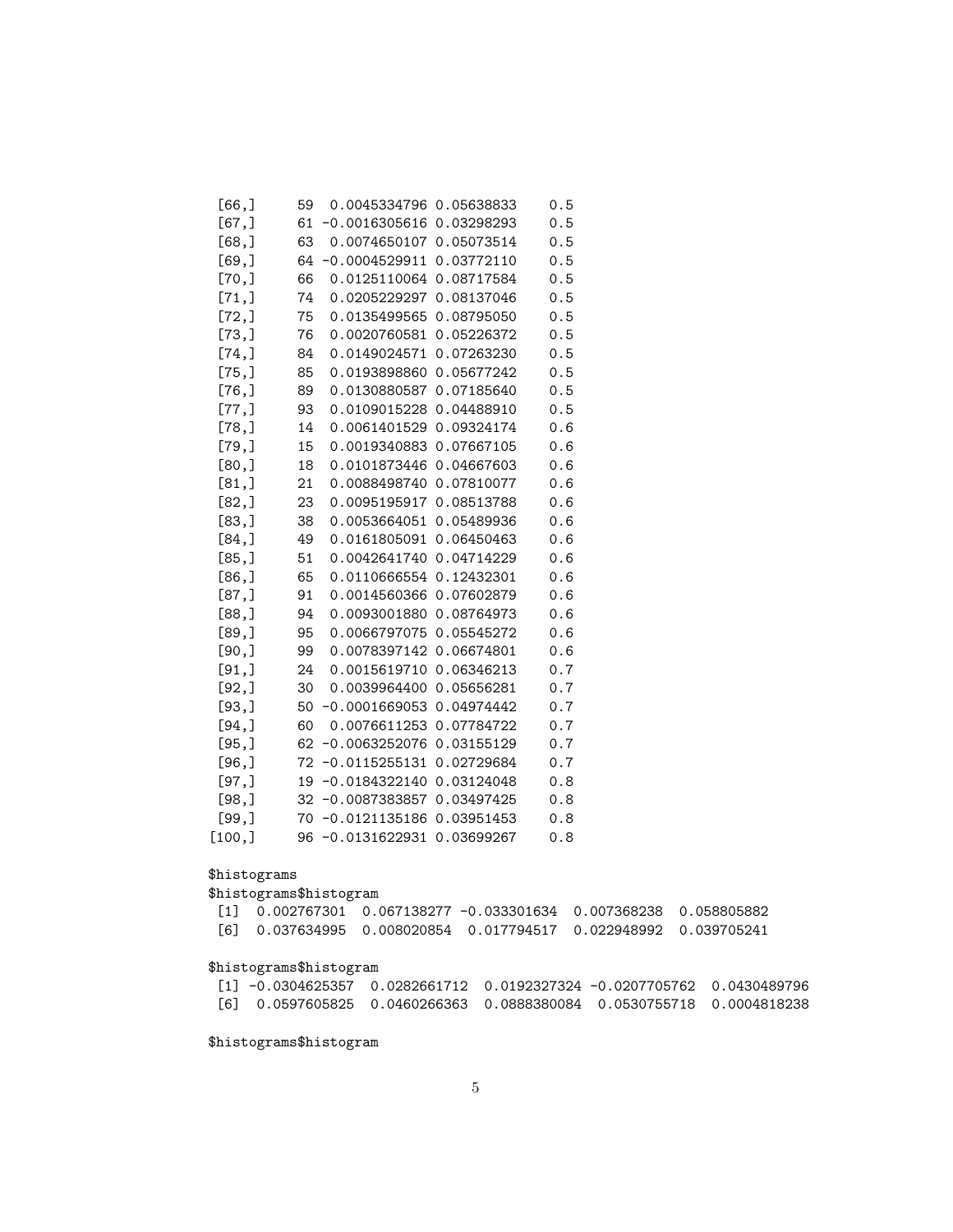[1] -0.001856122 0.057868027 0.028571926 0.060187953 0.005849765 [6] -0.017594011 -0.036913514 0.027979642 0.035809755 0.080948831 \$histograms\$histogram [1] 0.025514110 0.046182079 0.033939338 0.008272145 -0.009656029 [6] 0.041271496 -0.030916484 -0.060589256 0.045219335 0.016867366 \$histograms\$histogram [1] 0.062324955 0.028229908 -0.041145685 -0.006404544 0.025975772 [6] 0.011069516 0.033910953 -0.002891882 0.042223793 0.047209970 \$histograms\$histogram [1] -0.082044725 0.040352305 0.023655928 0.010755745 0.081829620 [6] 0.001784712 -0.003032337 -0.061114319 0.042857571 0.063437483 \$histograms\$histogram [1] 0.019653740 0.032236546 0.040167045 0.029676326 -0.011987329 [6] -0.007887600 0.014005896 0.008328615 0.072419536 -0.031574873 \$histograms\$histogram [1] -0.008377719 -0.013223000 0.008064752 0.041479001 0.083142861 [6] 0.026309720 0.033534772 -0.023071651 0.070950419 0.037418784 \$histograms\$histogram [1] 0.004642704 0.059056842 -0.040411088 0.060813952 -0.012165931 [6] 0.019650989 -0.013939970 0.008751598 0.011966600 -0.031495850 \$histograms\$histogram [1] 0.011396834 0.050821903 0.006666417 -0.037687160 0.014159829 [6] 0.023446437 0.002919257 0.031700710 0.017647958 0.030495463 \$histograms\$histogram [1] 0.0188581072 0.0052539511 -0.0025456816 0.0947739717 0.0343282070 [6] 0.0366089372 0.0350959946 -0.0711091479 -0.0416655130 -0.0003370734 \$histograms\$histogram [1] 0.055694200 -0.012548802 -0.015792365 0.026699608 0.002893812 [6] 0.040959970 -0.007333994 0.041964192 -0.052769934 0.003028935 \$histograms\$histogram [1] 0.008458404 0.027138831 0.004707962 -0.081229669 0.070222961 [6] 0.004035777 -0.029082224 0.041389234 0.034469737 0.059662360

### \$histograms\$histogram

[1] 0.09324174 -0.05910364 0.04537384 -0.01801160 -0.06303406 0.02940821 [7] 0.07508783 -0.02376409 -0.04049095 0.02269425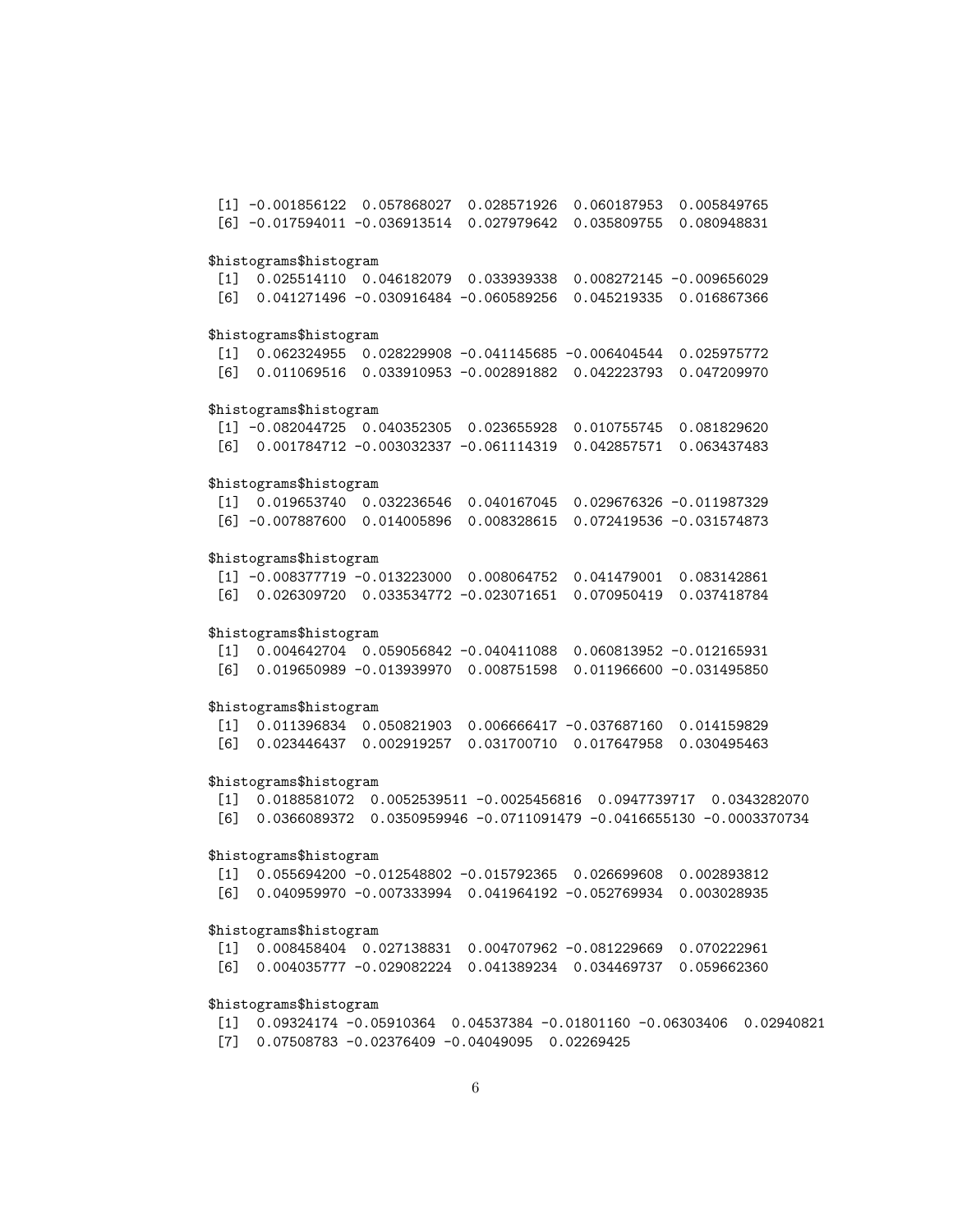### \$histograms\$histogram

[1] 0.011237048 -0.032414118 0.076671051 -0.026741894 0.016746133 [6] -0.021452165 -0.005026425 -0.014853545 0.006837682 0.008337116 \$histograms\$histogram [1] 0.034899364 0.009903344 -0.038527210 0.046246313 0.022407601 [6] 0.047572288 0.045954162 -0.008241181 0.013311233 -0.028411416 \$histograms\$histogram [1] 0.008797308 0.012969324 0.009302614 -0.017870651 0.017771564 [6] -0.026765234 -0.081933023 0.028400396 0.028919520 0.022331440 \$histograms\$histogram [1] -0.010054711 -0.013041182 -0.016201709 -0.001416384 0.036793303 [6] 0.021358641 0.001175023 0.046676031 -0.008647084 0.045231518 \$histograms\$histogram [1] 0.031240484 -0.056382742 -0.026292520 -0.016390831 -0.052865073 [6] -0.015255486 -0.032174098 -0.050546441 0.008370131 0.025974436 \$histograms\$histogram [1] -0.026277962 0.025944446 -0.006626693 0.060024195 0.008407451 [6] 0.016639512 -0.042262376 0.001595559 0.056704127 -0.025227632

### \$histograms\$histogram

[1] 0.017780482 0.053283144 0.021226156 0.078100774 -0.003711654 [6] 0.006544906 -0.006093142 -0.032700339 -0.021183089 -0.024748498

### \$histograms\$histogram

[1] 0.065397897 -0.020944792 0.002653599 0.011270361 -0.005571793 [6] 0.036960735 0.044692978 0.072408127 0.019165098 0.026574355

### \$histograms\$histogram

[1] -0.013721042 0.085137881 -0.049642867 -0.001459126 0.025121722 [6] 0.044857224 0.038549100 -0.003606789 0.040875688 -0.070915874

# \$histograms\$histogram

|  | $[1]$ -0.016387033 -0.026999072 0.033996293 -0.006217097 0.043501568       |  |  |
|--|----------------------------------------------------------------------------|--|--|
|  | [6] -0.078318391 -0.001617978     0.063462131     0.007626636 -0.003427348 |  |  |

### \$histograms\$histogram

|  | $\begin{bmatrix} 11 & 0.036126783 & 0.032769791 & -0.006640507 & 0.053634915 & 0.039711853 \end{bmatrix}$ |  |
|--|-----------------------------------------------------------------------------------------------------------|--|
|  | [6]        0.001953733        0.043993106        0.060679139        0.065969559        0.039790727        |  |

\$histograms\$histogram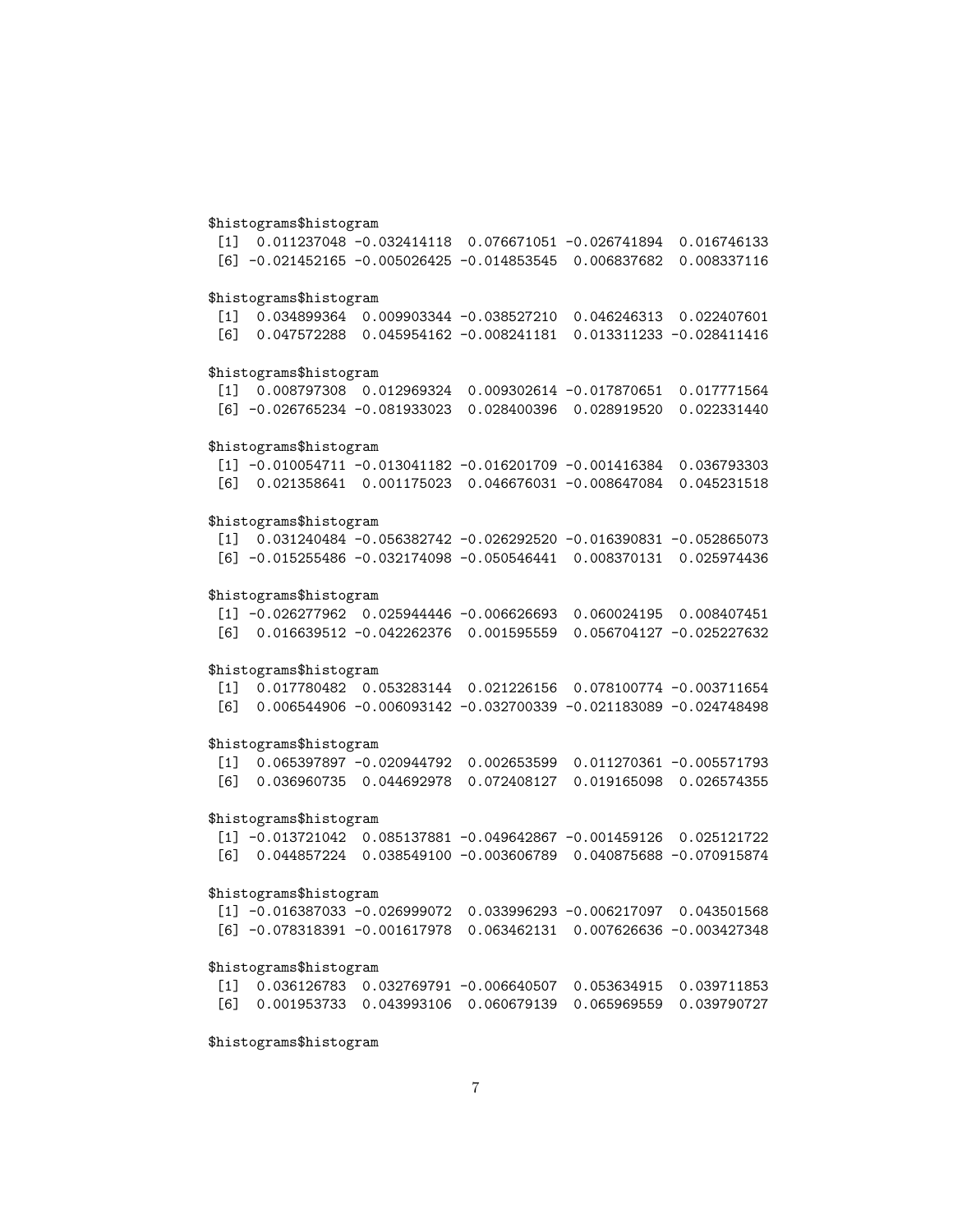[1] 0.020746536 0.026662634 0.015512410 -0.039253280 -0.012694219 [6] 0.005146298 0.041088422 -0.004770961 -0.009453571 0.032571570

#### \$histograms\$histogram

[1] 0.01238011 0.04156637 0.05356216 0.01083681 -0.04312349 0.01917562 [7] 0.06815612 -0.03971045 -0.03729083 -0.00311904

### \$histograms\$histogram

[1] -0.0006506377 0.0364051042 0.0578520646 0.1001132195 0.1139140615 [6] -0.0015048912 0.0442120022 -0.0747093821 0.0231691583 0.0568112417

### \$histograms\$histogram

[1] -0.0085234453 0.0485516949 -0.0079546977 0.0010380565 0.0461808532 [6] 0.0628185809 0.0205594567 -0.0386135433 0.0005828506 0.0734177558

#### \$histograms\$histogram

[1] -0.009729171 -0.035545695 0.048403335 -0.026075633 -0.020980799

[6] -0.004118698 0.056562807 -0.010583240 0.004055208 0.037976287

### \$histograms\$histogram

[1] 0.07973449 0.07627244 0.02444307 0.03132892 -0.03982538 0.03915226 [7] 0.02440083 0.04750249 0.06070293 0.04115957

### \$histograms\$histogram

[1] 0.034974248 -0.004328532 -0.043174341 0.023707756 -0.001827425 [6] -0.012464170 -0.007975298 -0.051571041 -0.037069220 0.012344167

#### \$histograms\$histogram

[1] 0.0511690717 0.0015354211 0.0082521948 0.0008747608 0.0306463067 [6] -0.0067651398 0.0193247495 -0.0007501664 0.0781412399 -0.0285484134

#### \$histograms\$histogram

[1] 0.06008186 -0.02985888 0.02228547 -0.03150655 0.06724480 0.02252944 [7] -0.02742491 0.03094208 0.08240392 0.07823474

### \$histograms\$histogram

[1] 0.012933017 -0.002707617 0.045744659 0.027639164 0.023464724 [6] -0.061182326 0.023458842 0.030976890 0.049129320 -0.006614365

#### \$histograms\$histogram

[1] 0.027359078 0.032345737 -0.029177886 -0.010450413 0.001807159 [6] -0.020086423 0.045405670 0.026834659 -0.022330720 0.031623120

### \$histograms\$histogram

[1] 0.04518320 0.01057448 0.01852711 0.05075686 -0.04385989 0.03676280 [7] 0.01063093 0.03322282 0.03620681 0.04245673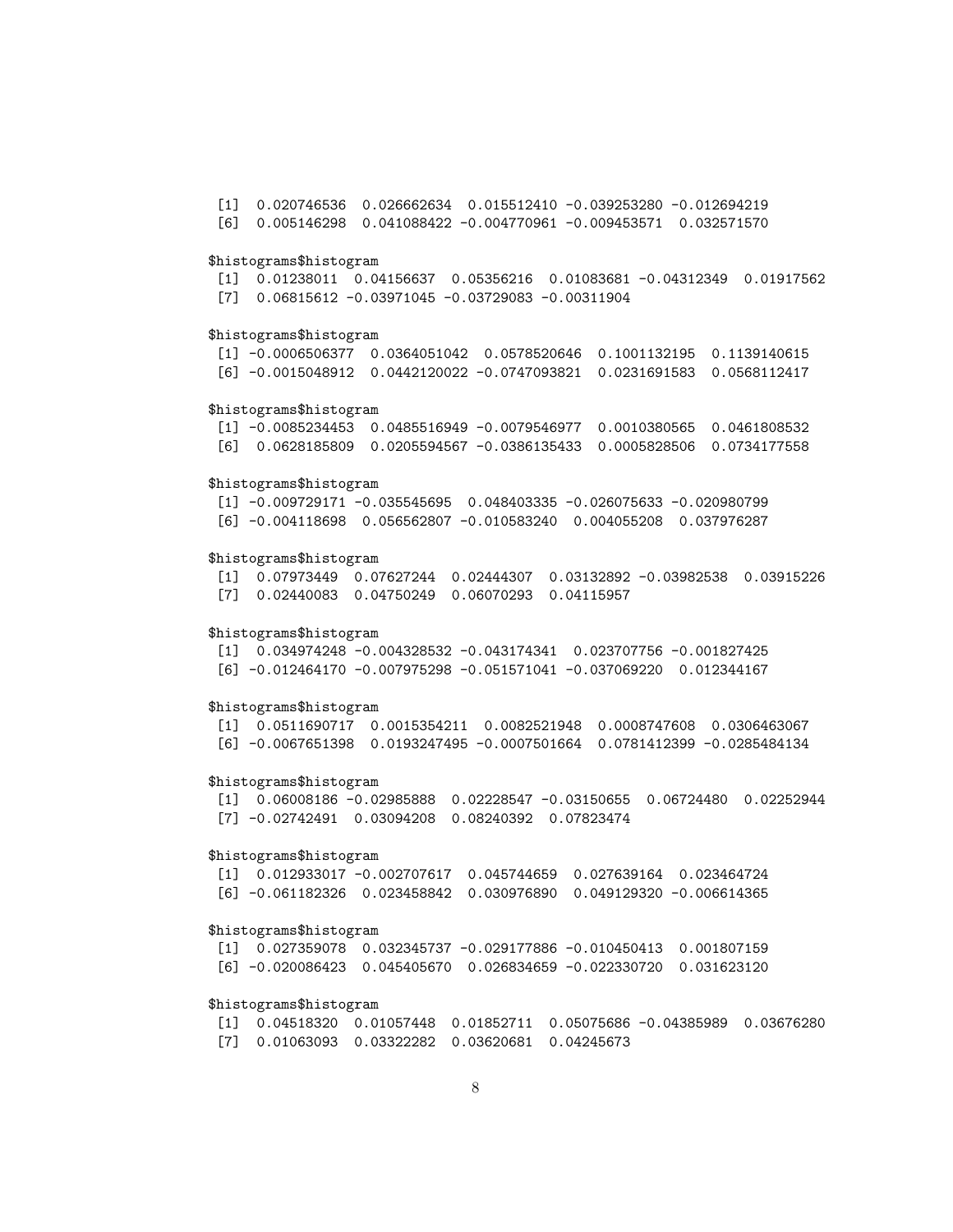### \$histograms\$histogram

[1] 0.05489936 -0.02710516 -0.02195897 0.04753419 0.01328936 -0.01424667 [7] 0.04643971 0.04469445 -0.05636228 -0.03351993

### \$histograms\$histogram

[1] -0.009620651 0.024560781 0.003055035 0.002238988 0.044427677 [6] -0.001281847 0.012780682 0.012643158 0.024413740 -0.012291707

### \$histograms\$histogram

[1] 0.073092102 0.048263864 0.015798917 0.021800276 -0.021126006 [6] 0.057338949 0.009200486 0.014655168 -0.019691520 0.028918502

#### \$histograms\$histogram

[1] -0.012916929 0.033721106 0.018223253 0.046614732 0.014833844 [6] -0.005915335 0.013866721 -0.006405226 0.079668400 0.017816727

### \$histograms\$histogram

[1] -0.051395920 0.032868632 0.030169989 0.038740235 -0.008655153 [6] -0.041066817 0.021866738 0.032137450 0.024194043 -0.029080147

#### \$histograms\$histogram

[1] -0.0088461795 0.0196888931 0.0325518877 0.0003875791 0.0456741599 [6] -0.0158155002 0.0237850098 0.0165798416 0.0065113947 0.0021884847

#### \$histograms\$histogram

[1] 0.01251749 -0.02177868 0.03389417 0.00582979 -0.02675282 0.03925802 [7] 0.02024079 0.04967062 0.01866647 0.02367934

### \$histograms\$histogram

[1] -0.046251124 0.058040315 0.028137322 0.007295610 0.033635360 [6] 0.029983866 0.061689807 0.023553367 0.003264442 0.062939505

### \$histograms\$histogram

[1] -0.018785324 0.002224792 0.034398073 0.032740792 0.037693587 [6] -0.013016046 0.027626636 0.038905527 -0.023879498 0.044735681

### \$histograms\$histogram

[1] -0.0004499665 0.0740564765 0.0221860233 0.0123433541 -0.0331805386 [6] 0.0278701675 -0.0159505995 -0.0454926853 0.0113875843 0.0440246578

### \$histograms\$histogram

[1] 0.022832822 0.031832986 -0.009124937 -0.025978806 0.044379737 [6] 0.028577085 -0.008986875 0.035940875 0.008881866 0.009564043

### \$histograms\$histogram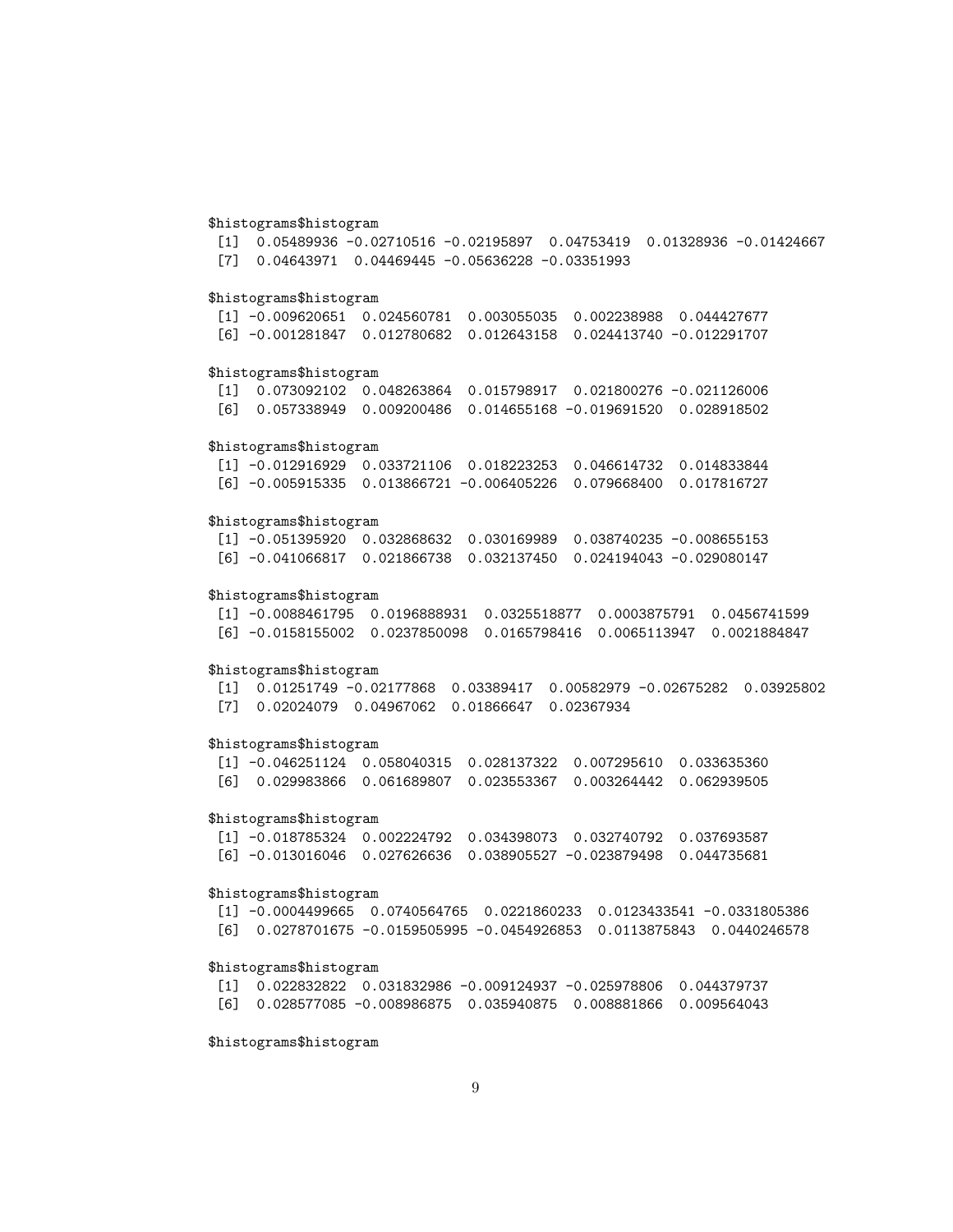[1] 0.062575647 -0.039207945 -0.008590364 0.020376711 0.044452710 [6] -0.002682374 0.041628406 0.064504627 -0.001692597 -0.019559729 \$histograms\$histogram [1] 0.031693636 -0.006005926 -0.015463794 -0.031351550 0.049744423 [6] -0.008201766 -0.034809776 0.026492234 0.014484691 -0.028251226 \$histograms\$histogram [1] -0.017463667 -0.041314610 0.041317432 0.034874667 -0.022727933 [6] 0.047142289 -0.024909964 0.029673201 -0.007188179 0.003238503 \$histograms\$histogram [1] 0.005718978 0.010517429 0.076665338 -0.012444623 0.032619671 [6] 0.003636932 0.038455093 -0.037869748 -0.032665114 0.015048961 \$histograms\$histogram [1] 0.016538056 0.001632945 0.032102903 0.015191973 -0.101933385 [6] -0.095265411 -0.106572759 -0.055616882 0.024858275 0.066460559 \$histograms\$histogram [1] 0.050372172 -0.054767460 0.042955623 -0.063902499 0.035589660 [6] 0.009737243 0.022070466 0.093771215 -0.041777068 -0.011904075 \$histograms\$histogram [1] 0.032876914 0.060824311 0.050545439 0.002117454 0.009760783 [6] -0.014936038 0.103867686 -0.008440089 0.004753859 -0.011562553 \$histograms\$histogram [1] 0.046680486 0.055897313 0.009204087 0.009611540 0.062924650 [6] 0.067694223 0.018607603 0.045230578 -0.021189985 -0.011918348 \$histograms\$histogram [1] 0.013101967 0.010041010 0.025795846 0.043940999 0.007938811 [6] 0.041483530 0.039994862 -0.025322672 0.016331032 0.061426028 \$histograms\$histogram [1] 0.019135430 0.009634386 0.026506592 0.006982198 0.001249825 [6] 0.025944778 0.060827399 -0.009362115 0.010662146 0.066832528 \$histograms\$histogram

[1] 0.01474772 0.00721268 -0.01275888 -0.01452101 0.05638833 0.00417641 [7] -0.05667456 -0.01270843 0.01570517 0.04376736

### \$histograms\$histogram

[1] -9.678014e-03 -7.617718e-02 6.746804e-02 -2.224881e-05 -3.172698e-02 [6] 7.784722e-02 -3.945233e-03 -6.898827e-03 2.258727e-02 3.715720e-02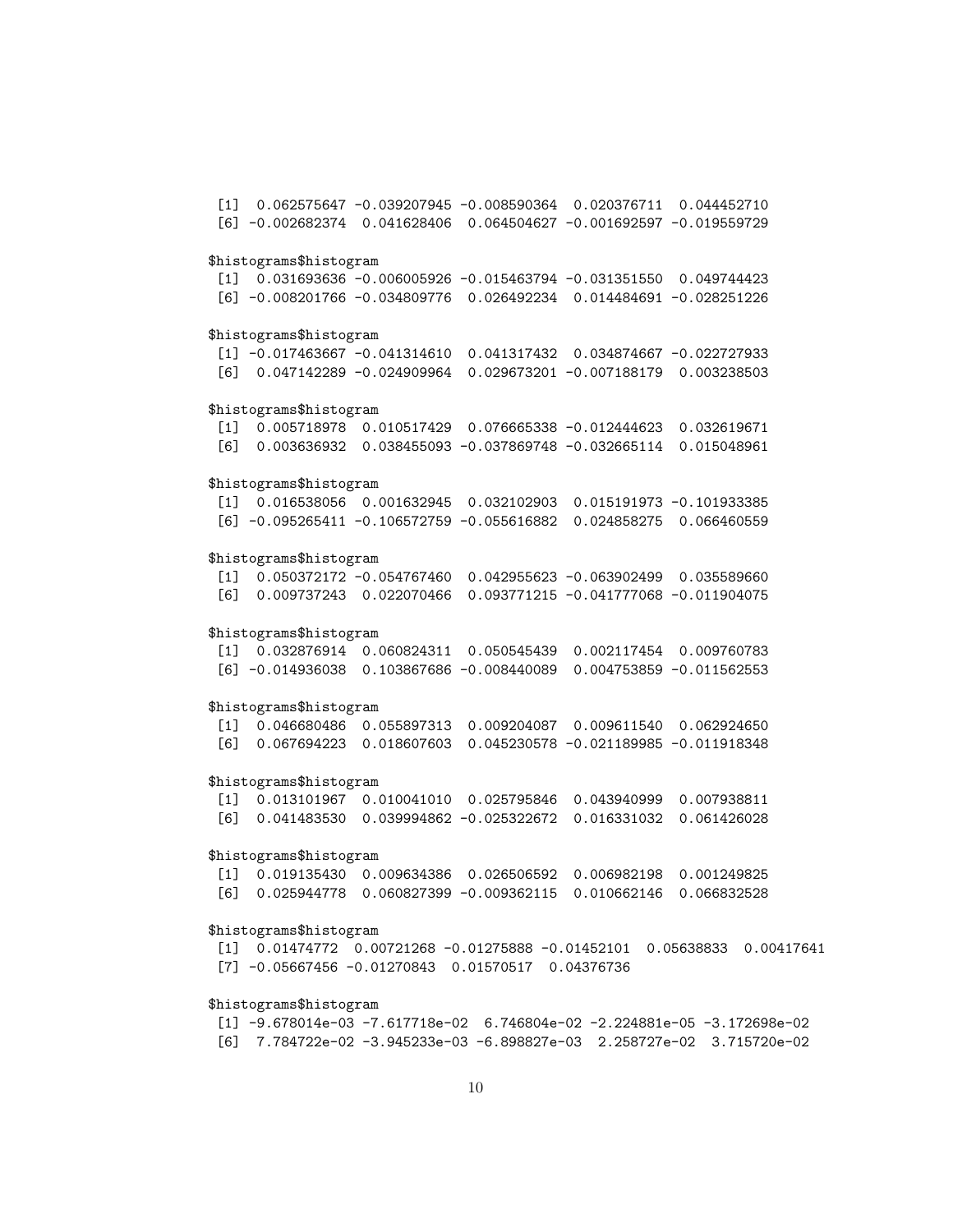### \$histograms\$histogram

[1] 0.018843154 0.005308756 -0.057277489 0.031343018 -0.054538542 [6] -0.019336022 0.010353909 0.032982931 -0.009697073 0.025711743

### \$histograms\$histogram

[1] -0.030050103 0.007299304 -0.018178927 -0.013839332 -0.036123364 [6] 0.031551292 -0.014735985 0.008111105 0.009694039 -0.006980105

### \$histograms\$histogram

[1] -0.020952629 0.011299190 0.010032494 0.029435294 0.028243747 [6] -0.001800632 0.020569288 -0.049351597 0.050735141 -0.003560189

#### \$histograms\$histogram

[1] -0.013310406 0.037721103 -0.047185311 -0.071003192 0.025316572 [6] 0.032004170 0.010881950 -0.020379651 0.004195131 0.037229723

### \$histograms\$histogram

[1] -0.034264816 -0.007437361 0.007823321 0.006506188 -0.020041978 [6] 0.124323012 -0.003961091 0.010861517 -0.021164683 0.048022445

### \$histograms\$histogram

[1] 0.01038608 -0.01566033 0.08717584 -0.05127515 0.02954563 -0.01861863 [7] 0.05785509 0.03851453 0.01647353 -0.02928653

### \$histograms\$histogram

[1] 0.0454611862 -0.0196663662 0.0418512352 0.0536301887 0.1051058686 [6] 0.0389833299 0.0357115051 0.0362999601 0.0254837792 -0.0007950034

### \$histograms\$histogram

[1] 0.0190830653 0.0091932159 0.0004156709 -0.0063464277 0.0401089058 [6] -0.0183884013 0.0189404009 0.0517049061 0.0277026338 -0.0368604728

### \$histograms\$histogram

[1] -0.026566912 0.065281171 0.046624191 0.068490107 0.009925830 [6] 0.023876987 -0.012543818 0.058204004 -0.022270271 0.004762529

### \$histograms\$histogram

[1] -2.858522e-02 3.951453e-02 -7.229859e-02 -4.139777e-05 -6.159119e-02 [6] -3.848596e-02 -1.657287e-02 3.255417e-02 3.714661e-02 -1.277526e-02

### \$histograms\$histogram

[1] 0.003317309 0.043012121 0.015326868 0.017002496 -0.019755951 [6] 0.049281996 -0.061132081 0.013491022 -0.047414065 0.019866664

### \$histograms\$histogram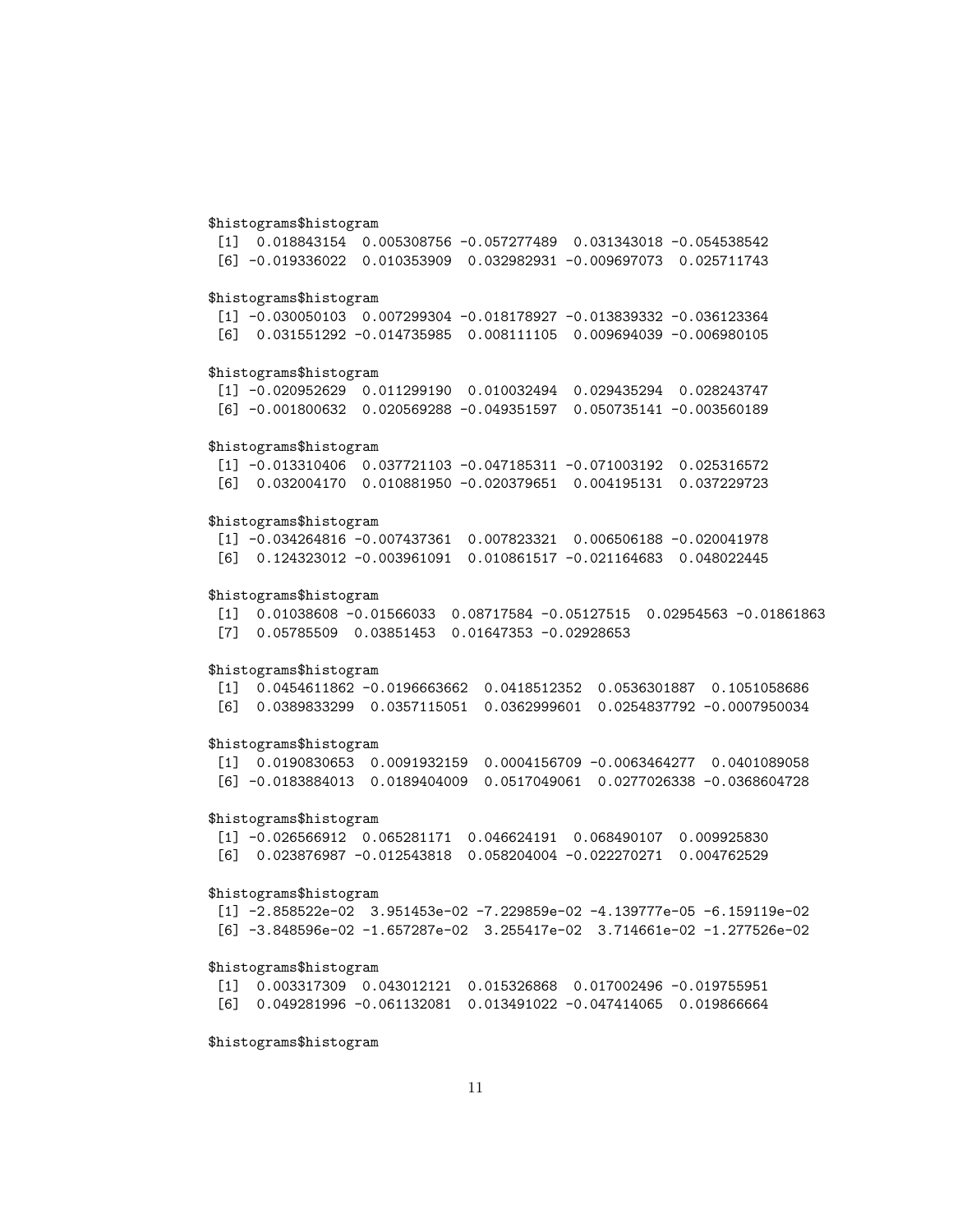[1] 0.00842861 -0.05791469 -0.01421244 0.01217836 0.02729684 -0.04185433 [7] -0.01001262 -0.02375790 -0.02752158 0.01211463

### \$histograms\$histogram

[1] 0.065952853 0.011809604 0.030857126 0.064492783 -0.017405789 [6] 0.055056112 -0.057774448 0.034396839 0.003922933 0.018780377

### \$histograms\$histogram

[1] -0.008903558 0.048889485 -0.031635018 -0.022781836 -0.016103687 [6] 0.033519018 0.026905719 0.043172675 0.050796035 0.081370464

### \$histograms\$histogram

[1] 0.0879504982 0.0321049217 -0.0646544568 0.0127585586 0.0428696919 [6] 0.0251591038 -0.0006283271 -0.0188536268 0.0392915651 -0.0204983637

#### \$histograms\$histogram

[1] 0.040645504 0.018487838 0.008988210 0.052263721 -0.003202064 [6] -0.030119989 0.023457216 -0.051844729 -0.046370492 0.008455366

### \$histograms\$histogram

[1] 0.03145233 0.01218609 -0.03148820 0.03788786 -0.03010254 0.02371829 [7] 0.01553844 0.04570803 -0.02015898 0.03301056

### \$histograms\$histogram

[1] 0.0211777555 -0.0758575266 0.0533995832 -0.0387180544 0.0212022809 [6] 0.0003045325 0.0174049194 0.0177467049 -0.0037920488 0.0320866480

#### \$histograms\$histogram

[1] 0.018760291 0.028231659 0.011066731 0.025721874 -0.025395171 [6] -0.023826114 0.036787376 0.004855334 -0.005837183 0.038932086

#### \$histograms\$histogram

[1] 0.0306548611 0.0211891197 0.0159959202 0.0849375607 0.0331391648 [6] 0.0357051422 0.0294400010 0.0341761888 0.0350566911 -0.0009830205

### \$histograms\$histogram

[1] -0.008024624 0.048417171 0.009719147 0.040165439 0.007464386 [6] -0.048193805 0.037901866 -0.005572469 0.001338034 0.052474242

#### \$histograms\$histogram

[1] -0.060371289 0.038905360 0.015142060 0.026524493 0.019993590 [6] 0.047318081 0.002850057 -0.027882873 0.054560528 -0.038551114

### \$histograms\$histogram

[1] 0.055189489 0.001070228 0.007992363 -0.027899679 -0.008194620 [6] 0.087488148 0.033907989 -0.003515818 0.046630517 0.028859319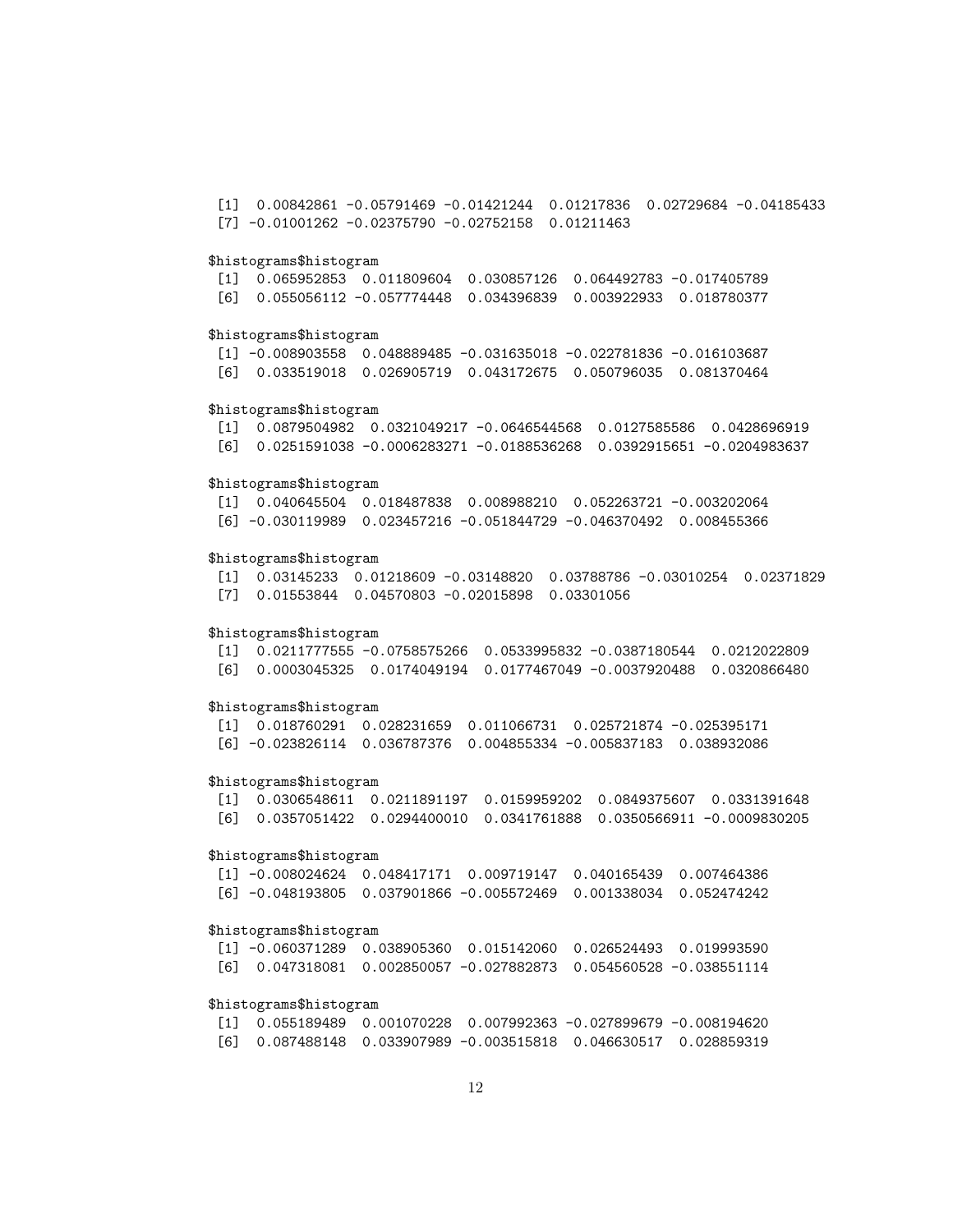### \$histograms\$histogram

[1] 0.015404414 0.072632299 0.004775945 0.037827270 0.051773322 [6] -0.009911490 0.022898422 -0.001008897 -0.003047521 -0.042319193

### \$histograms\$histogram

[1] -0.022623132 -0.012164069 0.056019144 -0.006349114 0.056097788 [6] 0.056772422 0.047598586 0.018708431 -0.021728202 0.021567007

### \$histograms\$histogram

[1] -0.007020742 -0.018898186 0.013451563 0.086732993 0.007325431 [6] 0.060196647 0.032681461 0.048398925 -0.001063019 0.037656422

#### \$histograms\$histogram

[1] -0.005254829 0.004448945 0.005685815 0.008435262 0.005884050 [6] 0.004896444 0.094126785 0.037679053 -0.066324160 -0.032097750

### \$histograms\$histogram

[1] 0.04979601 0.03085896 0.07797704 0.03216854 -0.00820579 -0.01726923 [7] 0.04789713 0.06243813 0.01673750 -0.01298857

### \$histograms\$histogram

[1] 0.029068970 -0.016179794 0.070694818 0.020287080 0.002774316 [6] -0.065453509 0.066036422 0.071856401 -0.013103481 -0.035100636

#### \$histograms\$histogram

[1] 0.012347666 0.027748588 0.032142222 0.004302899 0.025068113 [6] 0.010395366 0.006594671 -0.083326909 0.030957309 0.053398036

### \$histograms\$histogram

[1] -0.01666398 0.02973407 -0.09450741 0.01153725 0.02924897 0.03007786 [7] -0.01686262 0.07602879 -0.02353160 -0.01050097

### \$histograms\$histogram

[1] 0.02398915 -0.02469889 0.03405462 -0.05416441 0.01891990 0.02963535 [7] 0.02147089 0.05703492 0.08233639 0.03691561

### \$histograms\$histogram

[1] 0.044889098 -0.029846198 0.036793303 0.023456261 -0.017478917 [6] -0.001427339 0.030805064 0.043804521 0.006484630 -0.028465195

### \$histograms\$histogram

[1] 0.06537219 -0.01083649 -0.03019958 0.08764973 -0.07481043 0.01572303 [7] 0.01927067 -0.01666511 0.05540791 -0.01791005

### \$histograms\$histogram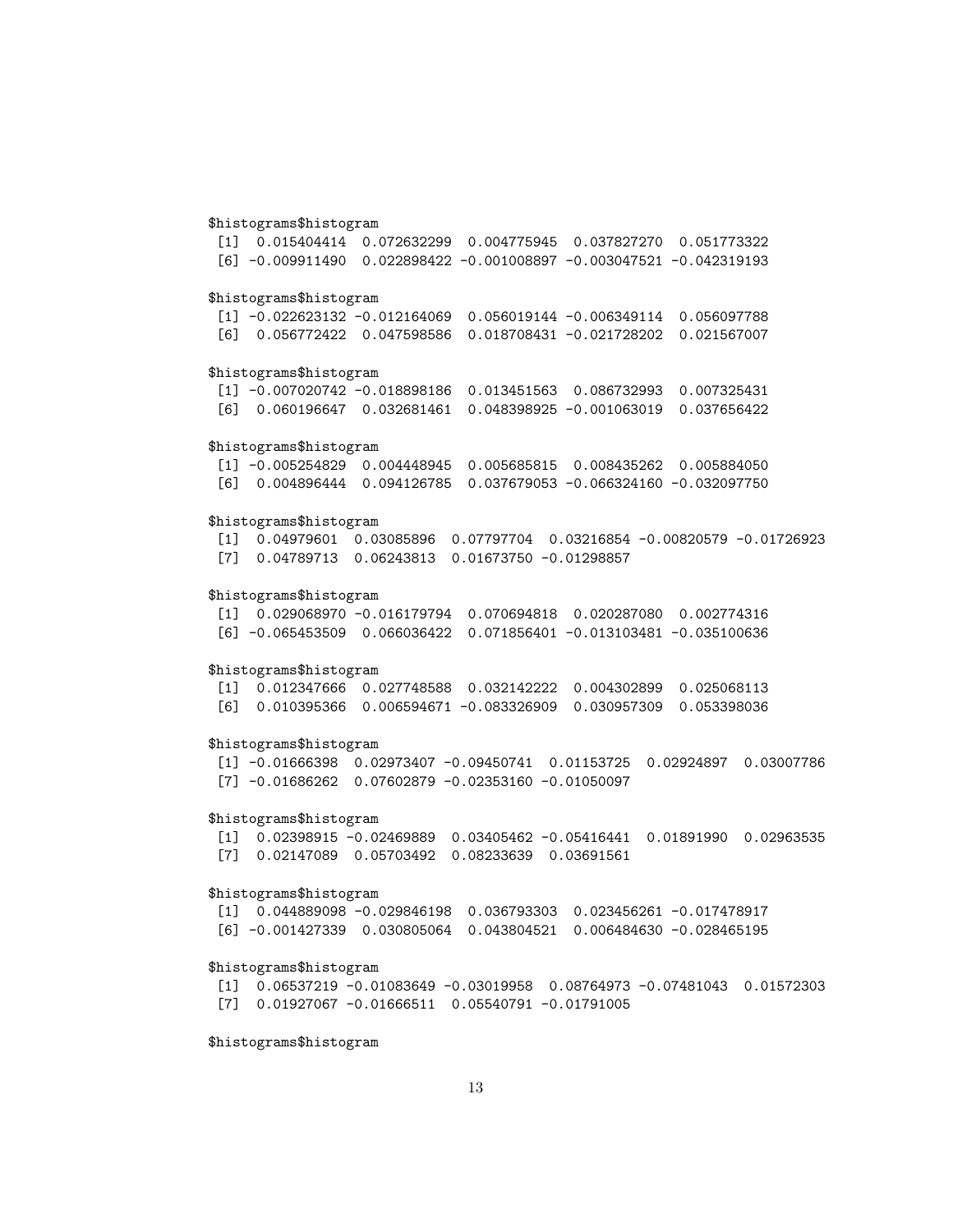[1] -0.0302552978 -0.0003423731 0.0246285652 -0.0234653486 -0.0144667006 [6] 0.0052002932 0.0515290753 0.0101855418 -0.0116694039 0.0554527233 \$histograms\$histogram [1] 0.025246904 -0.057295948 -0.020099897 -0.061420983 -0.004143099 [6] -0.031083041 -0.039578333 -0.016690151 0.036448950 0.036992665 \$histograms\$histogram [1] -0.04306125 0.04554012 0.01001813 0.08035391 0.07805580 -0.01774310 [7] 0.05785343 0.07944093 -0.02241846 0.02088492 \$histograms\$histogram [1] 0.036662575 -0.039956396 0.006473176 0.010222056 0.012883207 [6] -0.002010484 0.003160734 0.023652100 0.046949635 -0.020613318 \$histograms\$histogram [1] -0.016593275 0.032803477 0.061014170 -0.036285655 -0.007419083 [6] -0.053936091 0.066748006 -0.025902775 0.057782984 0.000185383 \$histograms\$histogram

[1] -0.02616992 0.01046519 0.04552409 -0.05471022 -0.02915940 0.06260176 [7] 0.06410812 0.01395644 0.05267326 0.02630582

# <span id="page-13-0"></span>3.3 DBHT

> whas <- get.whas100.dataset() > outliers\_dbht <- survBootOutliers( + surv.object=Surv(time = whas\$times,event = whas\$status ), +  $covariate.data = whas[, 2:5],$ + sod.method = "dbht",  $+$   $B = 10$ , +  $B.N = 100$ + ) [1] "BiocParallel detected"

```
> print(outliers_dbht)
```

```
$outlier_set
```

|       | obs_id | pvalue        |
|-------|--------|---------------|
| [1,]  |        | 64 0.02411466 |
| [2,]  |        | 10 0.03546195 |
| [3,]  |        | 8 0.03838032  |
| [4,]  |        | 90 0.05002798 |
| [5,]  |        | 3 0.05066510  |
| [6, ] |        | 73 0.05301631 |
| [7.]  |        | 84 0.05564099 |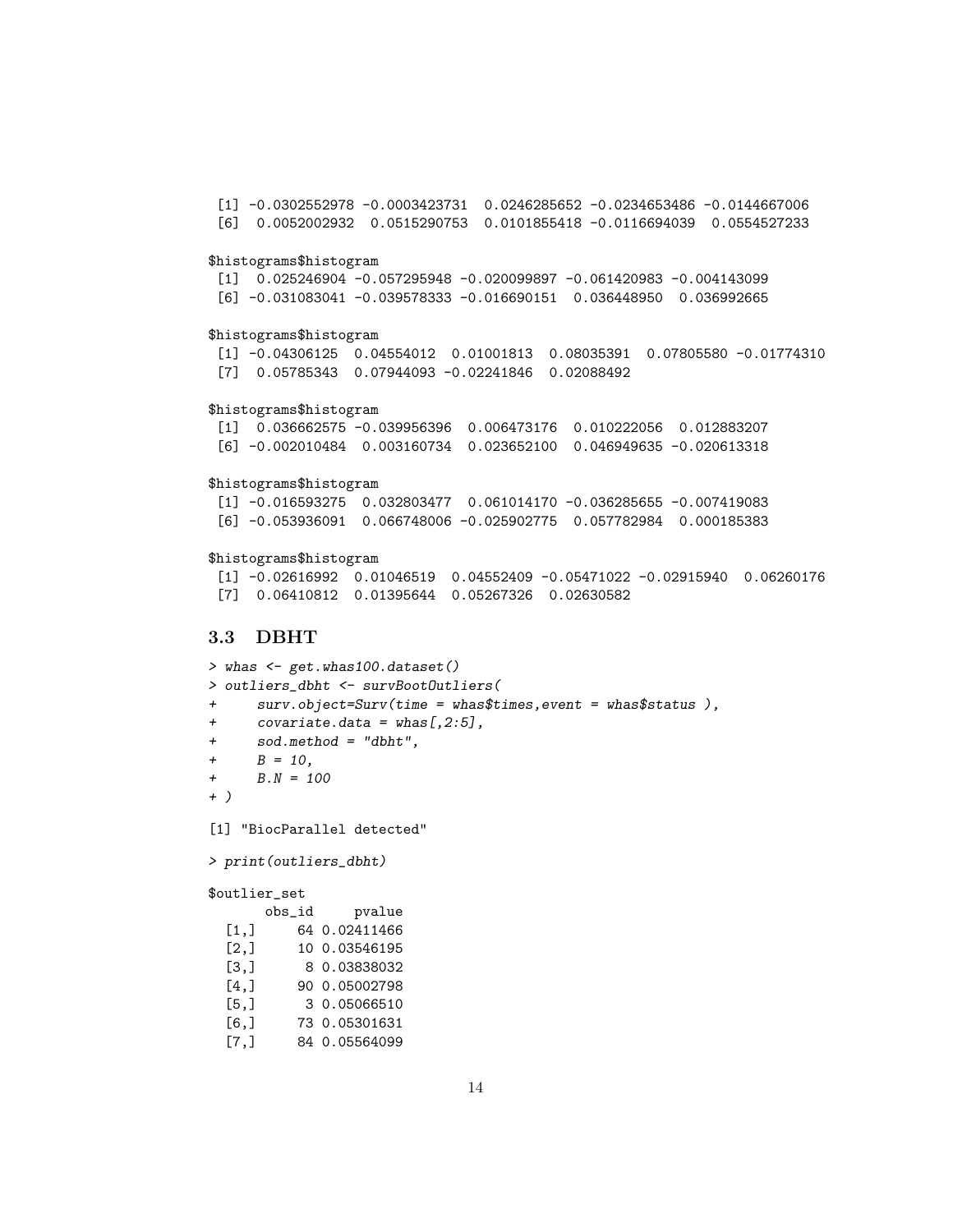| [8,]   | 13 | 0.07655770 |
|--------|----|------------|
| [9,]   | 50 | 0.08318709 |
| [10,]  | 91 | 0.10238214 |
| [11,]  | 1  | 0.10273228 |
| [12,]  | 63 | 0.11437646 |
| [13,]  | 28 | 0.12044954 |
| [14,]  | 48 | 0.12101727 |
| [15,]  | 88 | 0.12216417 |
| [16, ] | 31 | 0.12384896 |
| [17,]  | 93 | 0.13128277 |
| [18,]  | 61 | 0.13721154 |
| [19,]  | 26 | 0.15166387 |
| [20,]  | 97 | 0.15204097 |
| [21,]  | 72 | 0.15510355 |
| [22, ] | 40 | 0.15578322 |
| [23,]  | 16 | 0.16501202 |
|        |    |            |
| [24,]  | 69 | 0.17977711 |
| [25,]  | 47 | 0.18702901 |
| [26, ] | 15 | 0.19307121 |
| [27,]  | 57 | 0.19341125 |
| [28,]  | 39 | 0.19487934 |
| [29,]  | 67 | 0.22266394 |
| [30,]  | 14 | 0.22419316 |
| [31,]  | 80 | 0.23260489 |
| [32,]  | 68 | 0.24627114 |
| [33,]  | 53 | 0.24960358 |
| [34,]  | 85 | 0.25375499 |
| [35,]  | 17 | 0.25454632 |
| [36, ] | 33 | 0.25973306 |
| [37,]  | 94 | 0.26367720 |
| [38, ] | 46 | 0.31367167 |
| [39,]  | 52 | 0.34516542 |
| [40,]  | 51 | 0.38474923 |
| [41,]  | 34 | 0.38537683 |
| [42,]  | 95 | 0.39830019 |
| [43,]  | 11 | 0.41788868 |
| [44, ] | 71 | 0.42345410 |
| [45,]  | 9  | 0.45154556 |
| [46,]  | 86 | 0.47570227 |
| [47,]  | 74 | 0.49039854 |
| [48,]  | 76 | 0.49454771 |
| [49,]  | 35 | 0.50128848 |
| [50,   | 6  | 0.50895244 |
|        | 59 | 0.52355676 |
| [51, ] |    |            |
| [52,]  | 79 | 0.55880249 |
| [53,]  | 77 | 0.58408752 |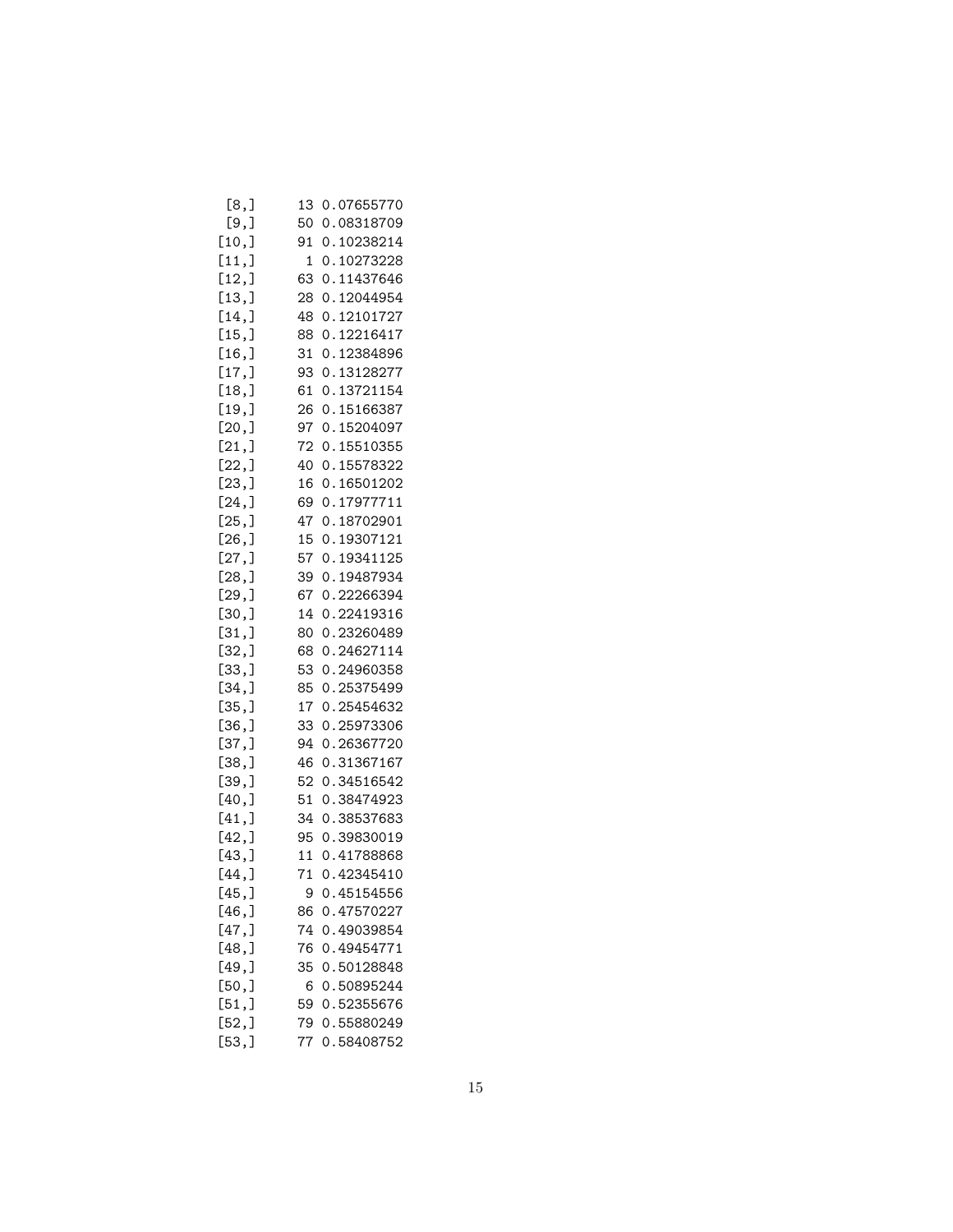| [54,]          | 29             | 0.58754380 |
|----------------|----------------|------------|
| [55,]          | 83             | 0.58770570 |
| [56, ]         | 20             | 0.58838631 |
| [57,]          | 55             | 0.59573186 |
| [58,]          | 19             | 0.59580236 |
| [59,]          | 81             | 0.61173324 |
| [60,]          | 49             | 0.62818066 |
| [61, ]         | 45             | 0.63751159 |
| [62,]          | 99             | 0.64289267 |
| [63, ]         | 42             | 0.64618838 |
| [64, ]         | 36             | 0.65071171 |
| [65,]          | 58             | 0.65337852 |
| [66, ]         | 56             | 0.65548536 |
| [67,]          | 30             | 0.65720325 |
| [68,]          | 100            | 0.66289457 |
| [69,]          | 25             | 0.66423054 |
| [70,]          | 70             | 0.69915398 |
| [71,]          | 89             | 0.74114365 |
| [72,]          | 44             | 0.74339571 |
|                | 66             | 0.75195399 |
| [73,]<br>[74,] | 96             | 0.77556497 |
|                |                |            |
| [75,]          | 27             | 0.81276010 |
| [76,]          | 87             | 0.82191245 |
| [77,]          | 4              | 0.82196479 |
| [78,]          | 21             | 0.82419741 |
| [79,]          | 12             | 0.83536076 |
| [80,]          | 32             | 0.84236781 |
| [81,]          | 38             | 0.85946522 |
| [82,]          | 7              | 0.86275243 |
| [83,]          | 78             | 0.87917867 |
| [84,]          | 18             | 0.89837545 |
| [85,]          | 23             | 0.89986712 |
| [86,]          | 65             | 0.91496465 |
| [87,]          | 54             | 0.91594646 |
| [88,]          | 5              | 0.92269475 |
| [89,]          | 92             | 0.93360180 |
| $[90,$ ]       | 37             | 0.93589264 |
| [91,]          | 22             | 0.93757715 |
| [92,]          | 82             | 0.93763949 |
| [93,]          | 41             | 0.93946072 |
| $[94,$ ]       | $\overline{2}$ | 0.94417816 |
| [95,]          | 43             | 0.94732500 |
| [96,]          | 98             | 0.96579475 |
| [97, ]         | 60             | 0.97168782 |
| [98,]          | 24             | 0.97673650 |
| [99,]          | 62             | 0.99208796 |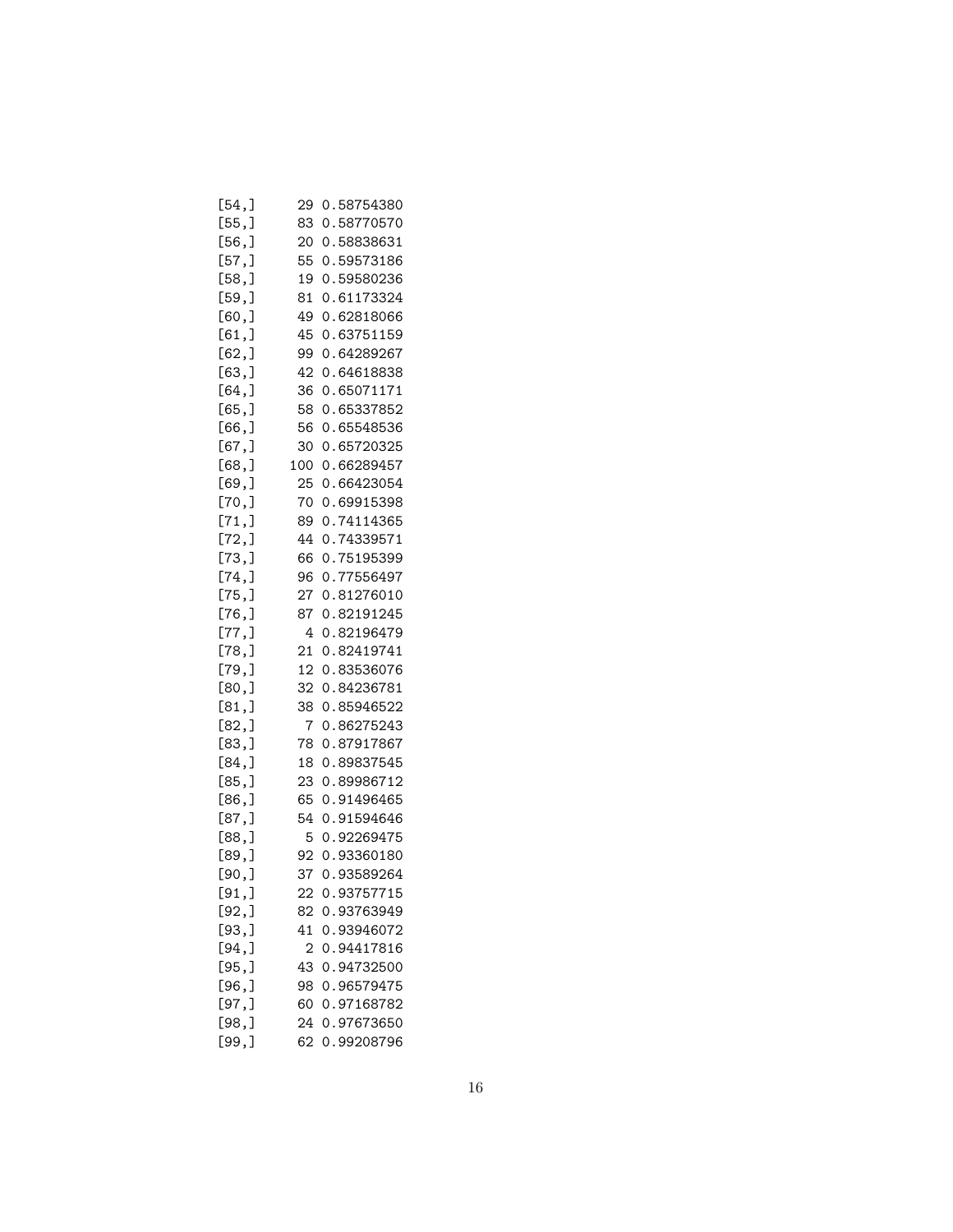### [100,] 75 0.99819667

# \$histograms

### \$histograms\$histograms \$histograms\$histograms\$antidote

[1] 0.011863247 0.012866811 0.052110834 0.020688102 0.057059099 [6] 0.017550300 -0.015656446 0.044023591 0.004779354 0.023465146

### \$histograms\$histograms\$poison

[1] 0.060807298 0.003267110 -0.022506697 0.044986571 -0.061691546 [6] -0.007876246 0.036617622 0.020279481 0.017040391 -0.063490964

### \$histograms\$histograms

\$histograms\$histograms\$antidote

| $\begin{bmatrix} 11 & 0.0001521176 & -0.0125809339 & 0.0453225395 & -0.0310130164 & -0.0215871423 \end{bmatrix}$ |  |  |
|------------------------------------------------------------------------------------------------------------------|--|--|
| [6] -0.0599275772 -0.0608717475 -0.0144018898     0.0303672388     0.0182461053                                  |  |  |

### \$histograms\$histograms\$poison

[1] -4.612792e-05 4.167504e-02 -6.345966e-03 -3.043331e-02 -1.354561e-02 [6] 3.954279e-02 1.418914e-02 4.627694e-02 6.307102e-02 -1.058096e-02

### \$histograms\$histograms

\$histograms\$histograms\$antidote

[1] 0.016192272 0.025835114 -0.016505640 0.003439795 0.083566486 [6] 0.012211164 0.006351397 -0.006707932 0.072212993 -0.013529653

### \$histograms\$histograms\$poison

[1] 0.0287253384 -0.0063750207 -0.0182349496 -0.0023789848 -0.0002681005 [6] 0.0034635097 -0.0477723066 -0.0315816066 0.0535931954 -0.0560940065

### \$histograms\$histograms

\$histograms\$histograms\$antidote

[1] -0.0009078949 0.0594979976 0.0306795958 -0.0189603002 -0.0084846446 [6] 0.0145279286 0.0265138984 -0.0100941274 0.0154416283 -0.0301097792

#### \$histograms\$histograms\$poison

[1] 0.037276072 -0.007264780 0.009239540 0.029607522 -0.012517249

# [6] 0.047609825 -0.024826415 -0.001778579 0.040579561 0.094106438

### \$histograms\$histograms

# \$histograms\$histograms\$antidote

[1] 0.105205028 -0.049663953 -0.022426088 0.019862483 -0.009537543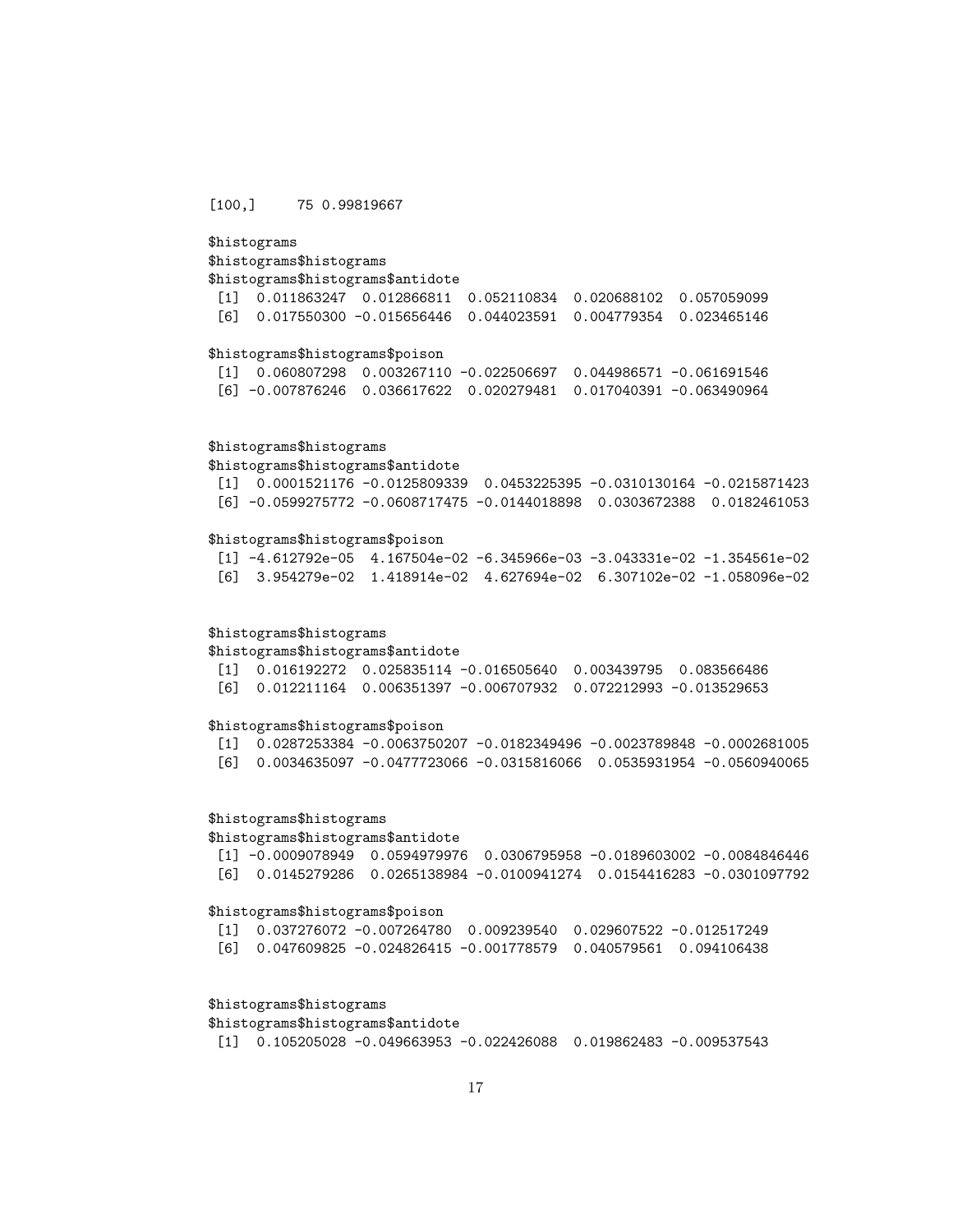[6] 0.028080553 0.004065145 -0.022704490 0.020893398 0.020772870

### \$histograms\$histograms\$poison

- [1] 0.063954046 0.008630334 0.021570223 0.002696457 0.083221874 0.019914075
- [7] 0.021710746 0.028757589 0.040704918 0.034443679

### \$histograms\$histograms

\$histograms\$histograms\$antidote

- [1] 0.025633431 0.045247581 -0.038736294 -0.015614182 -0.002417032
- [6] 0.043648142 0.041376636 0.051893690 -0.026083451 0.038335790

### \$histograms\$histograms\$poison

| $[1]$ -0.0147660017 -0.0169989297 0.0009944227 0.0048223404 0.1225872662 |  |  |
|--------------------------------------------------------------------------|--|--|
|                                                                          |  |  |

# \$histograms\$histograms

\$histograms\$histograms\$antidote

[1] 0.0224770033 -0.0306718455 0.0125698356 0.0022021080 0.0756956762 [6] 0.0273338740 0.0035478740 0.0156196351 0.0002232028 -0.0434058121

### \$histograms\$histograms\$poison

| $\begin{bmatrix} 11 & 0.018919153 & 0.035913021 & 0.037363343 & 0.021248549 & 0.019332926 \end{bmatrix}$ |  |  |
|----------------------------------------------------------------------------------------------------------|--|--|
|                                                                                                          |  |  |

### \$histograms\$histograms

\$histograms\$histograms\$antidote

[1] 0.01425794 -0.00974925 0.03083041 0.01157196 0.02269249 0.01256170 [7] 0.03292426 0.05240622 0.05332453 0.04588365

### \$histograms\$histograms\$poison

[1] 0.063428596 -0.005510093 0.024482435 -0.019369561 0.050785840 [6] -0.003112130 -0.044713331 -0.027917130 -0.017480968 0.005359634

# \$histograms\$histograms

\$histograms\$histograms\$antidote

[1] -0.002537983 0.033229046 0.011269474 -0.042524173 0.014201428 [6] 0.019275268 0.004682938 -0.001609126 -0.013226198 0.070868162

### \$histograms\$histograms\$poison

[1] 0.0065079290 0.0392369743 0.0511754525 0.0660029250 0.0007219369 [6] -0.0269321872 -0.0169398377 -0.0556751513 -0.0172007429 0.0277879266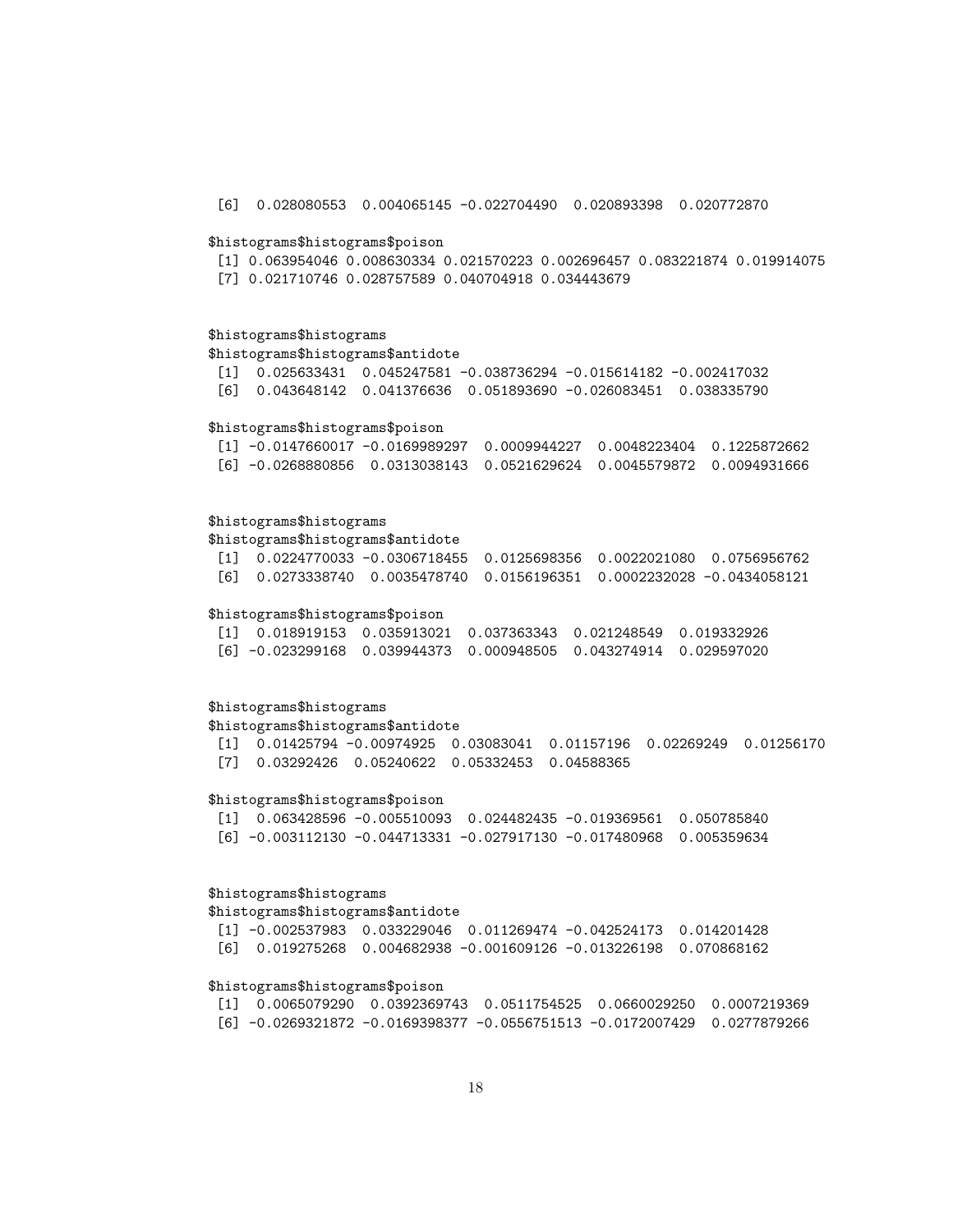### \$histograms\$histograms

\$histograms\$histograms\$antidote

[1] 0.03748446 0.01631574 0.06510263 0.06614266 0.06201757 0.02250726 [7] -0.02946856 -0.04831059 0.09700921 0.06739286

### \$histograms\$histograms\$poison

[1] 0.031256571 0.002501487 0.009562462 -0.004726994 -0.018827935 [6] 0.025858681 0.055812852 -0.056636506 -0.021992677 -0.008454695

### \$histograms\$histograms

\$histograms\$histograms\$antidote

[1] 0.0702925805 0.0793956556 0.0129865138 0.0338473532 -0.0586568886 [6] -0.0180049102 0.0268067242 -0.0238112191 0.0007511386 -0.0050017004

### \$histograms\$histograms\$poison

[1] 0.010768276 0.014255691 -0.017533575 -0.006403009 0.008801379 [6] -0.003796092 -0.004450113 0.008504626 0.001433615 0.074145061

### \$histograms\$histograms

\$histograms\$histograms\$antidote

|  | $\begin{bmatrix} 11 & 0.022522677 & -0.027717151 & 0.040727239 & 0.034255145 & -0.043322269 \end{bmatrix}$ |  |  |
|--|------------------------------------------------------------------------------------------------------------|--|--|
|  | [6] -0.036817808 -0.001393906        0.013378234        0.021157602 -0.018453751                           |  |  |

#### \$histograms\$histograms\$poison

[1] 0.00041078 0.07543335 0.01427316 0.03519074 0.01909946 0.03644525 [7] 0.02918809 0.01841233 -0.03837638 -0.03959559

# \$histograms\$histograms

### \$histograms\$histograms\$antidote

|  | $\begin{bmatrix} 11 & 0.029725205 & -0.052395300 & 0.027532684 & 0.051114224 & -0.035896843 \end{bmatrix}$ |  |  |
|--|------------------------------------------------------------------------------------------------------------|--|--|
|  | [6] 0.004209198 0.028644039 0.069584678 0.004803945 0.046985237                                            |  |  |

### \$histograms\$histograms\$poison

| $\begin{bmatrix} 11 & -0.015760690 & 0.002714681 & -0.003550792 & 0.002276842 & -0.004718020 \end{bmatrix}$ |  |  |
|-------------------------------------------------------------------------------------------------------------|--|--|
| [6] -0.007823378         0.062716972    -0.022812865    -0.004113109   -0.072475405                         |  |  |

### \$histograms\$histograms

\$histograms\$histograms\$antidote

[1] 0.04419051 -0.06192046 -0.01039163 -0.01282990 0.05607468 0.02144333 [7] 0.02242608 0.01770517 0.02641117 -0.06251206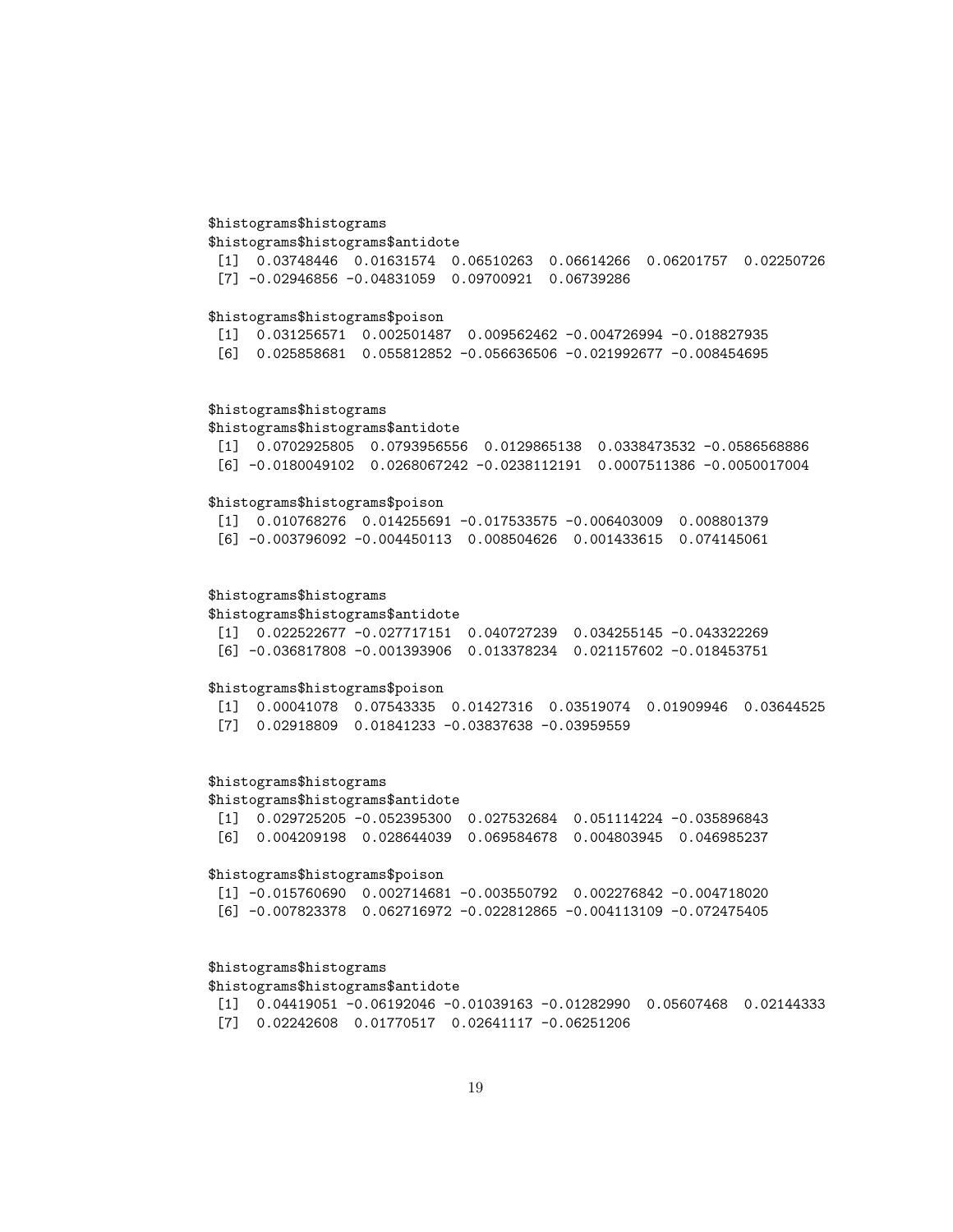### \$histograms\$histograms\$poison

[1] -0.072692513 0.019104848 -0.010165942 -0.011734641 -0.009655491 [6] -0.020093225 -0.009304139 -0.006783844 0.004121364 0.036028669

# \$histograms\$histograms

### \$histograms\$histograms\$antidote

[1] -0.0247791315 -0.0289224265 -0.0204983637 0.0290972245 0.0491290642 [6] -0.0003511002 -0.0310243573 0.0829612443 0.0682518077 0.0316703522

# \$histograms\$histograms\$poison

[1] 0.014345765 0.020929389 -0.014155542 -0.007348059 -0.013792190 [6] -0.013771488 -0.013474281 -0.039475706 0.055799596 0.024137540

### \$histograms\$histograms

\$histograms\$histograms\$antidote

| $\begin{bmatrix} 11 & 0.006587517 & 0.053286359 & 0.018844494 & -0.007067772 & 0.074415060 \end{bmatrix}$ |  |  |
|-----------------------------------------------------------------------------------------------------------|--|--|
|                                                                                                           |  |  |

# \$histograms\$histograms\$poison

|  | $\begin{bmatrix} 11 & 0.059522628 & 0.010651893 & 0.069622798 & -0.070951115 & -0.022051468 \end{bmatrix}$ |  |  |
|--|------------------------------------------------------------------------------------------------------------|--|--|
|  | [6]  0.009919077  0.026529955  0.028783235   -0.024179834  0.037569782                                     |  |  |

### \$histograms\$histograms

\$histograms\$histograms\$antidote

|  | $\lceil 1 \rceil$ -0.010990922 -0.058402072 0.006349809 0.040786584 0.057551584                 |  |  |
|--|-------------------------------------------------------------------------------------------------|--|--|
|  | $[6]$ -0.033613718        0.057024227        -0.023246278        0.028462569        0.004619697 |  |  |

### \$histograms\$histograms\$poison

|  | [1] 0.023935978 0.020503840 -0.007615858 0.035398603 -0.050708978                  |  |
|--|------------------------------------------------------------------------------------|--|
|  | [6]        0.047650110   -0.033146787   -0.018138418   -0.027542325   -0.031869162 |  |

# \$histograms\$histograms

### \$histograms\$histograms\$antidote

| [1] -0.031923393 -0.024195410 -0.003648570 -0.004857276 -0.048871312            |  |  |
|---------------------------------------------------------------------------------|--|--|
| [6]        0.022600034   0.009827894   -0.042798121   0.052188659   0.013939289 |  |  |

### \$histograms\$histograms\$poison

|  |  | $\begin{bmatrix} 11 & 0.0216701514 & -0.0083209333 & -0.0116926830 & 0.0150656248 & 0.0004370938 \end{bmatrix}$ |  |
|--|--|-----------------------------------------------------------------------------------------------------------------|--|
|  |  |                                                                                                                 |  |

\$histograms\$histograms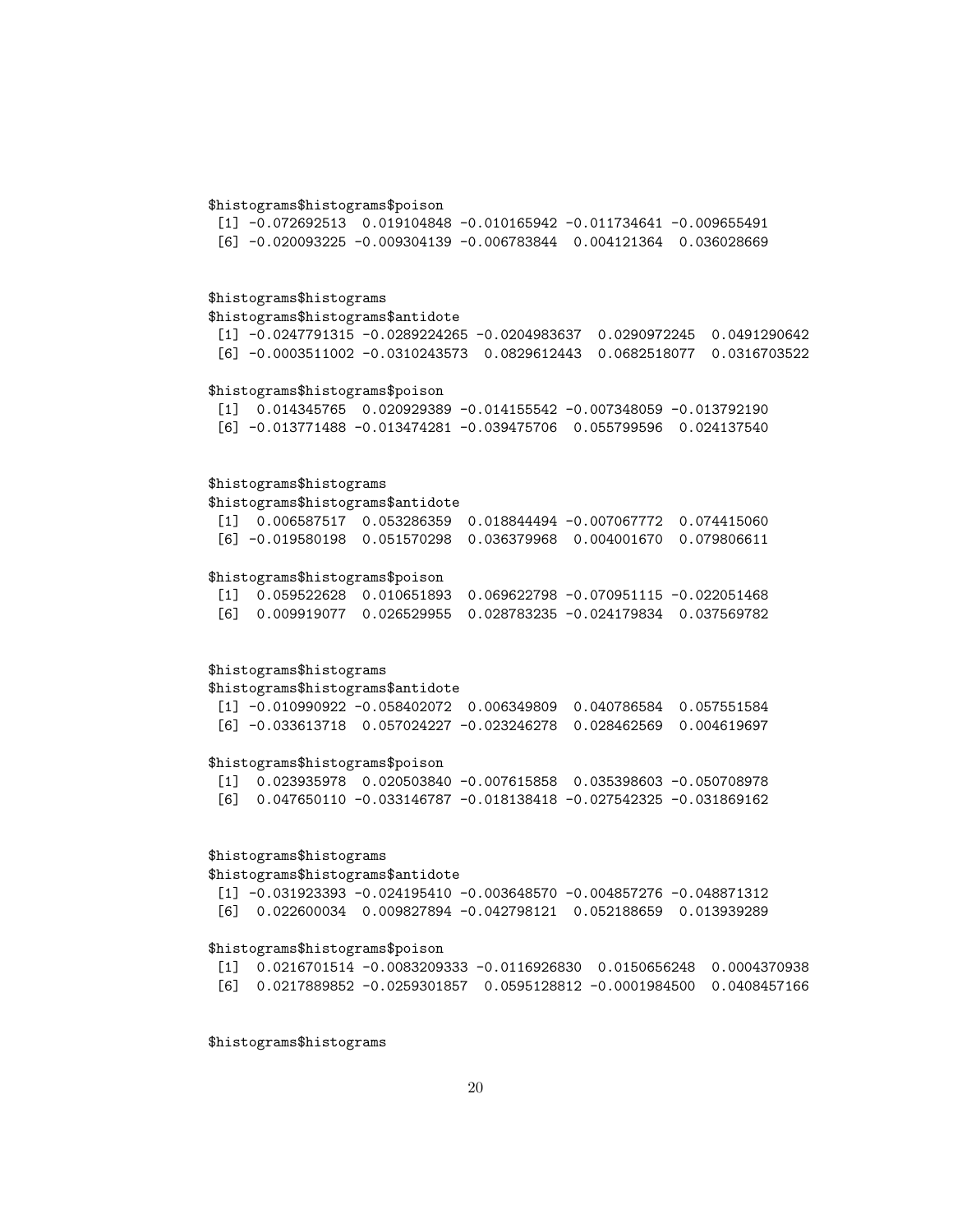### \$histograms\$histograms\$antidote

| $\lceil 1 \rceil$ -0.007894992 0.006367644 -0.019830629 0.025947863 -0.021228667 |  |  |
|----------------------------------------------------------------------------------|--|--|
|                                                                                  |  |  |

#### \$histograms\$histograms\$poison

|  | $[1]$ -0.0516601393 -0.0540754913 -0.0001121787 0.0436645710 -0.0199544407 |  |
|--|----------------------------------------------------------------------------|--|
|  | 「6] 0.0571568377  0.0301190375 -0.0165688345  0.0248014024  0.0064460284   |  |

### \$histograms\$histograms

\$histograms\$histograms\$antidote

```
[1] 0.0362819191 -0.0400128487 -0.0225371249 0.0789334545 0.0047694935
[6] 0.0671728455 -0.0231656316 0.0128202719 -0.0006397242 0.0167406408
```
### \$histograms\$histograms\$poison

|  | [1] 0.063710707 0.077285095 -0.041513685 0.030000236 -0.016263312                |  |
|--|----------------------------------------------------------------------------------|--|
|  | [6] -0.041401310 -0.007393661        0.035474738        0.080510110 -0.006666463 |  |

### \$histograms\$histograms

### \$histograms\$histograms\$antidote

[1] 0.028544017 0.059459097 -0.013142794 -0.062337914 0.072351145

[6] 0.006235601 -0.034895358 -0.043079800 0.025805819 -0.025884570

### \$histograms\$histograms\$poison

[1] 0.04260487 -0.01622027 0.03580069 0.03420357 -0.04178815 0.08621991 [7] -0.02311963 -0.01143833 0.02440447 0.06735060

# \$histograms\$histograms

\$histograms\$histograms\$antidote

[1] -0.0001406695 -0.0018094646 -0.0033820405 -0.0302612088 -0.0220554369 [6] 0.0235670665 -0.0081628374 -0.0660590699 0.0207040599 0.0662364309

### \$histograms\$histograms\$poison

|  | $\begin{bmatrix} 11 & 0.030694007 & 0.045174529 & 0.006563723 & -0.045246260 & 0.023274421 \end{bmatrix}$ |  |  |
|--|-----------------------------------------------------------------------------------------------------------|--|--|
|  | [6]   0.056341484   –0.028432653   0.109581221   0.035476564   0.029690581                                |  |  |

### \$histograms\$histograms

\$histograms\$histograms\$antidote

|  |  | [1] 0.003313751 -0.021280694 0.035026190 0.029011338 0.009435744     |  |
|--|--|----------------------------------------------------------------------|--|
|  |  | $[6]$ -0.011456811 0.005761176 -0.086045991 -0.024746082 0.032870270 |  |

### \$histograms\$histograms\$poison

[1] 0.060197531 0.025575354 0.021253833 0.047558197 0.040348349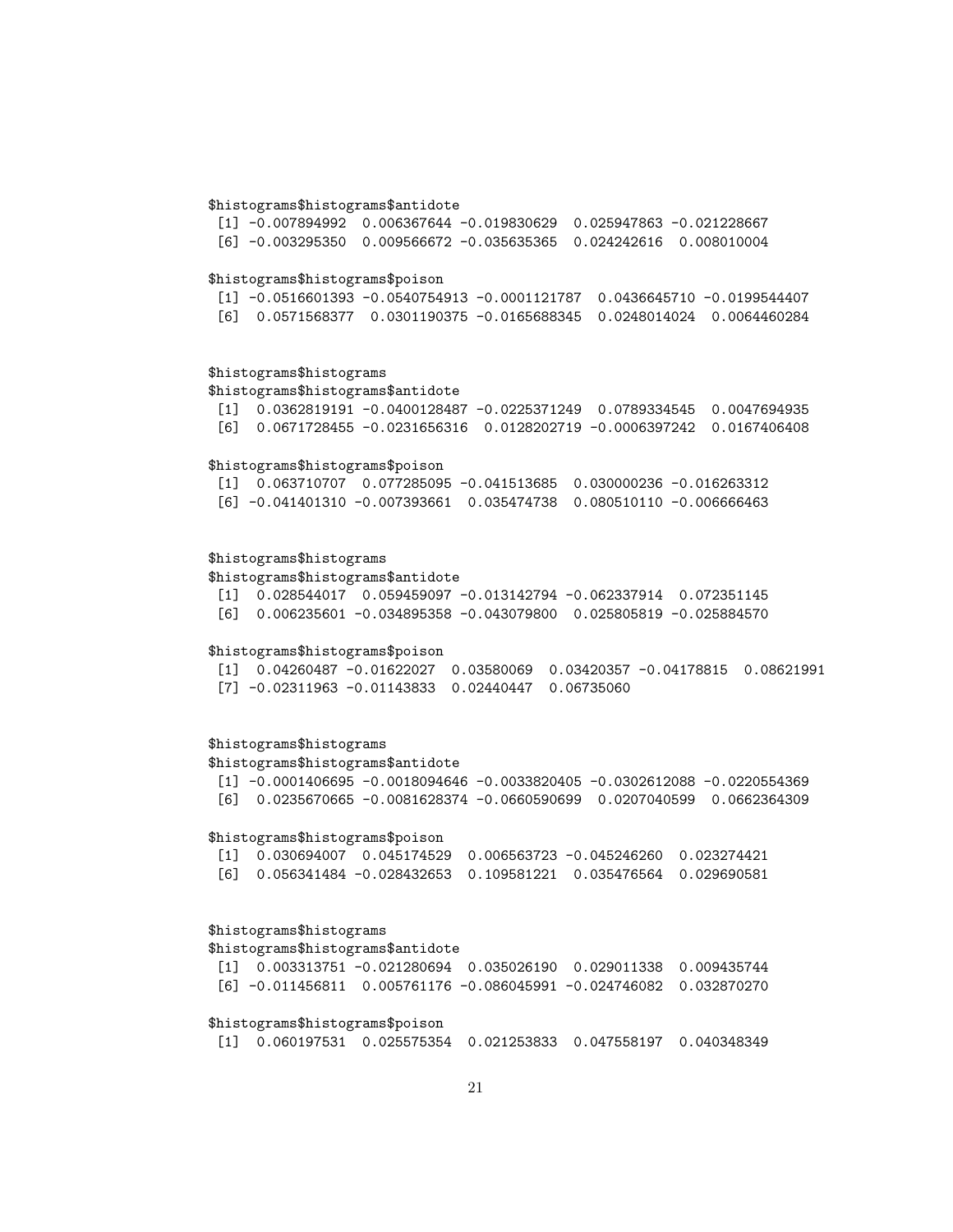[6] -0.009593907 -0.035607687 -0.006173539 -0.017717716 0.052664377

### \$histograms\$histograms

\$histograms\$histograms\$antidote

[1] -0.0365354737 0.0570806145 -0.0237175848 -0.0370105877 0.0133800610 [6] 0.0486318547 -0.0378279091 -0.0041052073 0.0384639750 0.0006195104

### \$histograms\$histograms\$poison

[1] 0.07400280 -0.02501060 0.02582563 0.03073365 0.03945705 0.03007451 [7] 0.02265554 0.02386876 0.06385329 0.04054031

### \$histograms\$histograms

\$histograms\$histograms\$antidote

[1] 0.021912351 -0.032522063 -0.021198385 -0.019198718 0.061116307 [6] -0.051850488 0.001061751 0.009979266 -0.028012461 0.048084652

### \$histograms\$histograms\$poison

[1] -0.012747938 0.012199807 -0.035387732 0.004754574 0.032490520 [6] 0.039277347 -0.015483649 -0.043470542 0.052843764 0.021085832

### \$histograms\$histograms

\$histograms\$histograms\$antidote

[1] -0.00870609 -0.03887247 0.03523974 0.01791716 0.05395123 0.04745690 [7] 0.07029408 0.04434851 0.02395901 0.01283557

### \$histograms\$histograms\$poison

[1] -0.002962883 -0.028992674 0.020251221 0.002341335 0.007733932 [6] -0.059285515 0.037117962 0.076767830 0.051773322 -0.018376662

### \$histograms\$histograms

\$histograms\$histograms\$antidote

[1] 0.039174255 0.003680373 0.040248349 0.011567271 -0.046110856 [6] 0.026864071 0.003303381 0.022567305 0.009097649 0.003455142

#### \$histograms\$histograms\$poison

| $\lceil 1 \rceil$ -0.008472435 0.066784646 -0.020537135 -0.023618023 0.020634766 |  |  |
|----------------------------------------------------------------------------------|--|--|
| [6] 0.079489754 0.017118487 0.047223515 0.022475519 0.036151758                  |  |  |

### \$histograms\$histograms

\$histograms\$histograms\$antidote

[1] 0.028859319 0.048979637 0.018277213 -0.036527421 -0.009181812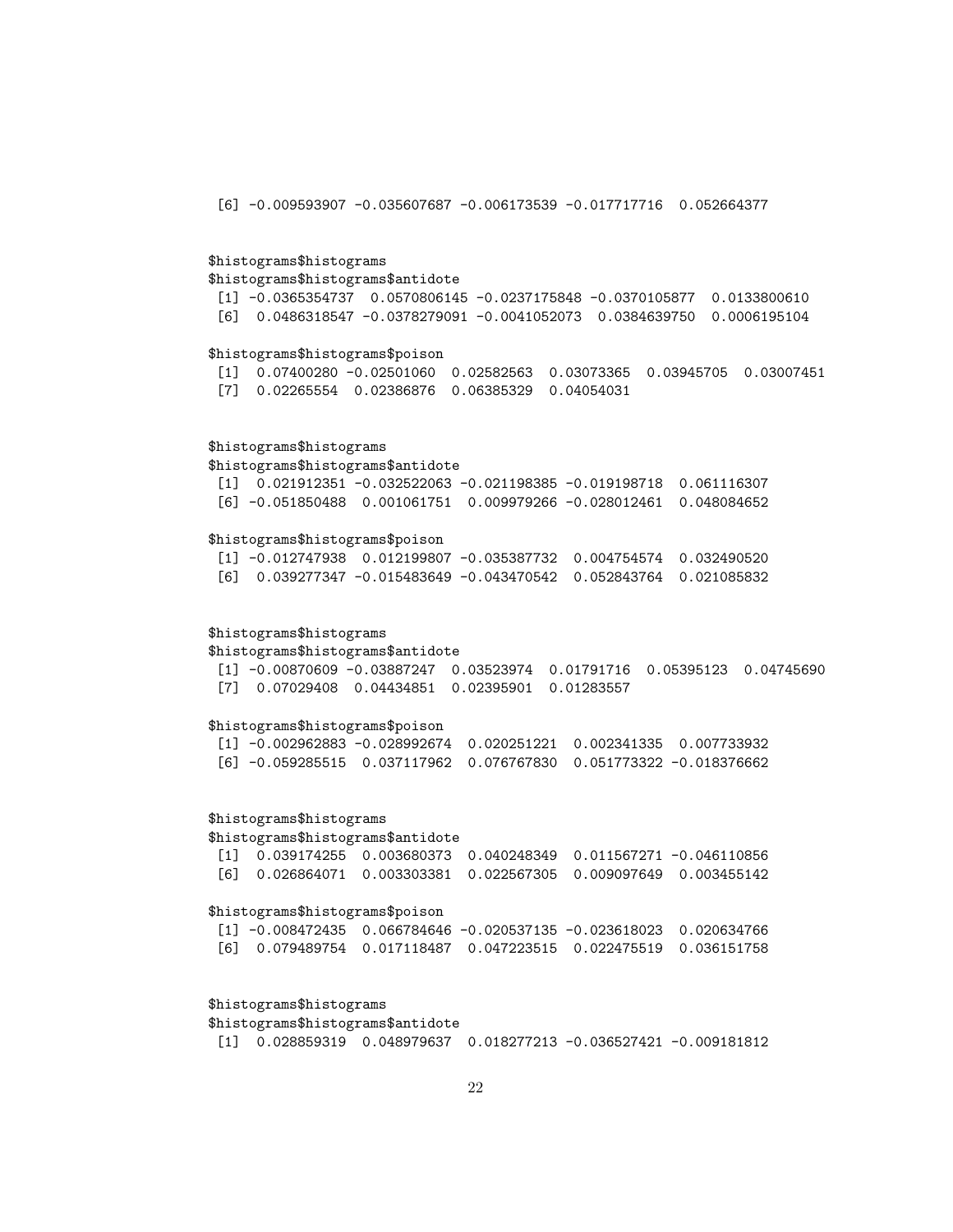[6] 0.003073610 0.054868361 0.050861375 -0.006935507 0.045728660 \$histograms\$histograms\$poison [1] -0.005695732 -0.039173718 0.006914893 -0.053622673 -0.037101890 [6] 0.034541562 0.061811658 0.028772382 0.039486047 -0.032832339 \$histograms\$histograms \$histograms\$histograms\$antidote [1] -0.0084447923 0.0446104783 0.0542784220 -0.0085023959 0.0495431560 [6] 0.0162183104 0.0623272438 -0.0061808951 0.0006140936 0.0178213671 \$histograms\$histograms\$poison [1] 0.022375421 0.029006357 0.006092109 -0.017476244 0.069125344 [6] 0.034302813 0.013826097 0.066703664 -0.013370950 0.040579380 \$histograms\$histograms \$histograms\$histograms\$antidote [1] -0.003922659 0.006158252 0.027053202 -0.036408791 -0.014687413 [6] -0.023155677 -0.013664450 0.011802341 0.002451146 0.021392725 \$histograms\$histograms\$poison [1] 0.016747882 -0.027984402 -0.039906996 0.010935666 0.007411235 [6] 0.033788006 -0.028461518 0.018189431 0.006643835 0.021226156 \$histograms\$histograms \$histograms\$histograms\$antidote [1] 0.014005896 0.022518963 0.085404414 -0.009439491 0.055457162 [6] 0.034300935 0.017253479 0.018340922 0.008586444 0.009249608 \$histograms\$histograms\$poison [1] 0.080411049 -0.022861886 -0.001550830 -0.038292620 0.041549466 [6] -0.054632317 0.040979876 -0.021805279 0.005821823 0.034950422 \$histograms\$histograms \$histograms\$histograms\$antidote

[1] -0.0529945798 0.0300129328 -0.0169211673 -0.0004403348 0.0388608224 [6] -0.0102796998 -0.0123151395 -0.0187418157 -0.0438948747 0.0141102812

### \$histograms\$histograms\$poison

[1] -0.01588611 0.02179094 -0.02218069 -0.02905815 -0.03708881 0.04348055 [7] 0.02113210 0.02404043 0.00477628 0.05854758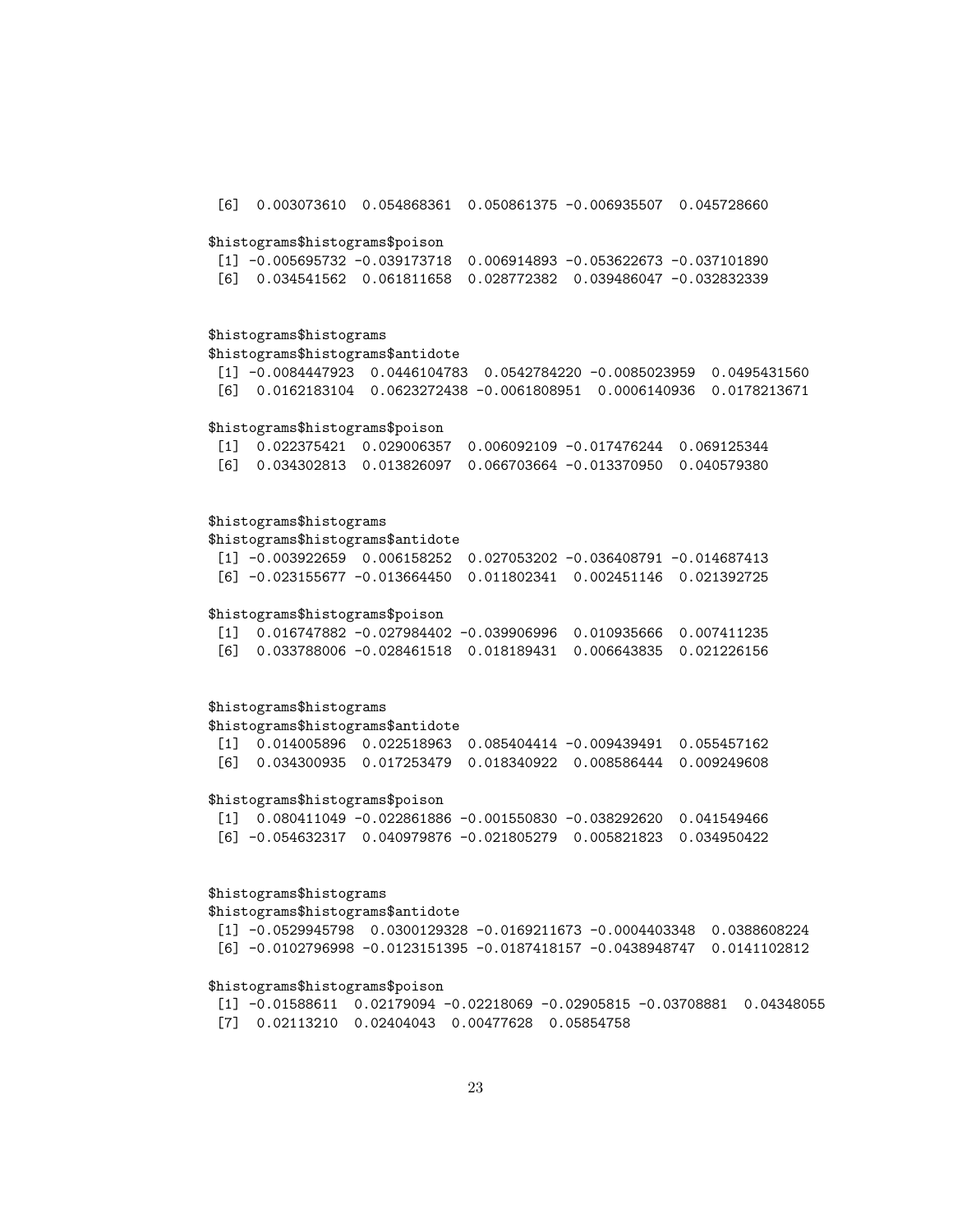### \$histograms\$histograms

\$histograms\$histograms\$antidote

|  |  | $\lceil 1 \rceil$ -0.0083780366 0.0008640464 0.0244667751 0.0606046927 -0.0624114279 |
|--|--|--------------------------------------------------------------------------------------|
|  |  | 「6] 0.0055141395 0.0129202892 0.0284116497 0.0007522545 -0.0189978605                |

### \$histograms\$histograms\$poison

[1] 0.050141606 -0.026938457 0.042954599 -0.031802568 0.018819175 [6] 0.018042721 -0.076900912 0.007835032 -0.008292233 -0.060824068

### \$histograms\$histograms

\$histograms\$histograms\$antidote

|  | $\begin{bmatrix} 11 & 0.016733621 & 0.016494615 & -0.016381971 & 0.019612325 & 0.040397382 \end{bmatrix}$ |  |
|--|-----------------------------------------------------------------------------------------------------------|--|
|  | [6]        0.001747625        0.024187951    -0.004794310    0.089383771    0.041126793                   |  |

# \$histograms\$histograms\$poison

[1] -0.0154282221 0.0110654259 0.0112041491 0.0656669128 0.0192861679 [6] 0.0278818197 0.0351205536 -0.0529383041 0.0003190509 0.0809968700

### \$histograms\$histograms

\$histograms\$histograms\$antidote

|  |  | $\lceil 1 \rceil$ -0.031334403 0.012499283 -0.006404544 -0.003631642 0.008289724 |  |
|--|--|----------------------------------------------------------------------------------|--|
|  |  | [6]  0.043127991  -0.056114703  0.024675134  0.019733986  0.034388782            |  |

### \$histograms\$histograms\$poison

|  | [1] -0.037063880  0.045551223  0.032939386  0.018644096  0.015568566                                    |  |  |
|--|---------------------------------------------------------------------------------------------------------|--|--|
|  | [6] -0.062531183 -0.006612758              0.007679771              0.012315783             0.019197822 |  |  |

### \$histograms\$histograms

# \$histograms\$histograms\$antidote

|  | $\lceil 1 \rceil$ -0.0008973768 -0.0071742653 -0.0362271843 0.0038705122 0.0049089715 |  |
|--|---------------------------------------------------------------------------------------|--|
|  | [6]  0.0465412624  0.0266860423  0.0338836196  0.0222976180  -0.0116291227            |  |

### \$histograms\$histograms\$poison

[1] -0.02979493 0.02039542 0.01622392 -0.02762760 0.03205472 0.08488228 [7] 0.05762664 -0.03558852 -0.01414169 0.03728181

# \$histograms\$histograms

### \$histograms\$histograms\$antidote

|  | $\lceil 1 \rceil$ 0.053479717 -0.038967525 0.062174716 0.022885492 -0.051196893                                      |  |
|--|----------------------------------------------------------------------------------------------------------------------|--|
|  | [6] -0.052677464                    0.002772748    -0.026783703               0.005970378                0.013822319 |  |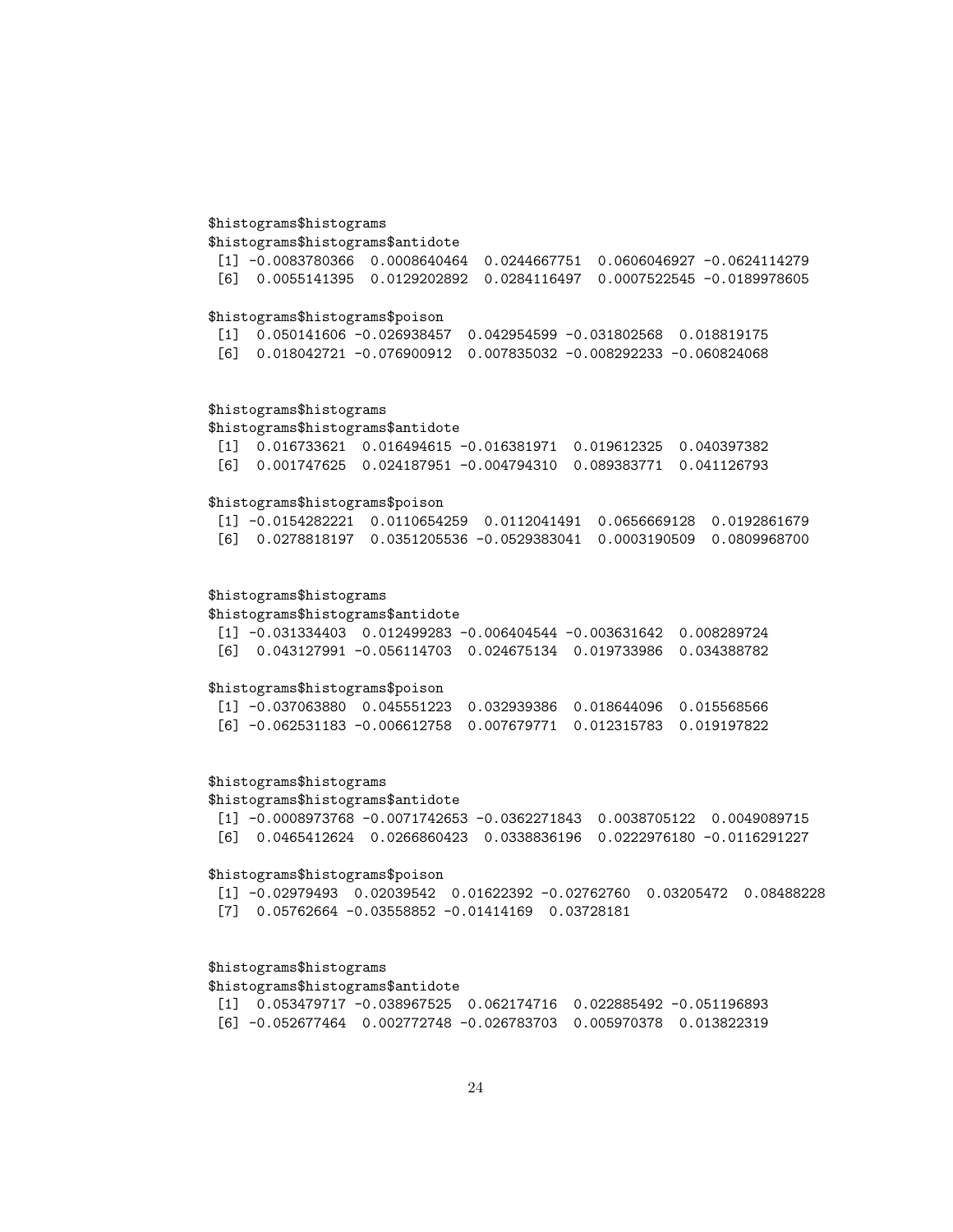# \$histograms\$histograms\$poison

|  | $\lceil 1 \rceil$ 0.0074890847 -0.0165704844 0.0261992235 0.0620968792 0.0465285055                     |  |  |
|--|---------------------------------------------------------------------------------------------------------|--|--|
|  | [6]        0.0003095631        0.0287457699        0.0504684881        0.0314163601        0.0001351197 |  |  |

# \$histograms\$histograms

### \$histograms\$histograms\$antidote

```
[1] -0.067472912 -0.007441857 0.016990129 0.002532022 0.007881089
[6] -0.024508734 0.057278156 0.041168956 0.032111172 -0.032643634
```
# \$histograms\$histograms\$poison

| $\lceil 1 \rceil$ -0.021239006 0.015820616 0.034818050 0.049199670 0.001758231        |  |  |
|---------------------------------------------------------------------------------------|--|--|
| [6]        0.004956013        0.010971950    -0.023536681   0.066756829   0.058582537 |  |  |

### \$histograms\$histograms

\$histograms\$histograms\$antidote

| $\begin{bmatrix} 11 & 0.110980796 & 0.023123325 & -0.054069003 & -0.007380376 & 0.031003260 \end{bmatrix}$ |  |  |
|------------------------------------------------------------------------------------------------------------|--|--|
|                                                                                                            |  |  |

# \$histograms\$histograms\$poison

|  | $\begin{bmatrix} 11 & 0.024863104 & 0.003601515 & 0.005301055 & -0.016160623 & -0.010566716 \end{bmatrix}$ |  |
|--|------------------------------------------------------------------------------------------------------------|--|
|  | [6]        0.048356894   -0.035120475   -0.020257979   0.040114226   -0.046550842                          |  |

# \$histograms\$histograms

\$histograms\$histograms\$antidote

|  | $\begin{bmatrix} 11 & 0.022437818 & -0.019605129 & -0.006793513 & 0.018405079 & 0.014559097 \end{bmatrix}$ |  |  |
|--|------------------------------------------------------------------------------------------------------------|--|--|
|  | 「6]         0.027497301         0.020637575         0.035233676         0.016017283        -0.028854321    |  |  |

### \$histograms\$histograms\$poison

|  | $\begin{bmatrix} 11 & 0.097318014 & -0.033816775 & -0.013913752 & -0.034513390 & -0.057486546 \end{bmatrix}$ |  |
|--|--------------------------------------------------------------------------------------------------------------|--|
|  | [6]        0.008814154        0.012425912    -0.008575690    0.006175803   -0.036151076                      |  |

# \$histograms\$histograms

### \$histograms\$histograms\$antidote

| [1] 0.027510142 0.006525374 0.016162563 0.024901314 0.027730622     |  |  |
|---------------------------------------------------------------------|--|--|
| $[6]$ -0.005864240 0.053164921 -0.077010157 0.030723749 0.017479001 |  |  |

# \$histograms\$histograms\$poison

```
[1] 0.11110543 -0.01330484 0.04308325 0.03201217 0.07944949 0.07664419
[7] -0.01843747 0.03017618 0.04659512 0.01209515
```
\$histograms\$histograms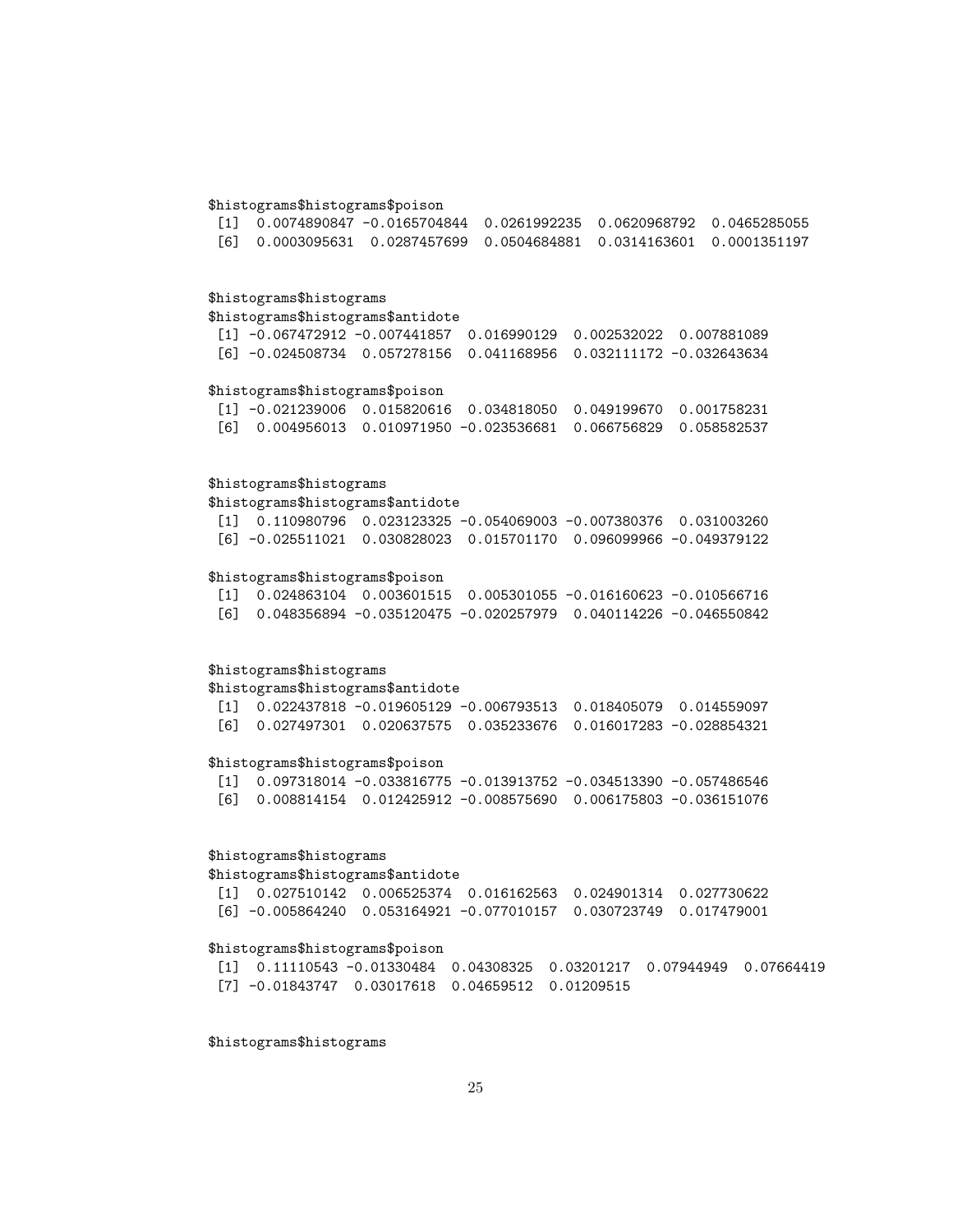### \$histograms\$histograms\$antidote

| $[1]$ 0.041539208 0.018896428 0.059272357 0.048995123 -0.077443181 |                                                                     |  |
|--------------------------------------------------------------------|---------------------------------------------------------------------|--|
|                                                                    | $[6]$ 0.049839629 0.035893303 0.028733527 0.005301055 0.047540569   |  |
|                                                                    |                                                                     |  |
| \$histograms\$histograms\$poison                                   |                                                                     |  |
|                                                                    | [1] 0.045362485  0.004643905  0.083463178  0.051980747  0.027178794 |  |
|                                                                    | [6] 0.049468128 0.031844867 -0.007307519 0.006135046 0.023819323    |  |

# \$histograms\$histograms

\$histograms\$histograms\$antidote [1] -0.002935778 -0.047221245 -0.047786261 -0.023532569 -0.040420902 [6] -0.014752505 -0.055389095 0.069101623 0.009209370 -0.030230305

### \$histograms\$histograms\$poison

[1] -0.01267871 0.04083095 0.04413553 0.01098672 -0.02334682 -0.04684705 [7] 0.03053909 -0.05227054 0.06960094 0.07190587

### \$histograms\$histograms

\$histograms\$histograms\$antidote

| nistoogiamoonistoogiamoodittistoot                                              |  |  |  |  |  |  |  |
|---------------------------------------------------------------------------------|--|--|--|--|--|--|--|
| $\lceil 1 \rceil$ 0.035909760 -0.025904874 0.009524370 -0.013967685 0.030622182 |  |  |  |  |  |  |  |
| [6] -0.048203268  0.002244200  0.046855661  0.009955145  -0.040533279           |  |  |  |  |  |  |  |

# \$histograms\$histograms\$poison

|  | $\lceil 1 \rceil$ 0.085440349 -0.041903565 0.045593105 0.039467161 -0.030005251 |  |
|--|---------------------------------------------------------------------------------|--|
|  |                                                                                 |  |

# \$histograms\$histograms

\$histograms\$histograms\$antidote

[1] 0.029309484 -0.006320442 0.033293303 -0.023314573 0.015785923 [6] 0.043524814 0.048126376 0.010602655 0.019896730 0.017393562

### \$histograms\$histograms\$poison

[1] 0.04315375 0.04682884 0.02998924 0.02064076 0.04490664 -0.04292281 [7] -0.02903813 0.01985685 0.04434446 0.05582600

### \$histograms\$histograms

\$histograms\$histograms\$antidote

| [1] 0.0013583674 0.0628985564 0.0879059182 0.0159350643 0.0019895253 |  |  |
|----------------------------------------------------------------------|--|--|
|                                                                      |  |  |

#### \$histograms\$histograms\$poison

[1] -0.008443207 0.038101368 -0.076639197 -0.012611459 0.060465064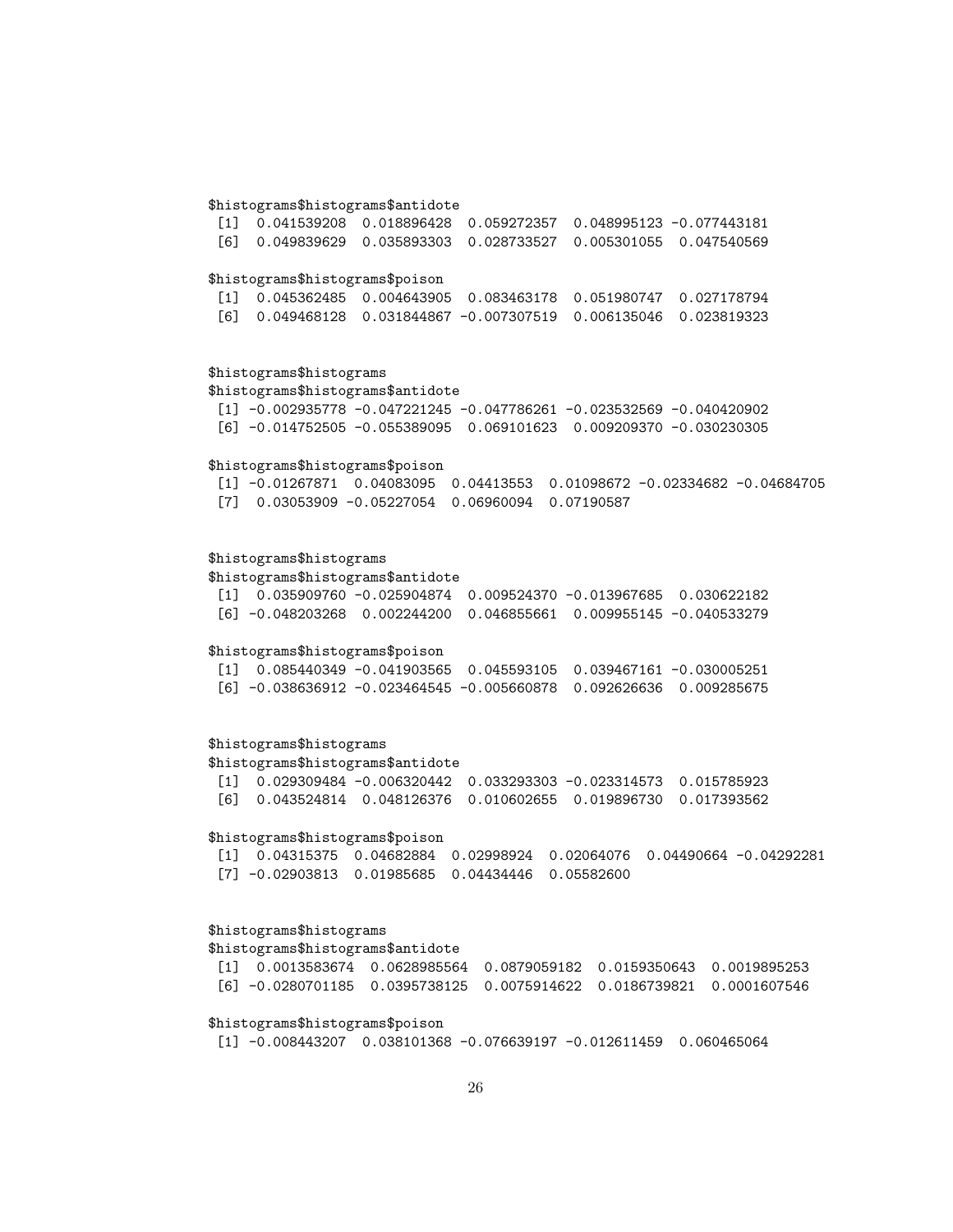[6] 0.065255233 -0.022881838 0.077641192 -0.028373364 0.021627775

### \$histograms\$histograms

\$histograms\$histograms\$antidote [1] 0.064153311 0.037469861 0.014950827 -0.040387181 0.044016321 [6] -0.008441417 0.013863534 0.022612450 0.046152816 0.095375924

### \$histograms\$histograms\$poison

|  | $\begin{bmatrix} 11 & 0.036635268 & 0.030621605 & 0.008451509 & 0.063773006 & -0.002383846 \end{bmatrix}$ |  |  |
|--|-----------------------------------------------------------------------------------------------------------|--|--|
|  |                                                                                                           |  |  |

### \$histograms\$histograms

\$histograms\$histograms\$antidote [1] 0.055574091 0.019194760 0.092167111 0.022346327 0.102746957

[6] -0.003135465 -0.015240827 -0.054458378 0.088081790 -0.030685733

### \$histograms\$histograms\$poison

|  | $\lceil 1 \rceil$ -0.054803325 -0.055508342 0.055287690 -0.019027308 0.031670352 |  |
|--|----------------------------------------------------------------------------------|--|
|  | [6]        0.041049817   -0.045216637   0.019665822   -0.001765629   0.038990149 |  |

### \$histograms\$histograms

\$histograms\$histograms\$antidote

[1] 0.0309331805 0.0626706829 0.0166633791 -0.0078983571 0.0651190751 [6] 0.0449838957 0.0003687995 0.0544695144 -0.0191939676 -0.0055874720

### \$histograms\$histograms\$poison

```
[1] 0.1021355522 -0.0277223181 0.0690332042 0.0618688832 0.0436116034
[6] -0.0006160655 0.0363875734 0.0161041450 -0.0003559471 -0.0042113699
```
### \$histograms\$histograms

\$histograms\$histograms\$antidote

[1] 0.030836387 0.046383440 -0.034265633 0.068171904 0.026776902 [6] 0.072611800 0.038177555 -0.003000067 -0.016595285 0.023053018

#### \$histograms\$histograms\$poison

| $\lceil 1 \rceil$ 0.045286284 -0.054270638 -0.055925630 -0.018081708 -0.004322041                         |  |  |
|-----------------------------------------------------------------------------------------------------------|--|--|
| [6] -0.005711959              0.022856435    -0.063127079             0.035736024             0.079317331 |  |  |

### \$histograms\$histograms

\$histograms\$histograms\$antidote

```
[1] 0.004538448 0.027104735 0.009052412 -0.009095069 0.011493345
```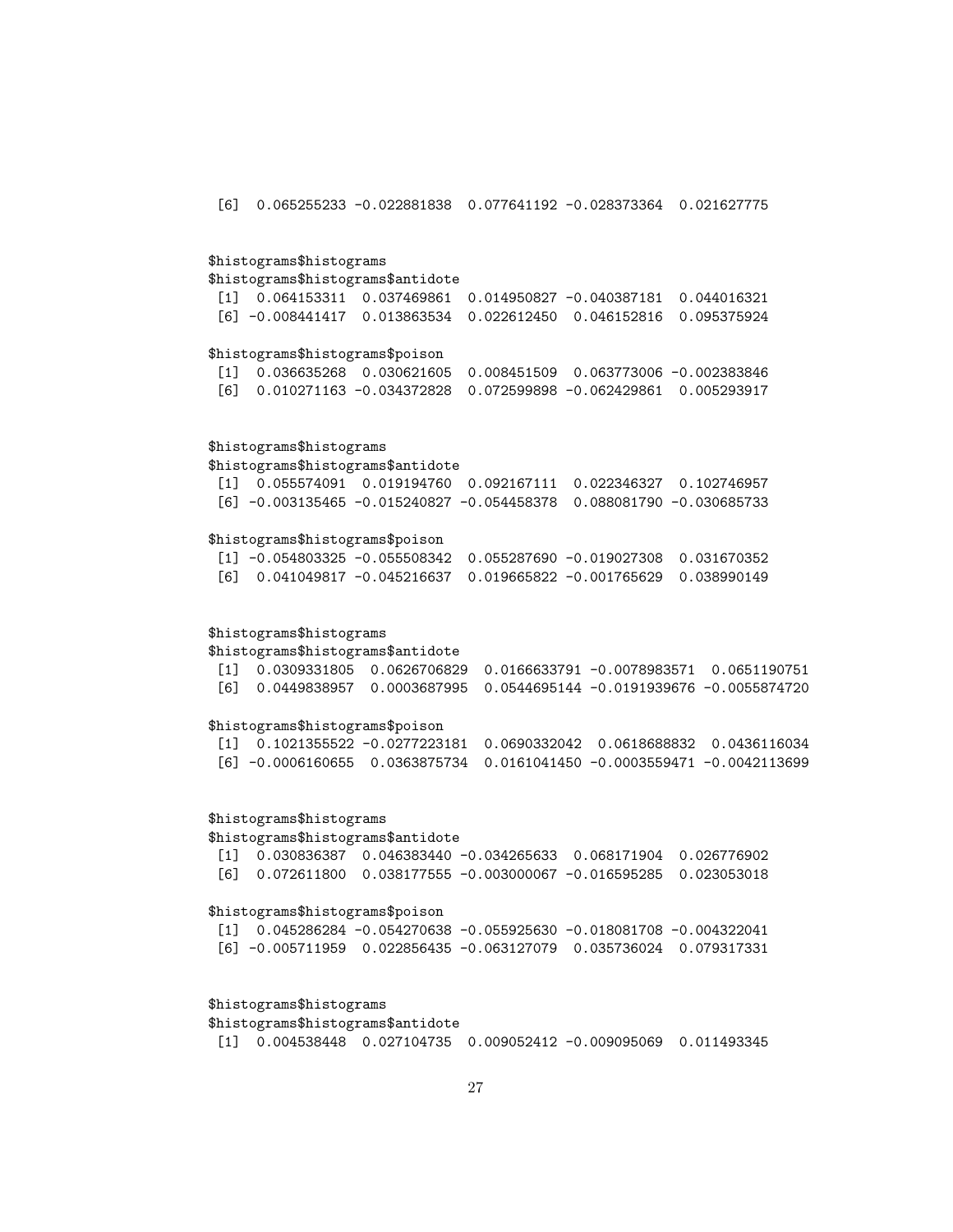[6] 0.060219229 0.017304056 -0.037751515 0.036692084 -0.033023770

### \$histograms\$histograms\$poison

|  | $\lceil 1 \rceil$ -0.030281681 0.005575354 -0.025087118 0.087995927 0.009349211 |  |
|--|---------------------------------------------------------------------------------|--|
|  |                                                                                 |  |

### \$histograms\$histograms

\$histograms\$histograms\$antidote

[1] 0.023896478 -0.011745091 0.050602087 0.039609196 -0.018150022 [6] 0.017173562 -0.011287445 0.024585353 0.067275759 -0.004077803

# \$histograms\$histograms\$poison

|  | [1] 0.016316649 0.052347720 0.009070859 0.017521250 -0.015828773  |  |
|--|-------------------------------------------------------------------|--|
|  | [6] 0.038977988 0.044952459 -0.052017760 -0.015118684 0.026198493 |  |

# \$histograms\$histograms

### \$histograms\$histograms\$antidote

| $\begin{bmatrix} 11 & 0.010743382 & 0.039855552 & -0.013057490 & 0.035671210 & 0.019761269 \end{bmatrix}$ |  |  |
|-----------------------------------------------------------------------------------------------------------|--|--|
| $[6]$ -0.012362898 0.002735030 0.061562496 0.057700058 0.009772808                                        |  |  |

### \$histograms\$histograms\$poison

| $\begin{bmatrix} 11 & 0.024040504 & 0.026852086 & -0.022785283 & -0.006614036 & 0.040410821 \end{bmatrix}$ |  |  |
|------------------------------------------------------------------------------------------------------------|--|--|
| $[6]$ -0.030032262 0.024682959 -0.025091042 0.023634846 0.066578375                                        |  |  |

### \$histograms\$histograms

\$histograms\$histograms\$antidote

[1] -0.084398076 0.029173598 -0.016301129 0.037666690 -0.019634469 [6] 0.039481475 -0.004651187 0.027753328 -0.060113596 0.002253829

#### \$histograms\$histograms\$poison

[1] 0.0001886198 -0.0069358826 0.0131205613 0.0695713136 0.0103901325 [6] 0.0358195509 0.0280394064 -0.0144707420 0.0156076088 0.0213521265

# \$histograms\$histograms

\$histograms\$histograms\$antidote

[1] 0.041885896 0.006461911 -0.033857109 0.043518284 -0.028166722 [6] 0.045417182 0.059228267 0.044966272 0.026049806 -0.031489655

### \$histograms\$histograms\$poison

|  | $\begin{bmatrix} 11 & 0.004879705 & 0.016468987 & 0.054364477 & -0.025795824 & 0.041319359 \end{bmatrix}$ |  |
|--|-----------------------------------------------------------------------------------------------------------|--|
|  |                                                                                                           |  |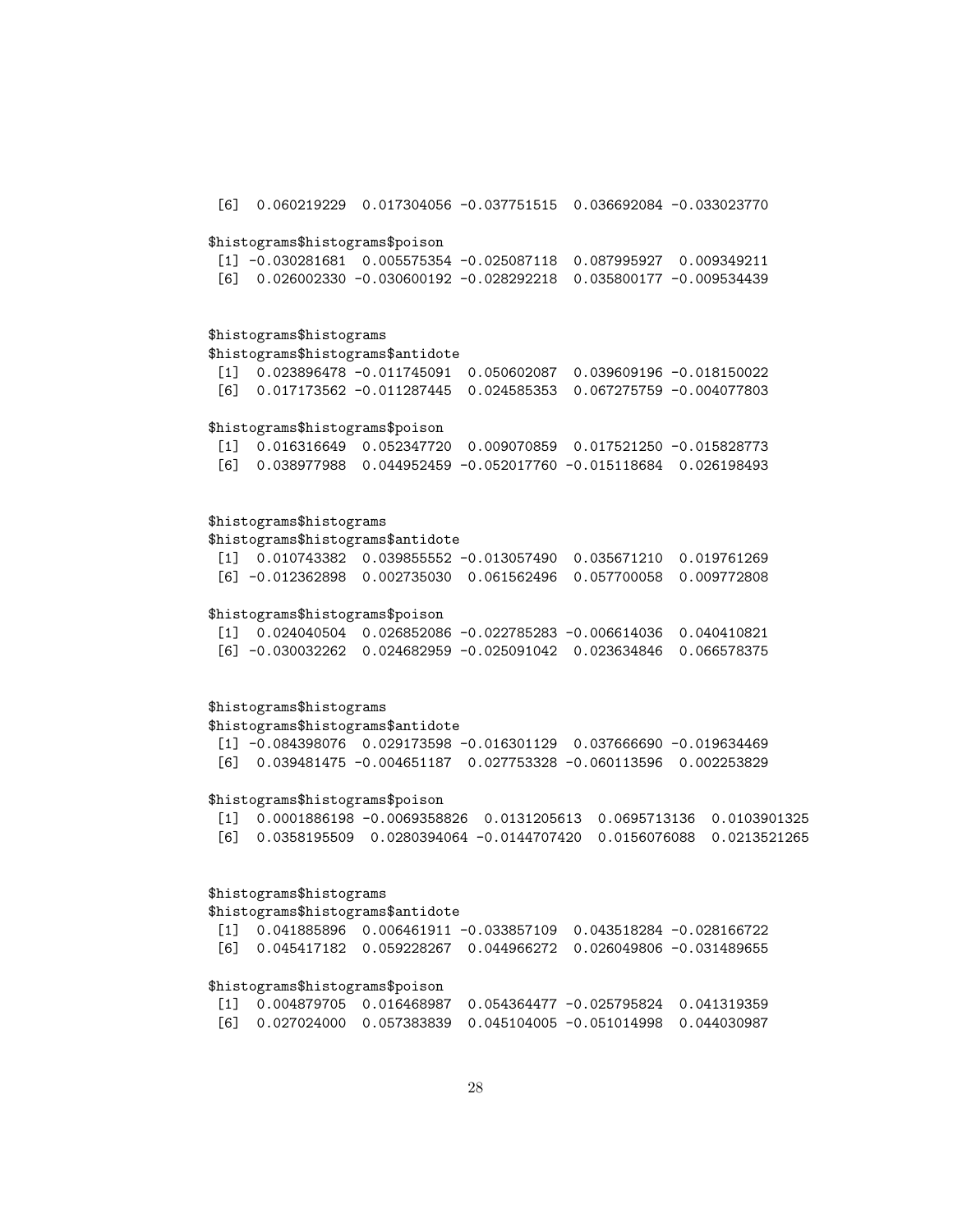# \$histograms\$histograms

\$histograms\$histograms\$antidote

|  | $[1]$ 0.019308492 0.027614164 0.026500997 0.001399309 0.024970042          |  |  |
|--|----------------------------------------------------------------------------|--|--|
|  | [6] -0.038247534 -0.023499192     0.068933169     0.008146673 -0.007341224 |  |  |

# \$histograms\$histograms\$poison

```
[1] -0.038425995 0.031945006 -0.048547041 -0.002186827 -0.019987305
[6] 0.040800432 0.058351274 0.026819829 0.060033053 0.065652796
```
# \$histograms\$histograms

\$histograms\$histograms\$antidote

|  | [1] 0.005806132 0.016813295 0.027123492 0.025492960 0.110725410  |  |
|--|------------------------------------------------------------------|--|
|  | 「6] 0.006557581 0.010362955 0.039920867 -0.021835466 0.039224193 |  |

# \$histograms\$histograms\$poison

|  | $\lceil 1 \rceil$ -0.012155083 -0.002758090 0.039860139 0.027739154 0.015808708 |  |  |
|--|---------------------------------------------------------------------------------|--|--|
|  |                                                                                 |  |  |

# \$histograms\$histograms

\$histograms\$histograms\$antidote

|  | $\lceil 1 \rceil$ 0.017272625 0.058318391 -0.045159210 -0.061217234 0.043184685 |  |
|--|---------------------------------------------------------------------------------|--|
|  | 「6] 0.004683763 0.004813778 0.015736272 0.001976744 −0.037987399                |  |

# \$histograms\$histograms\$poison

|  | $\lceil 1 \rceil$ -0.055044077 -0.025801529 0.033143878 0.029893197 0.005694987 |  |  |
|--|---------------------------------------------------------------------------------|--|--|
|  | 「6] 0.026191126 -0.020507068 0.028582723 0.048234865 -0.005132843               |  |  |

# \$histograms\$histograms

# \$histograms\$histograms\$antidote

| $\begin{bmatrix} 11 & 0.052987755 & 0.033532914 & 0.037833908 & -0.040107503 & -0.010729852 \end{bmatrix}$ |  |  |
|------------------------------------------------------------------------------------------------------------|--|--|
| [6]  0.073999779  0.081841296   -0.008132344  0.037051990  0.029799651                                     |  |  |

# \$histograms\$histograms\$poison

|  |  | $[1]$ 0.044542004 0.074252252 0.036345587 -0.001108778 0.006535066                                 |  |
|--|--|----------------------------------------------------------------------------------------------------|--|
|  |  | [6]        0.007115853        0.028829644        0.020978135        0.012718970        0.066651907 |  |

# \$histograms\$histograms

\$histograms\$histograms\$antidote

| $\lceil 1 \rceil$ -0.011130903 0.039596794 -0.078149851 0.024835939 0.035567813 |  |  |
|---------------------------------------------------------------------------------|--|--|
| [6] 0.005816946 0.024570533 0.006567635 -0.007114400 0.017554386                |  |  |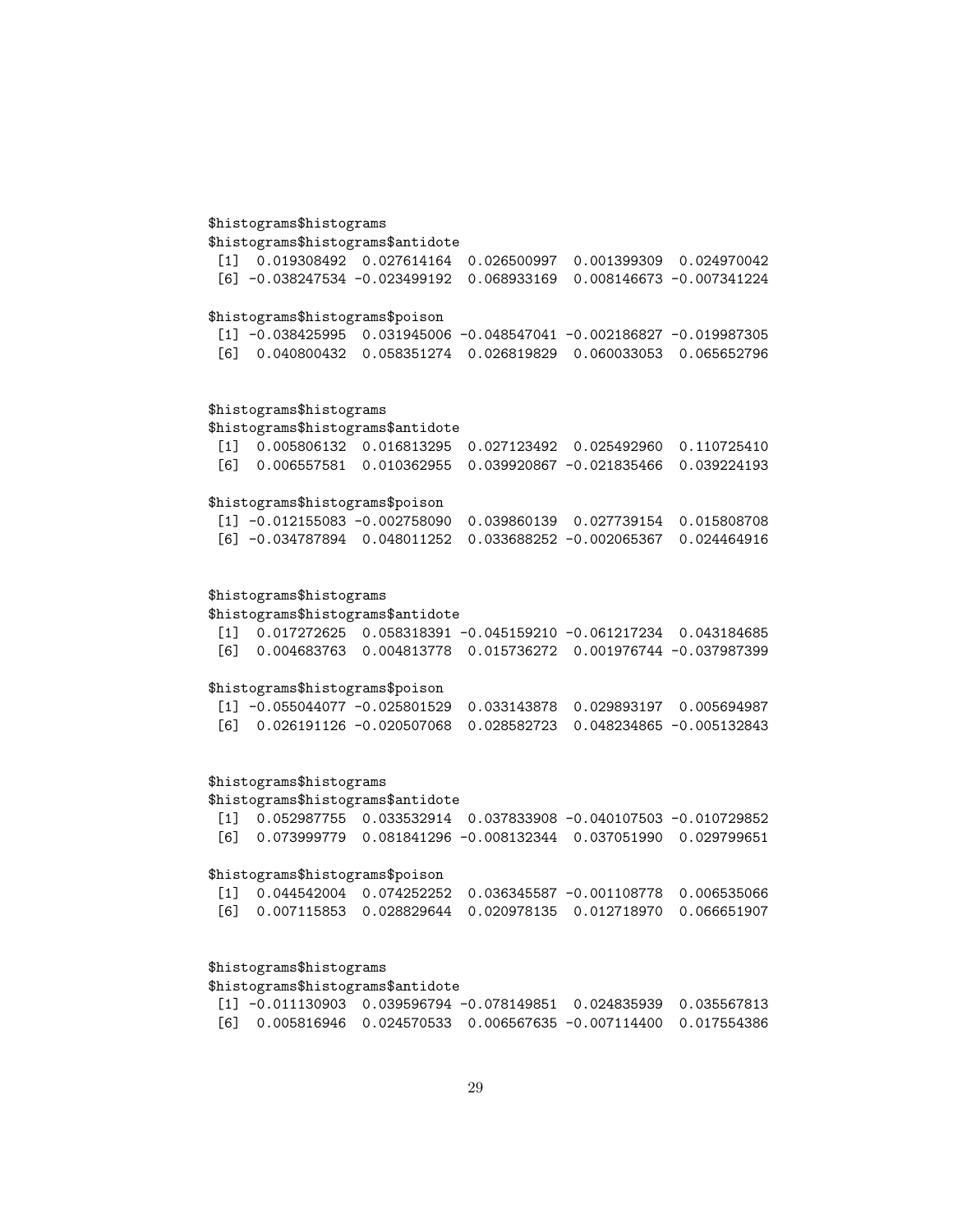### \$histograms\$histograms\$poison

|  | $\begin{bmatrix} 11 & 0.023945135 & 0.045505424 & 0.025677076 & 0.050515963 & -0.005218321 \end{bmatrix}$ |  |  |
|--|-----------------------------------------------------------------------------------------------------------|--|--|
|  | [6]  0.026920115  0.074422861  0.023858864   -0.002618674  0.086435376                                    |  |  |

### \$histograms\$histograms

### \$histograms\$histograms\$antidote

[1] 0.044903826 -0.009020628 0.017260651 0.059268801 0.010998607 [6] -0.036022999 -0.012745009 0.050003736 -0.013571817 0.008500614

#### \$histograms\$histograms\$poison

[1] -0.0101461421 0.0245699677 0.0174562562 0.0006498921 -0.0052756867 [6] 0.0098184171 -0.0121185866 0.0012907128 -0.0173041968 -0.0132959337

#### \$histograms\$histograms

\$histograms\$histograms\$antidote

[1] 0.033428068 -0.038102591 0.002845075 -0.044240357 0.014346454 [6] -0.020646608 -0.008668122 0.056433821 0.001918073 -0.077157162

### \$histograms\$histograms\$poison

[1] 0.08199748 -0.01019462 -0.03348880 0.06949080 0.06736690 0.06439152 [7] 0.05117459 0.01842707 0.03082404 0.03542538

# \$histograms\$histograms

\$histograms\$histograms\$antidote

[1] 0.0348993636 0.0232366842 -0.0595150234 0.0059996025 0.0003690515 [6] -0.0232047725 0.0462732529 -0.0239991388 0.0305714854 -0.0092103728

### \$histograms\$histograms\$poison

[1] 0.05256477 0.02068413 -0.04811566 -0.06686009 -0.01412997 -0.01902278 [7] -0.01264788 -0.02155108 -0.01405536 -0.03556863

### \$histograms\$histograms

### \$histograms\$histograms\$antidote

| [1] 0.028528673 0.035284922 0.038288851 0.086423198 0.090559247 |  |  |
|-----------------------------------------------------------------|--|--|
|                                                                 |  |  |

### \$histograms\$histograms\$poison

|  |  | $\lceil 1 \rceil$ -0.022440553 -0.008223842 -0.015325470 -0.008810516 0.006741681 |  |
|--|--|-----------------------------------------------------------------------------------|--|
|  |  | [6] 0.003486509 -0.036475320 0.006152032 0.019869710 0.015649559                  |  |

\$histograms\$histograms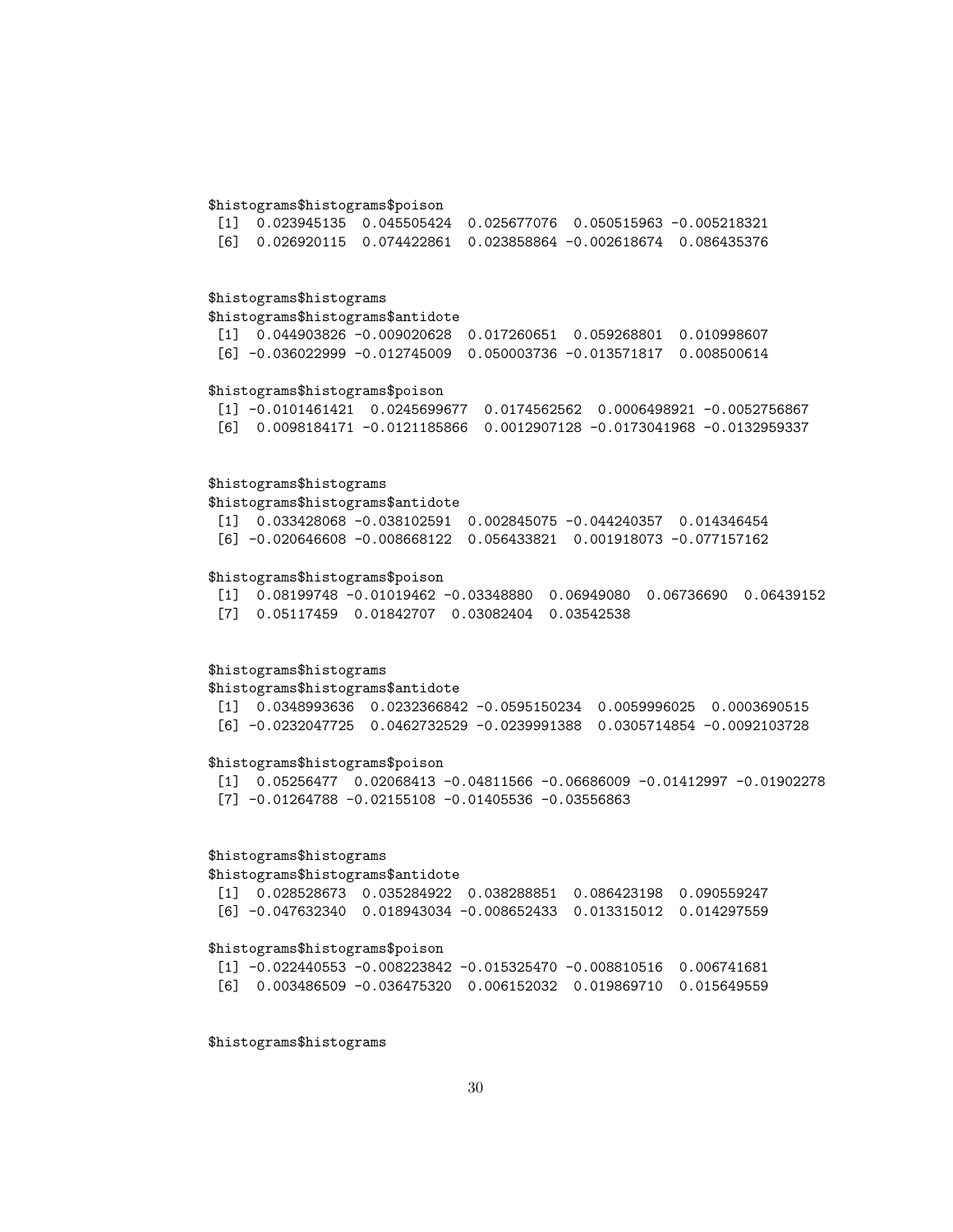### \$histograms\$histograms\$antidote

[1] 0.0263766363 -0.0039635093 -0.0573142753 0.0228300624 -0.0006772506 [6] -0.0099392036 0.0239727902 0.0549747559 0.0031112178 0.0060713368

### \$histograms\$histograms\$poison

|  | $\begin{bmatrix} 11 & 0.035174013 & -0.002232519 & 0.061207365 & 0.031840646 & 0.012190503 \end{bmatrix}$ |  |  |
|--|-----------------------------------------------------------------------------------------------------------|--|--|
|  | [6]  0.061222294  -0.035238596  0.067705024  0.027963161  0.004303717                                     |  |  |

### \$histograms\$histograms

\$histograms\$histograms\$antidote [1] 0.035471119 0.003347714 -0.020761962 -0.042686843 0.062508445 [6] 0.033767715 0.003857235 0.072721756 0.071233722 0.016305882

### \$histograms\$histograms\$poison

|  |  | [1] 0.061929801 0.021301850 0.095035997 0.018696055 0.046083763                                |  |
|--|--|------------------------------------------------------------------------------------------------|--|
|  |  | [6]        0.065524396        0.026250662        0.018756628   -0.013639119        0.006932446 |  |

### \$histograms\$histograms

### \$histograms\$histograms\$antidote

[1] 0.01006860 0.02381161 0.04200164 0.04537964 0.01386165 0.02530474 [7] -0.00629015 0.05063267 -0.01651343 0.04521144

### \$histograms\$histograms\$poison

| $\begin{bmatrix} 11 & 0.053767761 & 0.067451964 & 0.039176452 & -0.025206046 & 0.025609561 \end{bmatrix}$ |  |  |
|-----------------------------------------------------------------------------------------------------------|--|--|
| [6] -0.045363168         0.031011804         -0.036533264         0.002978047         0.009628690         |  |  |

# \$histograms\$histograms

\$histograms\$histograms\$antidote [1] 0.009894135 0.066441869 0.082153823 0.023762632 -0.020697719 [6] -0.035019971 0.002155094 -0.010453094 -0.014137233 -0.016172608

### \$histograms\$histograms\$poison

| $\begin{bmatrix} 11 & 0.004325186 & 0.049439502 & -0.022337075 & -0.053947172 & 0.064420488 \end{bmatrix}$ |  |  |
|------------------------------------------------------------------------------------------------------------|--|--|
|                                                                                                            |  |  |

### \$histograms\$histograms

\$histograms\$histograms\$antidote

```
[1] 0.0628888554 0.0615855806 0.0220701602 -0.0018556208 0.0002304306
[6] -0.0453145402 0.0188158572 0.0636413547 0.0268415777 0.0645997768
```
### \$histograms\$histograms\$poison

[1] 0.034662278 0.019555227 -0.007292215 0.001358367 0.055217643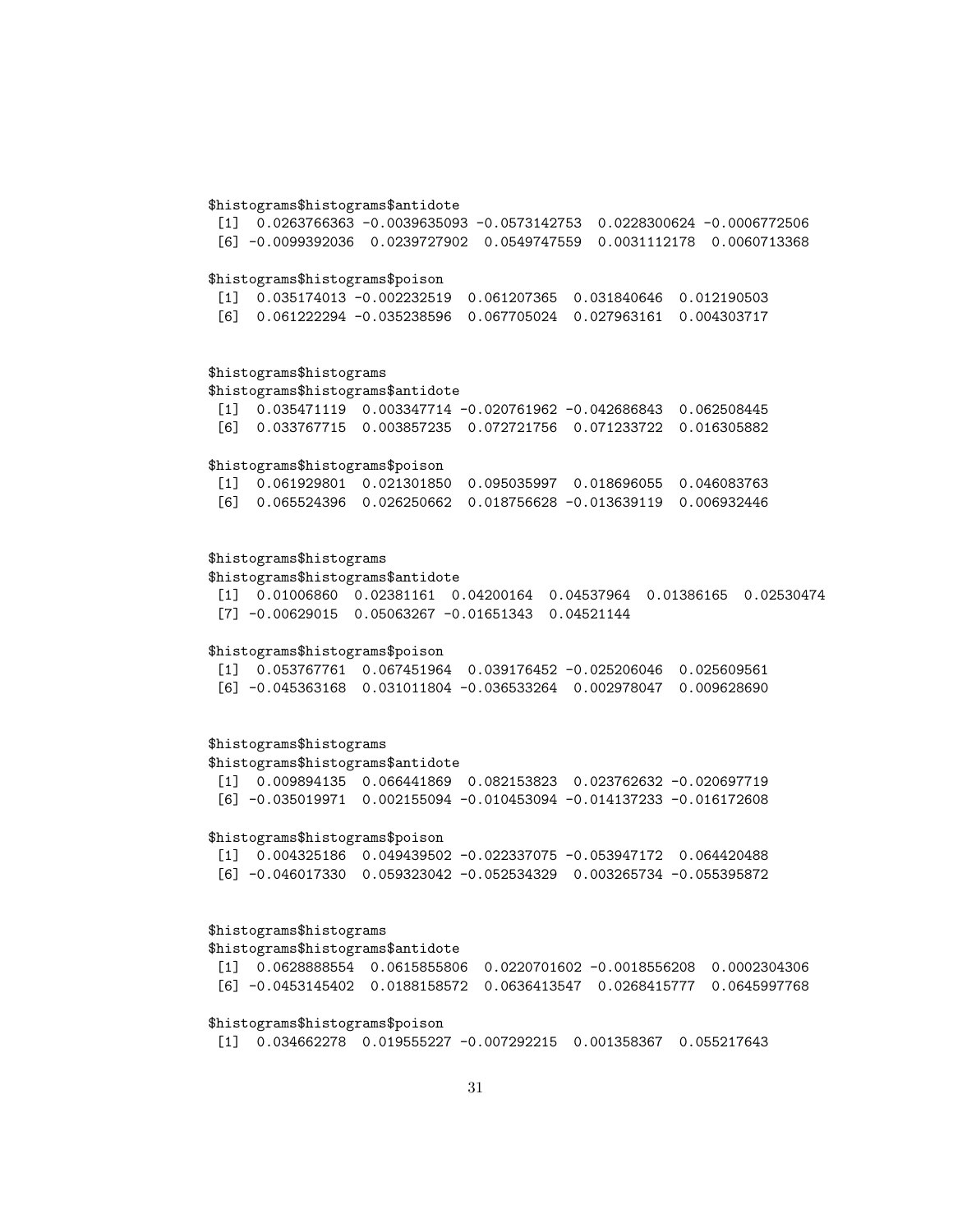[6] -0.014926555 0.013183808 0.020542429 -0.016887403 0.037338890

### \$histograms\$histograms

#### \$histograms\$histograms\$antidote

[1] 0.017378512 0.035868199 0.030209375 -0.012784524 0.048818346 [6] -0.005283025 0.065964846 -0.043274889 0.012301049 -0.064002577

### \$histograms\$histograms\$poison

[1] 0.004657675 0.023872349 0.004279998 0.021436449 0.072981437 [6] 0.024464916 0.049127058 -0.059233454 0.034995615 -0.001237630

### \$histograms\$histograms

### \$histograms\$histograms\$antidote

|  | $\lceil 1 \rceil$ -0.036249154 0.069109758 0.039730758 0.026024262 -0.027662551 |  |  |
|--|---------------------------------------------------------------------------------|--|--|
|  | [6]        0.041378062   -0.007782441   0.013158551   0.024052678   0.066981846 |  |  |

### \$histograms\$histograms\$poison

[1] 0.05022206 0.05246825 0.02543969 0.05092945 0.06148764 0.01137175 [7] -0.04414448 0.02031216 -0.01777267 -0.03417475

### \$histograms\$histograms

\$histograms\$histograms\$antidote

|  | $\lceil 1 \rceil$ 0.034702644 -0.035317218 0.019410076 -0.009886547 0.038266367 |  |  |
|--|---------------------------------------------------------------------------------|--|--|
|  | [6]  0.030653536  0.025947650  0.015818727  0.005385570  0.030439136            |  |  |

### \$histograms\$histograms\$poison

[1] -0.069498557 0.063056820 0.011695048 -0.001869261 -0.014463494 [6] 0.058544456 -0.043055345 -0.056392301 0.013851185 0.024306193

### \$histograms\$histograms

\$histograms\$histograms\$antidote

[1] 0.027507942 0.001166552 0.097708778 0.003850413 0.023176143 [6] 0.049783792 0.064828282 0.051525401 -0.007626668 0.028835457

#### \$histograms\$histograms\$poison

|  | $\lceil 1 \rceil$ -0.018014389 -0.032990681 0.017709382 0.063083945 0.019200108 |  |
|--|---------------------------------------------------------------------------------|--|
|  | [6]  0.007419060  0.032333265  -0.047411667  0.041987470  0.004328639           |  |

### \$histograms\$histograms

\$histograms\$histograms\$antidote

[1] 0.049402473 -0.011322188 0.071833591 -0.005175296 0.055015854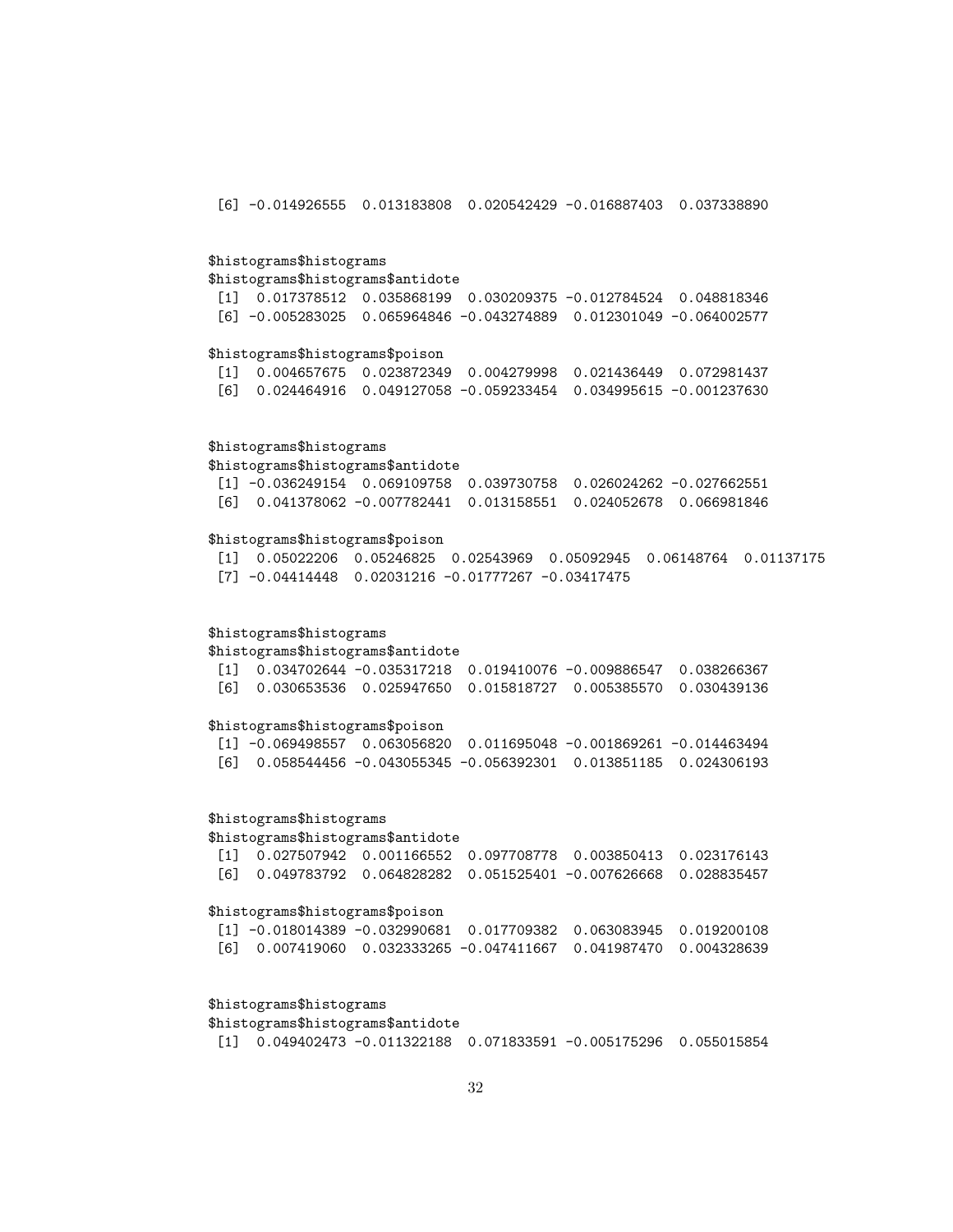\$histograms\$histograms\$poison [1] 0.059280075 0.068432616 0.033523051 0.029733152 0.024021109 [6] 0.006329310 0.014174099 -0.024846926 -0.006618378 -0.001215603 \$histograms\$histograms \$histograms\$histograms\$antidote  $[1]$  -0.029125500 -0.026069311 -0.017523664 -0.001845329 -0.023463539 [6] 0.020229376 0.032901362 0.018839713 -0.103931005 0.027220158 \$histograms\$histograms\$poison [1] 0.057332519 0.017611733 0.035770697 0.043145762 0.034261495 [6] -0.003641384 0.043914902 0.035678028 0.085154726 0.064424681 \$histograms\$histograms \$histograms\$histograms\$antidote [1] 0.022879955 -0.009189795 0.003785954 0.029338372 0.014737395 [6] 0.067695188 -0.015844203 0.039403222 -0.005742651 -0.004921676 \$histograms\$histograms\$poison [1] -0.006532656 0.021831343 0.006327935 0.004191021 0.041378599 [6] 0.042152890 0.040238274 0.008263579 -0.062743734 0.045191901 \$histograms\$histograms \$histograms\$histograms\$antidote [1] 0.01829770 -0.04961038 0.01010342 0.03626312 0.05367731 0.06410644 [7] 0.01231371 -0.02423908 -0.03142390 0.04888164 \$histograms\$histograms\$poison [1] 0.066094506 0.034627993 -0.008010149 0.029908660 -0.057303709 [6] -0.022202909 0.103363280 0.008640613 -0.010584852 0.034848075

[6] 0.025385308 -0.030891463 0.003752544 0.053389348 -0.005068621

# \$histograms\$histograms

\$histograms\$histograms\$antidote

[1] 0.0533085899 -0.0201667669 0.0066584482 -0.0042999692 0.0013524763 [6] 0.0051660336 0.0731957129 -0.0811603692 -0.0219224018 0.0002309125

### \$histograms\$histograms\$poison

|  | $\lceil 1 \rceil$ 0.008075822 -0.011904827 0.067667831 0.035214838 0.014523188 |  |  |
|--|--------------------------------------------------------------------------------|--|--|
|  | [6]  0.064383393  0.023996639  0.002536904  -0.042700517  0.061841149          |  |  |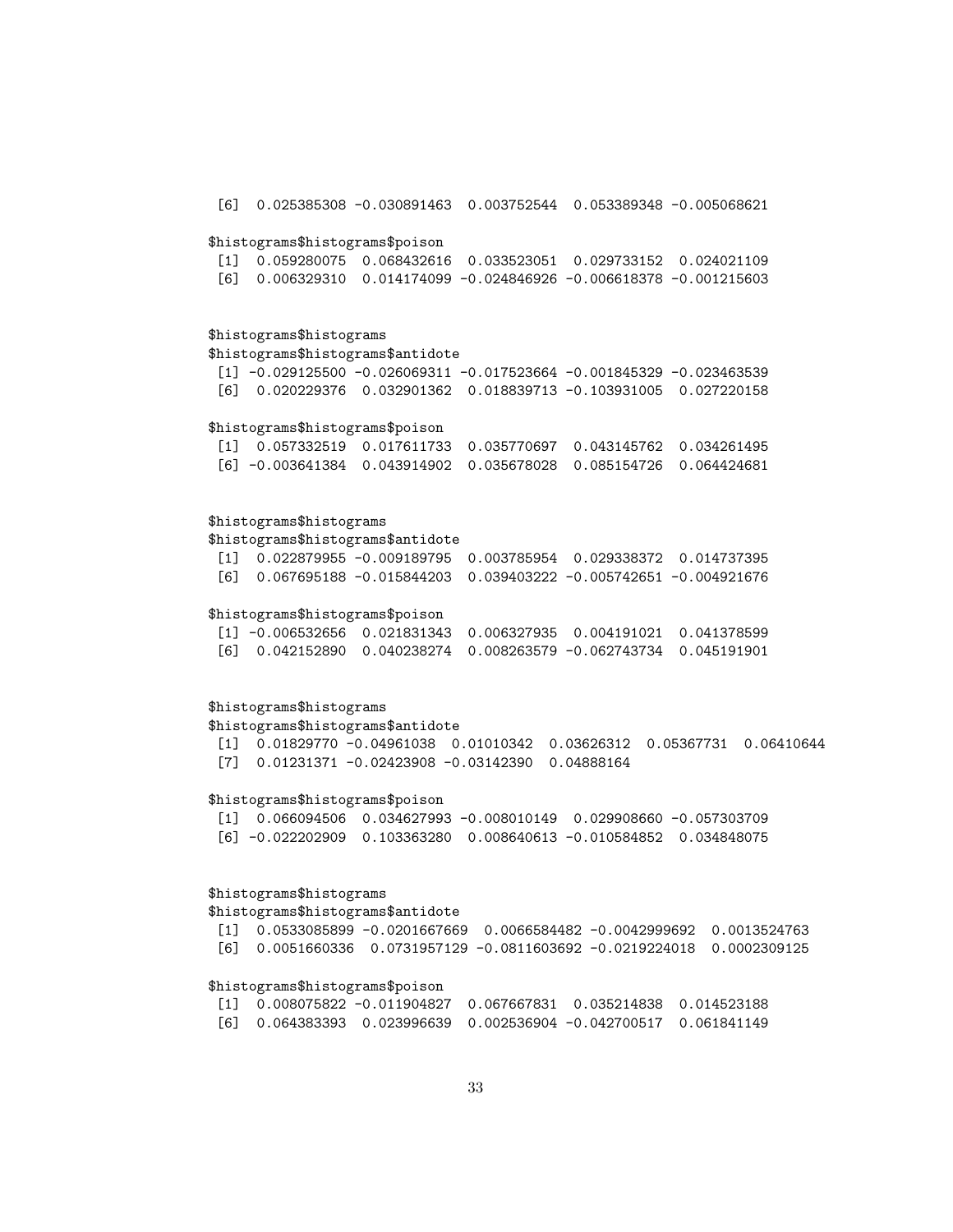# \$histograms\$histograms

\$histograms\$histograms\$antidote

[1] 0.029282897 0.025502942 -0.013505763 -0.034883725 0.010343192 [6] -0.015679521 0.007350308 0.036886894 -0.005681348 0.059315282

# \$histograms\$histograms\$poison

[1] 0.03275602 0.03115081 -0.01059431 0.04358939 -0.07946088 0.01648037 [7] 0.06050409 0.06480103 -0.04764068 0.01323411

# \$histograms\$histograms

\$histograms\$histograms\$antidote

[1] -0.02933300 0.04902066 0.01006245 0.03121819 0.05748483 0.02085985 [7] 0.01901333 0.02432457 0.04715366 0.02757820

# \$histograms\$histograms\$poison

[1] 0.007699083 0.028225887 0.017635442 0.036929469 -0.063300682 [6] 0.089141699 -0.045797319 0.116008051 -0.061094515 -0.024665844

# \$histograms\$histograms

\$histograms\$histograms\$antidote

|  | $\lceil 1 \rceil$ 0.030681391 -0.003014096 0.037732536 0.032966772 0.023565616 |  |  |
|--|--------------------------------------------------------------------------------|--|--|
|  |                                                                                |  |  |

### \$histograms\$histograms\$poison

|  |  | $\begin{bmatrix} 11 & 0.005900058 & 0.003027273 & -0.023713402 & -0.040789653 & -0.013357359 \end{bmatrix}$ |  |
|--|--|-------------------------------------------------------------------------------------------------------------|--|
|  |  | [6]  0.091240681  0.022045241  0.095909699  0.047851050  0.043031533                                        |  |

# \$histograms\$histograms

### \$histograms\$histograms\$antidote

|  |  | $\lceil 1 \rceil$ -0.008147770 -0.025809324 0.013524477 0.049466399 -0.024287049 |
|--|--|----------------------------------------------------------------------------------|
|  |  | [6]  0.027360292  0.008892459  0.027754247  0.047800047  -0.001130511            |

# \$histograms\$histograms\$poison

[1] 0.052524595 0.053611647 0.060311687 0.012408897 0.037703757 0.004833632 [7] 0.011726458 0.012085978 0.014893251 0.028665597

# \$histograms\$histograms

# \$histograms\$histograms\$antidote

|  |  | $\begin{bmatrix} 11 & 0.025443651 & 0.045156644 & -0.035693449 & 0.016870334 & -0.017477314 \end{bmatrix}$ |
|--|--|------------------------------------------------------------------------------------------------------------|
|  |  | [6] 0.045150940 0.004223071 0.007686986 0.070443829 -0.026322190                                           |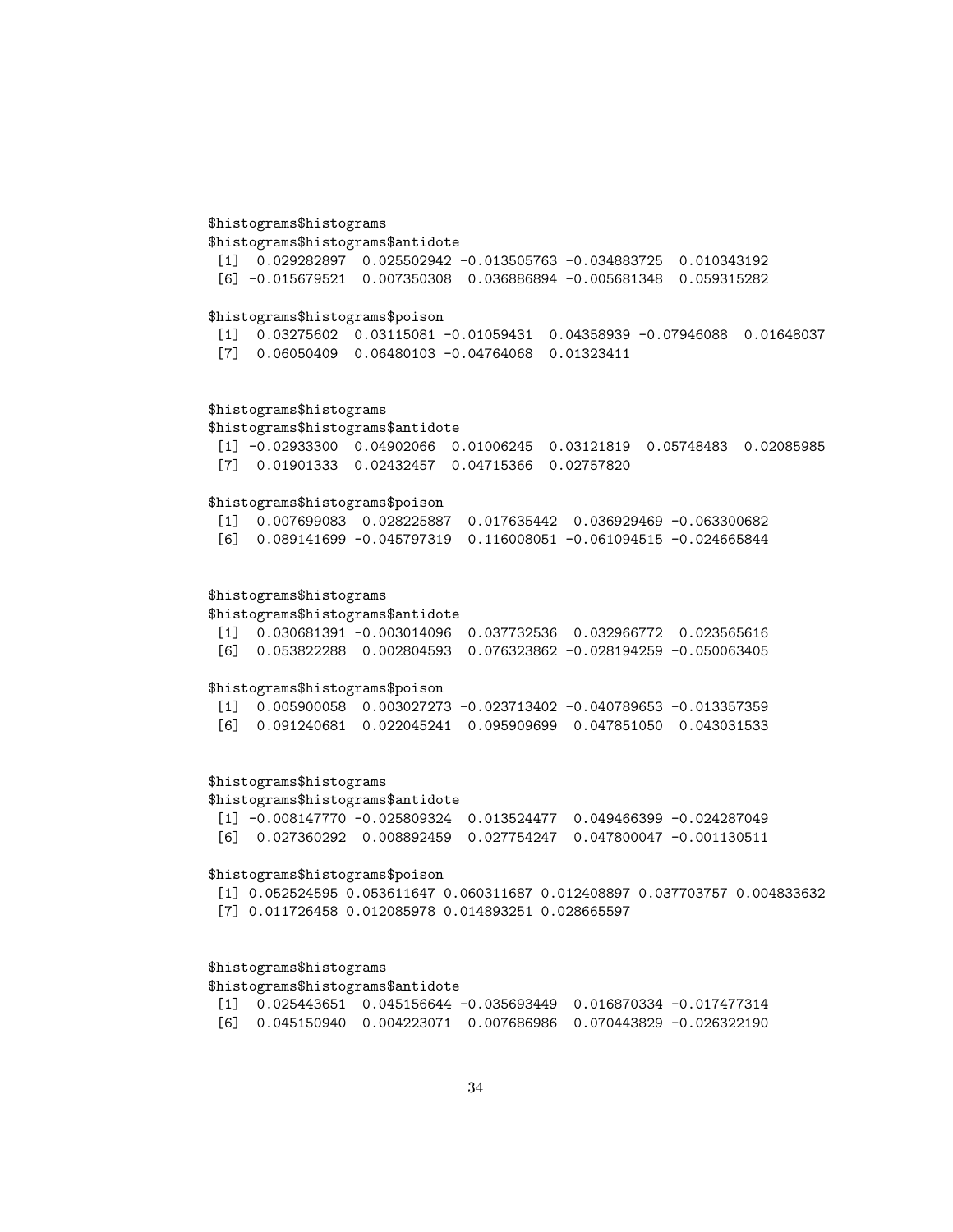### \$histograms\$histograms\$poison

[1] -0.0045998008 0.0573247039 -0.0006099898 0.0137536116 0.0313887042 [6] 0.0407582551 -0.0067008491 0.0260613658 -0.0220845447 0.0302341259

### \$histograms\$histograms

### \$histograms\$histograms\$antidote

[1] 0.037196982 0.011950207 0.033171808 -0.004076396 0.020473670 [6] -0.015287199 0.051290231 0.069979577 0.020697235 0.063573773

#### \$histograms\$histograms\$poison

[1] -0.006616687 0.046335336 0.007450062 0.036018321 -0.028410130 [6] 0.027912606 -0.009114010 0.015785005 0.020383362 -0.015894203

#### \$histograms\$histograms

\$histograms\$histograms\$antidote

[1] 0.052986265 -0.001280666 -0.030446034 0.011746486 0.063782792 [6] -0.034870500 0.012823769 -0.001242732 0.013548127 0.027626636

#### \$histograms\$histograms\$poison

[1] -0.0116746237 -0.0458948764 0.0117989109 -0.0293266065 0.0287884620 [6] 0.0288939097 0.0008902073 -0.0146960341 0.1142355204 -0.1103797946

# \$histograms\$histograms

\$histograms\$histograms\$antidote [1] -1.074873e-02 -3.338012e-02 1.809729e-02 3.202423e-02 5.296321e-02 [6] 6.122664e-02 4.520074e-05 2.257509e-03 1.096884e-02 -1.391226e-02

#### \$histograms\$histograms\$poison

[1] -0.056057713 0.008450360 0.047035353 -0.006286638 0.038267305 [6] -0.005138194 0.028932812 0.007626636 0.042988955 0.005350460

### \$histograms\$histograms

### \$histograms\$histograms\$antidote

[1] -0.05445218 0.03361186 0.01080411 -0.02890129 0.02825327 0.01051908 [7] 0.03348971 -0.02040458 -0.03238672 -0.01212078

### \$histograms\$histograms\$poison

[1] 0.06198114 -0.03631320 -0.02667738 -0.01672119 0.01905810 0.02628107 [7] -0.03888372 0.05010730 0.04828084 0.02822422

\$histograms\$histograms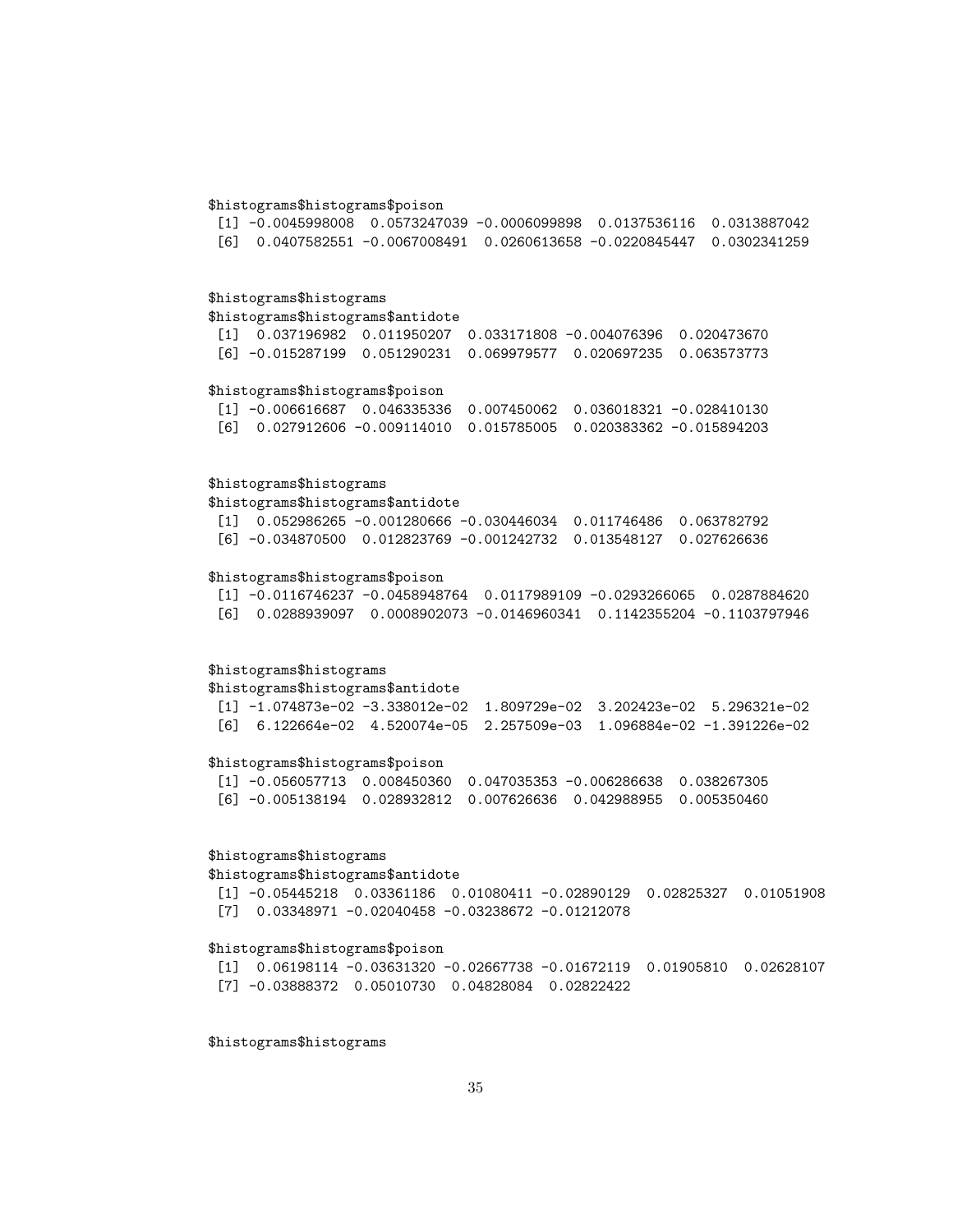### \$histograms\$histograms\$antidote

[1] 4.711963e-02 5.595083e-02 -1.234642e-02 2.118239e-02 -3.646512e-02 [6] 5.171327e-02 6.742169e-02 5.498446e-02 6.107541e-06 4.623369e-02

### \$histograms\$histograms\$poison

|  | $\begin{bmatrix} 11 & 0.027074912 & 0.019624219 & -0.040504205 & 0.039480422 & 0.045031743 \end{bmatrix}$ |  |
|--|-----------------------------------------------------------------------------------------------------------|--|
|  | [6]  0.013573471  -0.032984717  0.027687427  0.017313760  0.008518287                                     |  |

### \$histograms\$histograms

\$histograms\$histograms\$antidote

[1] -0.003672141 -0.051544289 0.035060265 0.124486239 0.029897126 [6] 0.009058682 -0.007051004 -0.031686695 -0.031597094 -0.043497720

### \$histograms\$histograms\$poison

| [1] -0.044195443  0.004998415  0.002031735  0.005472287 -0.025706697                               |  |  |
|----------------------------------------------------------------------------------------------------|--|--|
| [6]        0.049571159        0.034927728        0.022749404        0.058429087        0.050912804 |  |  |

### \$histograms\$histograms

\$histograms\$histograms\$antidote

[1] 0.03845070 -0.02485273 -0.05644287 0.01900451 0.04984164 0.04236412 [7] 0.04340756 0.01215244 0.05869349 0.10856794

### \$histograms\$histograms\$poison

[1] 0.0170690572 -0.0346426904 -0.0068370690 -0.0365806808 0.0281895312 [6] 0.0068271693 -0.0007245414 -0.0072150715 0.0434403408 -0.0084463957

# \$histograms\$histograms

\$histograms\$histograms\$antidote

| [1] 0.012354311 0.074655829 0.004033457 0.021748005 -0.031653389 |  |  |
|------------------------------------------------------------------|--|--|
|                                                                  |  |  |

### \$histograms\$histograms\$poison

| $\lceil 1 \rceil$ -0.009136019 0.020831988 0.081317409 0.010967039 -0.001055847 |  |  |
|---------------------------------------------------------------------------------|--|--|
| [6] -0.047711587 -0.005871187 -0.003776872 -0.008786223 -0.015996092            |  |  |

### \$histograms\$histograms

\$histograms\$histograms\$antidote

|  | $\lceil 1 \rceil$ -0.038825692 -0.031401839 0.071367644 -0.008659078 0.015156757 |  |  |
|--|----------------------------------------------------------------------------------|--|--|
|  | [6]  0.011950207  0.062410671  0.007942925  −0.010806433  −0.045388047           |  |  |

### \$histograms\$histograms\$poison

[1] 0.0798109367 -0.0006092974 -0.0073184805 0.0073825354 -0.0208582122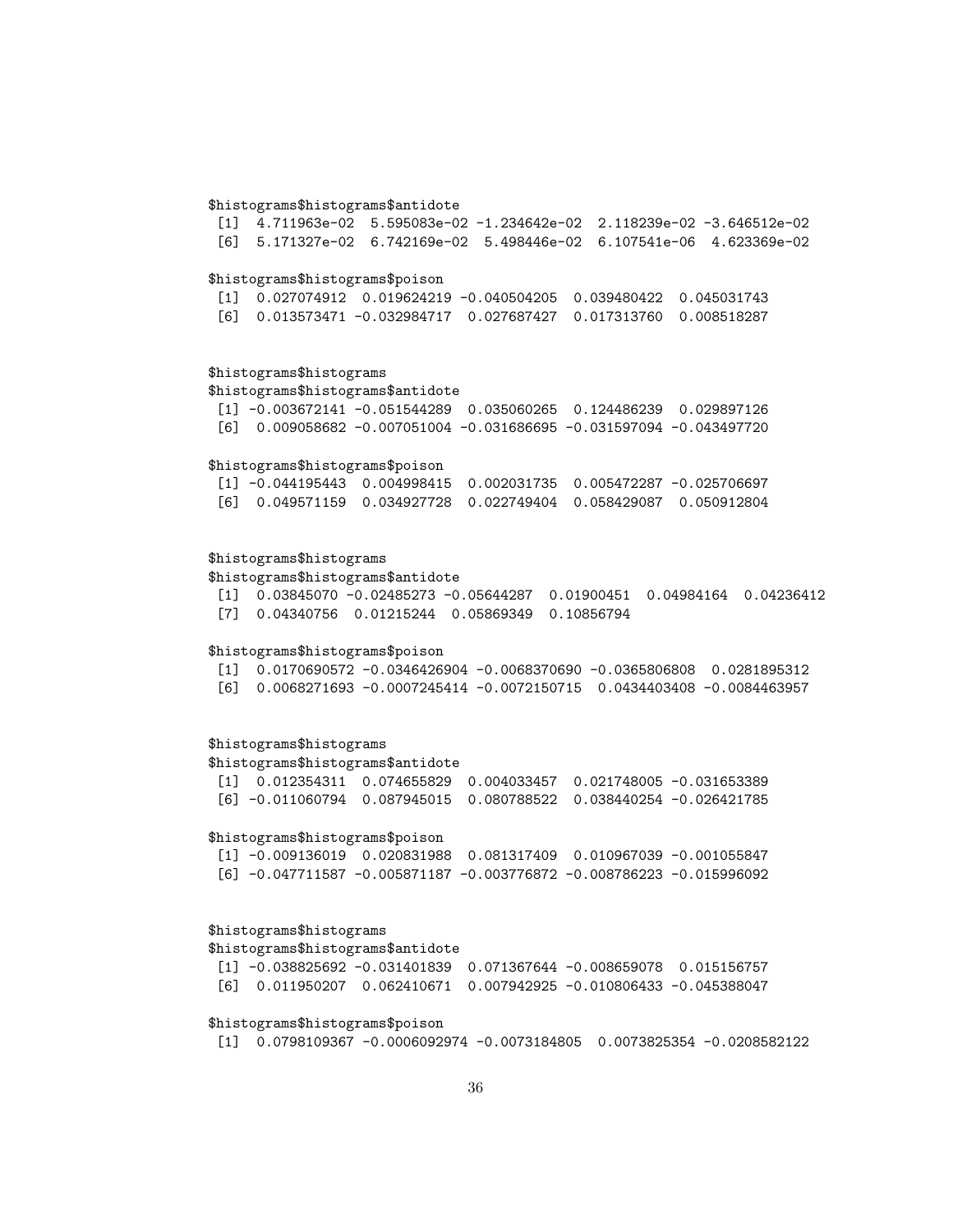[6] 0.0808950346 0.0415353909 0.0872736302 -0.0091168353 0.0656911524

### \$histograms\$histograms

\$histograms\$histograms\$antidote [1] 0.042552009 -0.032835007 0.031284111 0.002896497 0.002211859

# [6] 0.043040476 0.030889011 0.023021921 0.013732471 0.028133803

# \$histograms\$histograms\$poison

[1] -0.02064171 -0.06231384 0.02379259 0.02574283 0.04267753 -0.04776750 [7] 0.03281748 0.06288837 -0.02272776 -0.02642047

### \$histograms\$histograms

\$histograms\$histograms\$antidote [1] 0.059234353 -0.040300976 -0.010617912 -0.005685896 0.040152265

[6] -0.019532176 0.051146829 0.021669671 0.044763400 0.065269771

#### \$histograms\$histograms\$poison

[1] -0.015745829 0.024455565 0.031103527 0.052921111 -0.006352930 [6] 0.009146393 -0.004628540 0.040353296 0.005355689 -0.021781907

### \$histograms\$histograms

\$histograms\$histograms\$antidote

| $\lceil 1 \rceil$ -0.075561769 0.004388437 0.030088175 0.018128055 0.022937641 |  |  |
|--------------------------------------------------------------------------------|--|--|
| 「6] 0.030727412 0.049506978 0.015665222 0.023929907 −0.016750638               |  |  |

### \$histograms\$histograms\$poison

[1] 0.040493769 -0.031863249 0.001331616 -0.012614189 0.003517047 [6] 0.045049551 0.028206969 -0.006373987 0.019443977 -0.020071673

### \$histograms\$histograms

\$histograms\$histograms\$antidote

[1] 0.017460827 0.004289933 0.006081618 -0.005704635 -0.023808443 [6] 0.047117629 -0.007738743 -0.014354788 0.039488705 0.053366785

#### \$histograms\$histograms\$poison

[1] 0.058078716 -0.020414268 -0.022059940 0.028279493 0.042920754 [6] 0.054109725 -0.002842678 0.049125722 0.024907090 0.003278810

### \$histograms\$histograms

# \$histograms\$histograms\$antidote

[1] -0.0198069920 0.0139020576 -0.0513158209 0.0657453373 0.0651938216